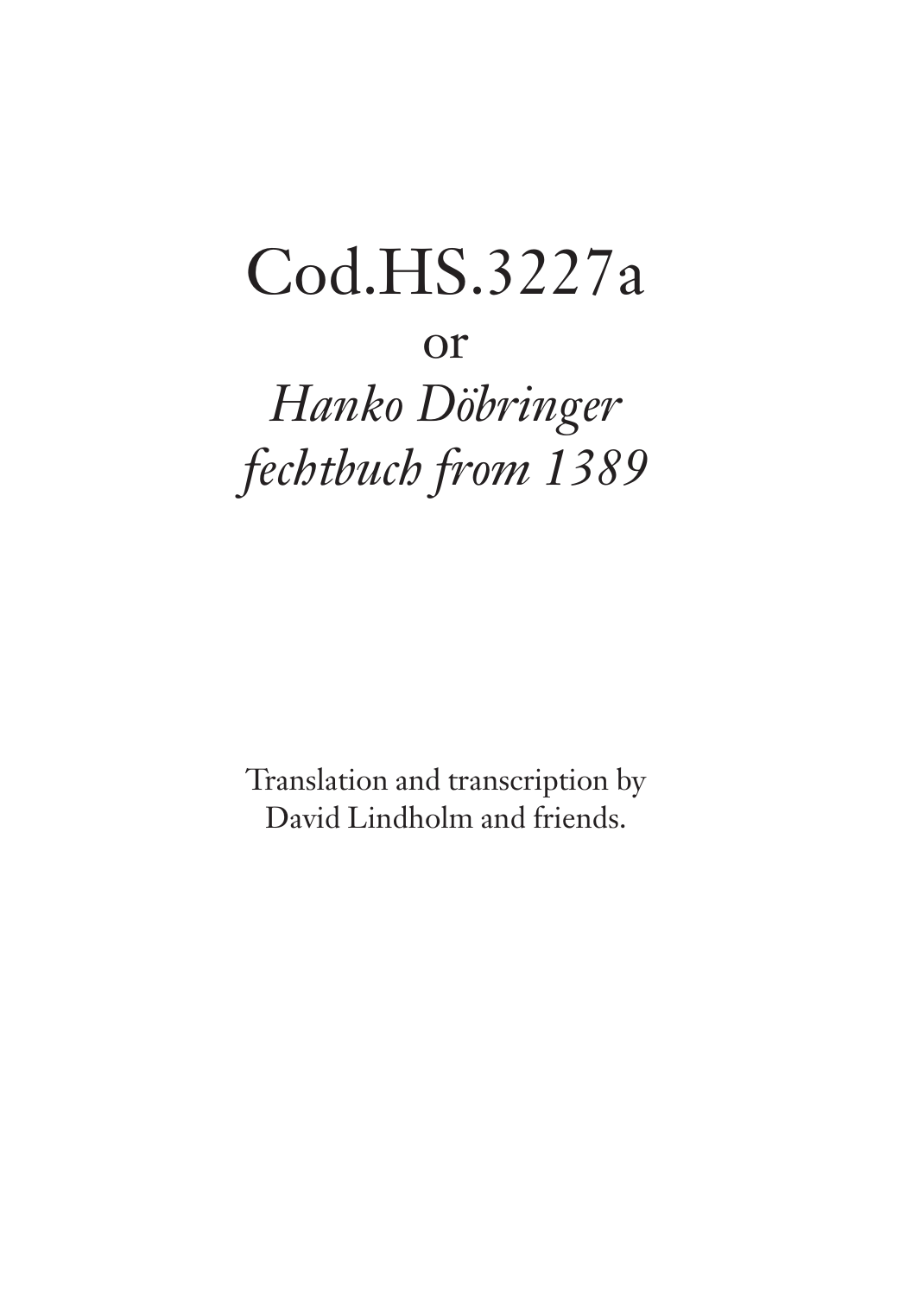Here begins Master Liechtenauer's art of fencing with the sword, on foot and on horseback, in armour and without. And before all things you should know and understand that the sword is only one art and it was devised and thought out hundreds of years ago. This art is the foundation and core and it was completely understood and known by Master Liechtenauer. Not that he himself devised or thought out what is described, but he travelled and searched through many lands since he wanted to learn and experience this art. And this art is quite earnest and righteous, and it goes from the nearest in search of the closest and goes straight and right when you wish to strike or thrust. So that when you want to attack someone it is as if you had a cord tied to the point or edge of your sword and this leads the point or edge to an opening.

# 13V

Hie hebt sich an meister lichtenawers kunst des fechtens mit deme schwerte czu fusse und czu rosse blos und yn harnu[e]sche / und vor allen dingen und sachen / saltu merken und wissen das nu[e]r eyne kunst ist des swertes / und dy mag vor manche hundert jaren sein funden und irdocht und dy ist eyn grunt und kern aller ku[e]nsten des fechtens und dy hat meister lichtnawer gancz vertik und gerecht gehabt und gekunst / Nicht das her sy selber habe funden und irdocht als vor ist geschreben sonder her hat manche lant durchfaren und gesucht / durch dy selben rechtvertigen und worhaftige ku[e]nst wille / das her dy io irvaren und wissen wolde / und dy selbe kunst ist ernst gancz und rechtvertik / und get of das aller neheste und korczste svecht und gerade czu Recht zam wen eyner eynen hawen ader stechen wolde und das man im denne eynen vadem ader snure an seinen ort ader sneyde des swertes bu[e]nde und leytet aber czoege den selben ort ader sneide off ienes blossen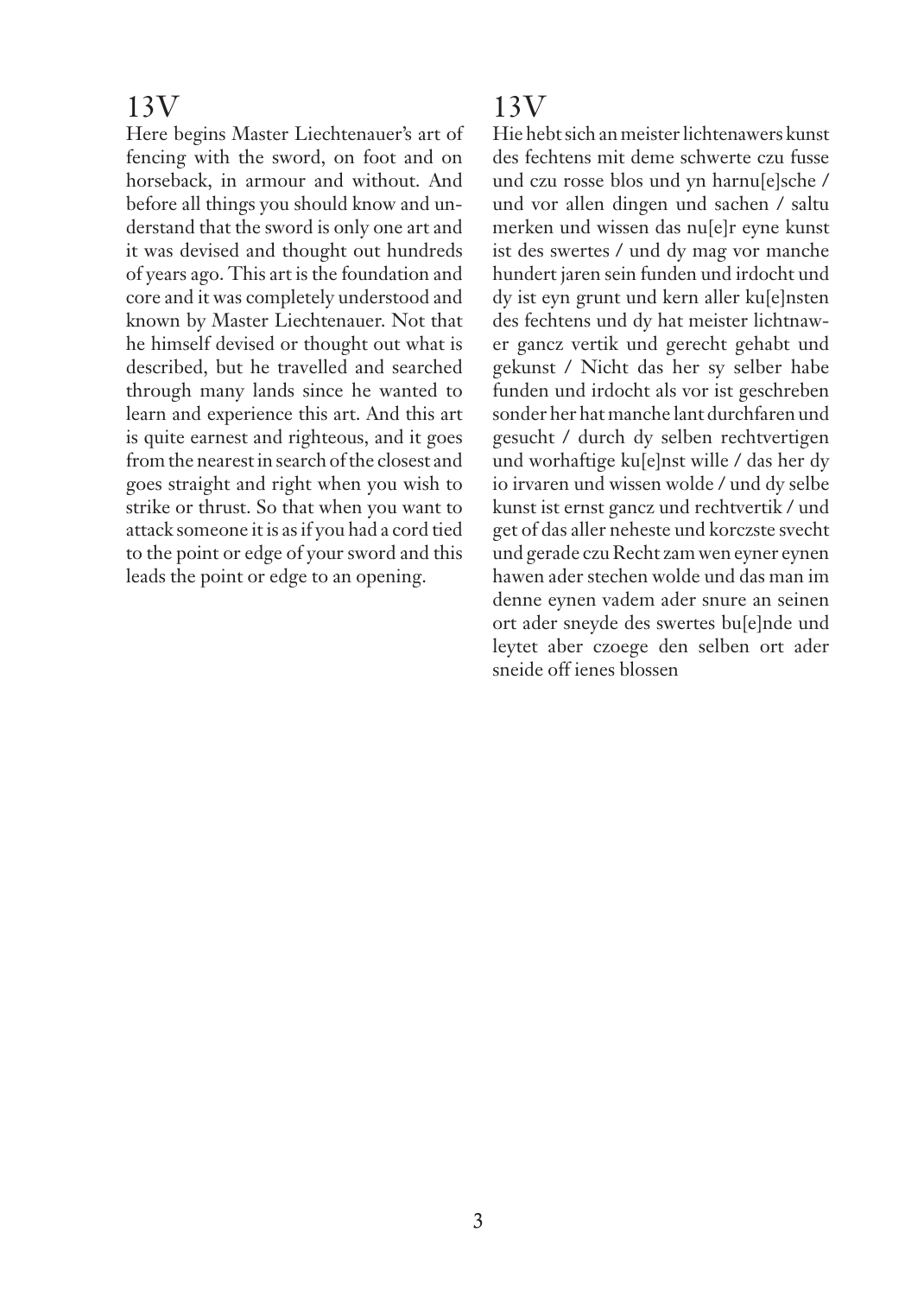For you should strike or thrust in the shortest and nearest way possible. For in this righteous fencing do not make wide or ungainly parries or fence in large movements by which people restrict themselves. Many Masters of play fighting [Leychmeistere] say that they themselves have thought out a new art of fencing that they improve from day to day. But I would like to see one who could think up a fencing move or a strike which does not come from Liechtenauer's art. Often they want to alter or give a new name to a technique, all out of their own heads and think up wide reaching fencing and parries and often make two or three strikes when one would be enough or stepping through and thrust, and for this they receive praise from the ignorant. With their bad parries and wide fencing they try to look dangerous with wide and long strikes that are slow and with these they perform strikes

# 14R

den her hawen ader stechen selde / noch dem aller nehesten korczsten und endlichen als man das nu[e]r dar bregen mochte / wen das selbe rechtfertige vechten / wil nicht hobisch und weidlich paryren haben / und weiterumefechten mit deme sich lewte mochten lassen und vorzu[e]men / Als man noch manche leychmeistere vindet dy do sprechen / das sy selber newe kunst vinden und irdenken und meynen das sich dy kunst des fechtens von tage zu tage besser und mere / Aber ich wo[e]lde gerne eynen sehn der do / mo[e]chte nu[e]r eyn gefechte / ader eynen haw irdenken und tuen der do nicht aus lichtnawers kunst gynge / Nu[e]r das sy ofte eyn gefechte vorwandeln und vorkeren wa[e]llen / mit deme das sy im newe name geben / itzlicher noch seyme hawpte / und das sy weiterumefechten und paryrn irdenken / und oft vo[e]r eynen haw czwene ader dreye tuen nur durchwolstechens wille do von sy von den unvorstendigen gelobt wollen werden / mit dem ho[e]bschen paryrn und weiterumefechten als sy sich veyntlich stellen / und weite und lange hewe dar brengen lanksam und trege / mit deme sy sich gar sere vorhawen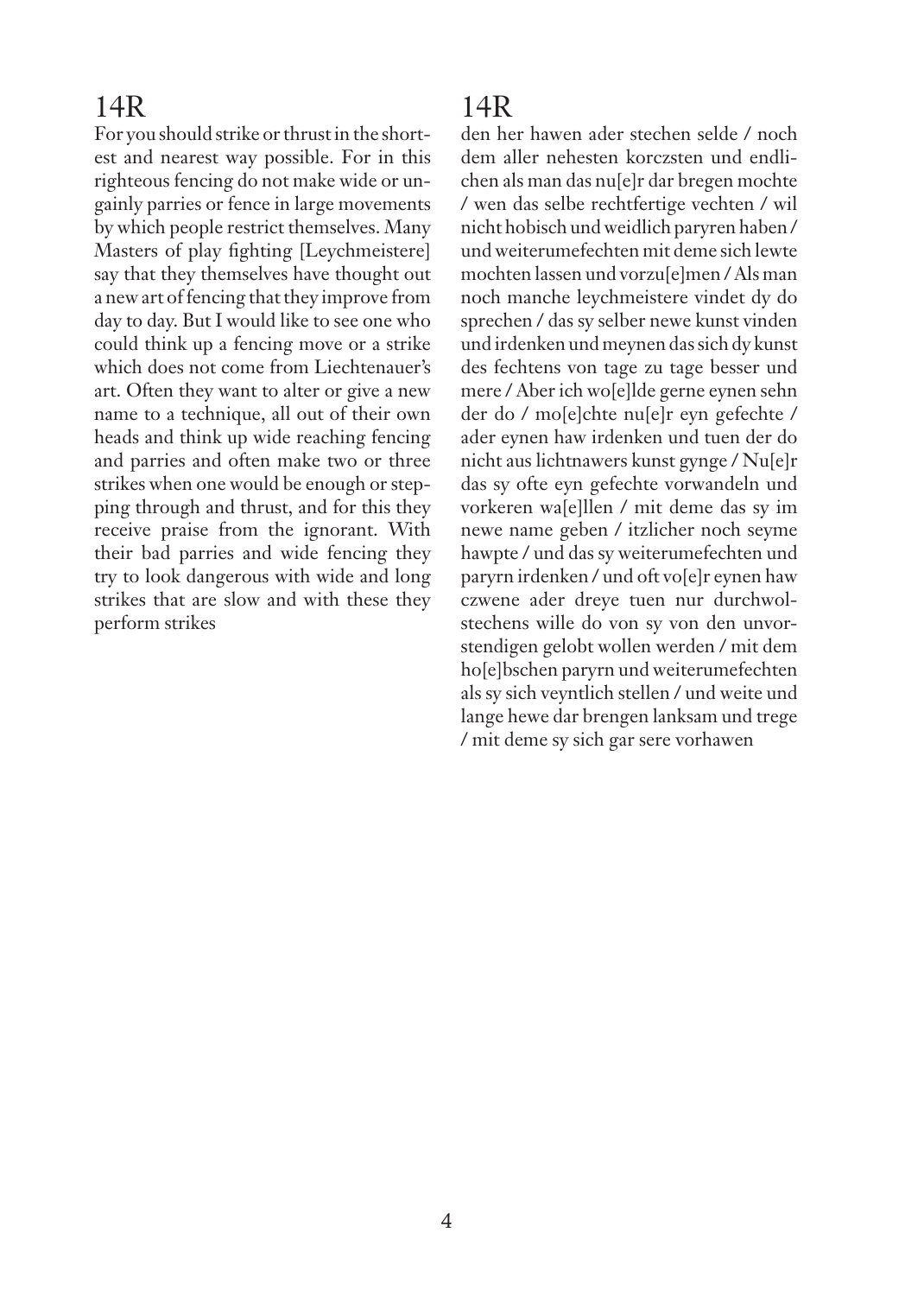that miss and create openings in themselves. They have no proper reach in their fencing and that belongs not to real fencing but only to school fencing and the exercises for their own sake. But real fencing goes straight and is simple in all things without holding back or being restricted just as if a string had been tied or as if they had been connected. When you strike or thrust at another in front of you, then no strikes or thrusts before or behind, nor besides or wide reaching movements or many strikes will help if you hold back and lose the chance. Instead you must strike straight and direct to the man, to the head or to the body whatever is the closest and quickest. This must be done with speed and rather with one strike than with four or six which will again leave you hanging and giving the opponent a chance to hit you.

The first strike [Vorschlag] is a great advantage in the fencing as you will hear in the text. Therefore Liechtenauer says that only five strikes with other techniques should you use in real fencing. And he teaches these straight and

# 14V

und zeu[e]men / und sich auch do mite vaste blos geben / Wen sy keyne mosse yn iren fechten nicht haben / und das geho[e]rt doch nicht zu ernstem fechten / zonder czu schulfechten durch ubunge und gebrawchunge wille mochte is wol etzwas gut seyn / Aber ernste vechten wil risch slecht und gar gerade dar gehen / an alles lassen und zu[e]men[e]uss / zam noch eyner snuren ader zam itzlichs besunder gemessen und gewegen were / Wen sal eyner eynen slaen ader stechen / der do vor im stet zo hilft in io keyn slag ader stich - hindersich / ader neben sich noch keynerley weitfechten ader vil hewe / das mit eyme mo[e]chte enden / mit deme her sich zu[e]met und last / das her dy schantcze vorslest / Sonder her mus io / slecht und gleich czuhawen / czum manne / czu kop ader czu leibe / noch dem aller nehesten und schiresten als her in nu[e]r gehaben mag und irreichen risch und snelle und liber mit eyme slage wen mit viern ader sechen mit deme her sich mo[e]chte lassen / und das iener leichte e queme denne her /

Wen der vorslag / eyn gros vorteil ist / of deme vechten / als du es als hernoch wirst horen yn dem texte / do nennet lichtnawer / nu[e]r fu[e]nff hewe / mit andern sto[e]cken / dy do nu[e]tcze seyn czu erstem vechten / und leret dy noch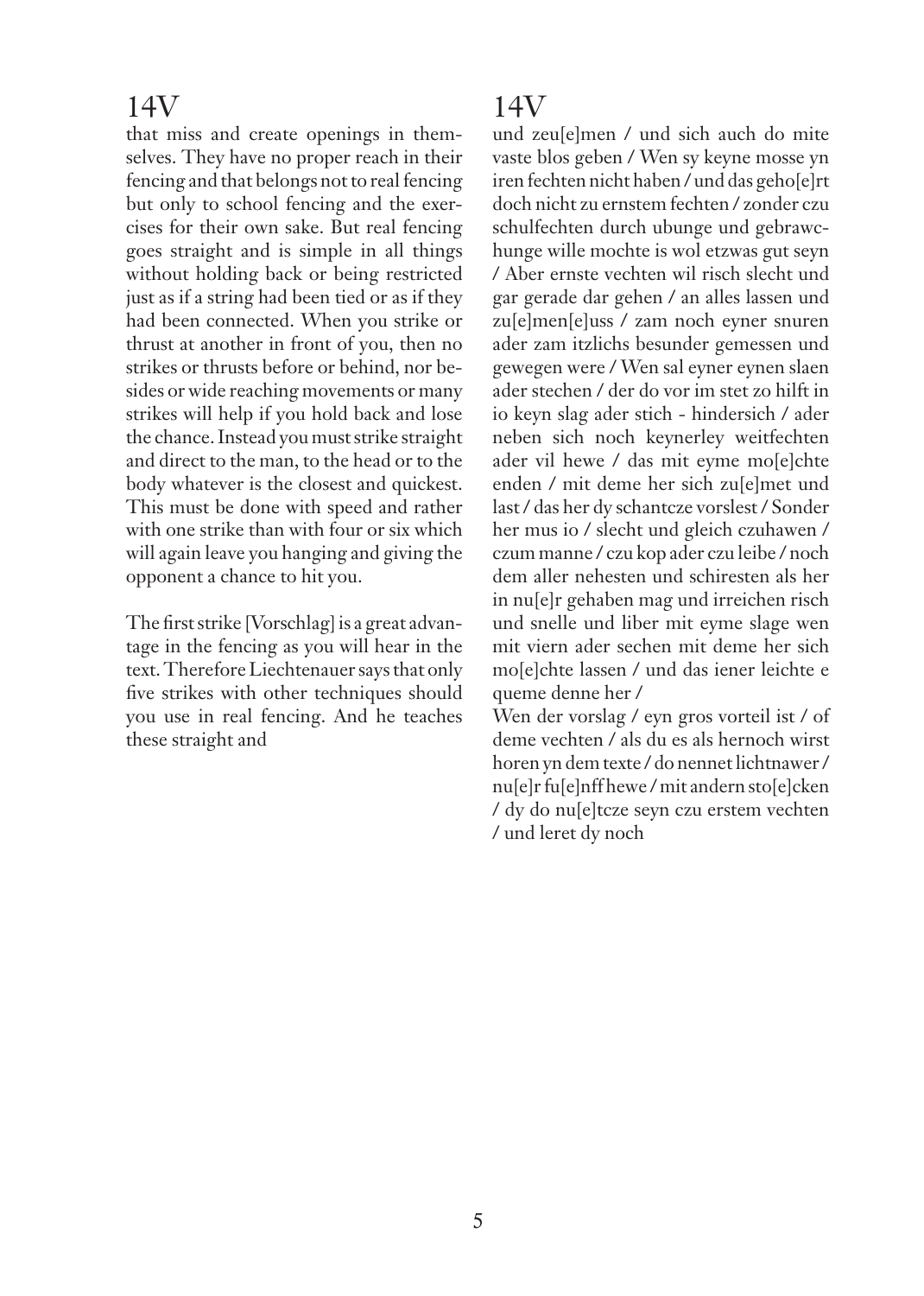simple and does them as quickly and as direct as possible. And you will lay under you all the drumming and new inventions by the [Leychmeistere] or play masters since these [five strikes] are the foundation of his [Liechtenauer's] art. Note and know also that it is not possible to explain the art of fencing as well with words as one can show it with the hand. Therefore open your mind and ponder well and the more you train yourself in play the more you will think of it in earnest. For practice is better than art, your exercise does well without the art, but the art is not much good without the exercise. Know also that a good fencer should before all things know his sword and be able to grip it well with both hands, between the cross guard and the pommel since you will then be safer than if you did grip it with one hand on the pommel. And you will also strike harder and truer, with the pommel swinging itself and turning in the strike you will strike harder than if you were holding the pommel. When you pull the pommel in the strike you will not come as perfect or as strongly. For the sword is like a scale, if a sword is large and heavy then the pommel must also be large and heavy to balance it like a scale.

# 15R

rechter kunst slecht und gerade dar blegen noch dem aller nehesten und schiresten / als mag is nu[e]r dar komen / und lest alles trummel werk / und new funden underwegen von den leychmeistere dy doch gruntlich aus syner kunst dar komen / Auch merke das / und wisse das man nicht gar eygentlich und bedewtlich von dem fechten mag sagen und schreiben ader aus legen / als man is wol mag / czeigen und weisen mit der hant / Dorumbe tu of dyne synnen und betrachte is deste vas / und ube dich dorynne deste mer yn schimpfe / zo gedenkstu ir deste vas in ernste / wen ubunge ist besser wenne kunst / denne ubunge tawg wol ane kunst aber kunst tawg nicht wol ane u[e]bunge Auch wisse das eyn guter fechter sal vo[e]r allen sachen syn swert gewisse und sicher fu[e]ren und fassen mit baiden henden / czwischen gehilcze und klos / wen alzo helt her das swert vil sicher / den das hers bey dem klosse vasset mit eyner hant / Und slet auch vil harter und su[e]rer / alzo / wen der klos o[e]ber wirft sich und swenkt sich noch dem slage das der slag vil harter / dar kumpt / den das her das swert mit dem klosse vasset Wen alzo czo[e]ge her den slag mit dem klosse weder das her nicht zo vo[e]lko[e]mlich und zo stark mo[e]chte dar komen / Wen das swert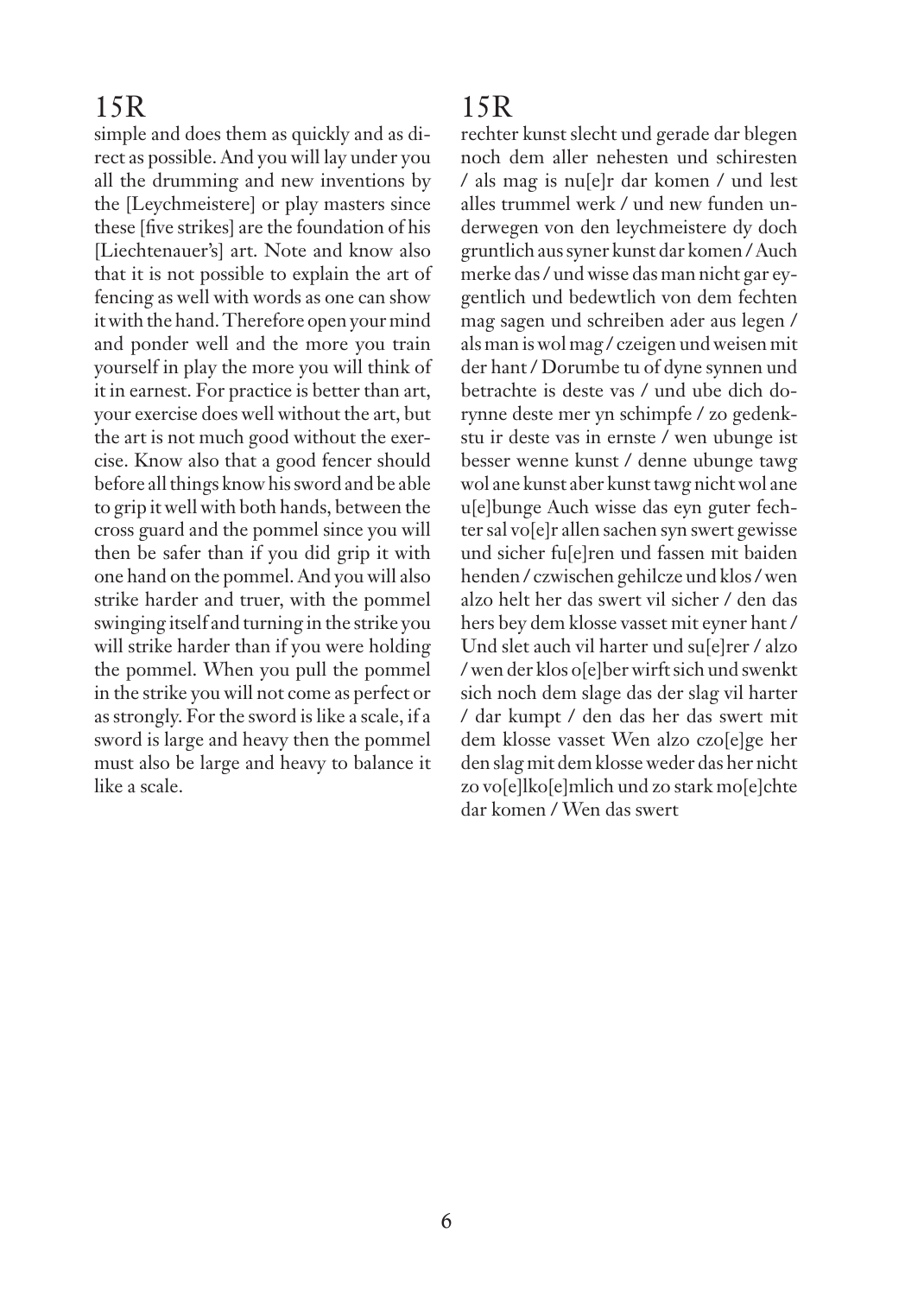Also know that when you fence with another you should step with caution and be sure in them [the steps or movements] as if you were standing on a scale and adapt accordingly if you go forward or backward as is fitting. Easy and quickly with good heart and good knowledge or sense you should go and without fear, as you will know hereafter. You should also show reach in your fencing as is suitable and not step too wide, so that you can pull back and be ready for another step backwards or forwards. Often two shorter steps will happen before a long one. And often you must make a short leap with short steps, and often you must make a good step or leap. And what you would try readily in earnest or in play, should be hidden from him so that he does not know what you intend to try against him.

# 15V

ist recht zam eyn woge / den ist eyn swert gros und swer / zo mus der klos auch dornoch swer syn / recht zam noch eynen wogen / Auch wisse wen eyner mit eyme ficht / zo sal her syner / schrete wol war nemen / und sicher in den seyn / wen her recht zam of eyner wogen stechen sol / hindersich / ader vorsich czu treten / noch deme als sichs gepu[e]rt / gefu[e]ge und gerinklich / risch und snelle / und gar mit gutem mute und guter gewissen ader vornunft sal deyn fechten dar gehen / und an alle vorchte / als man das hernoch wirt ho[e]ren / Auch saltu mosse haben yn deyme gefechte dornoch als sichs gepu[e]rt / und salt nicht czu weit schreiten / das du dich desto vas eyns / andern schretes irholen magest / hinderdich / ader vordich czutuen / noch deme als sich wo[e]rde gepuren / / Auch gepuren sich oft czwene korcze schrete vor eynem langen / und oft gepu[e]rt sich das eyner eyn lewftcheyn mus tuen / mit korczen schreten / und oft das eyner eynen guten schret ader sprunk mus tuen / Und was eyner redlichs wil treiben czu schimpfe / ader czu ernste / das sal her eyme vor den ogen / fremde und vorworren / machen / das iener nicht merkt was deser keyn im meynt czutreiben/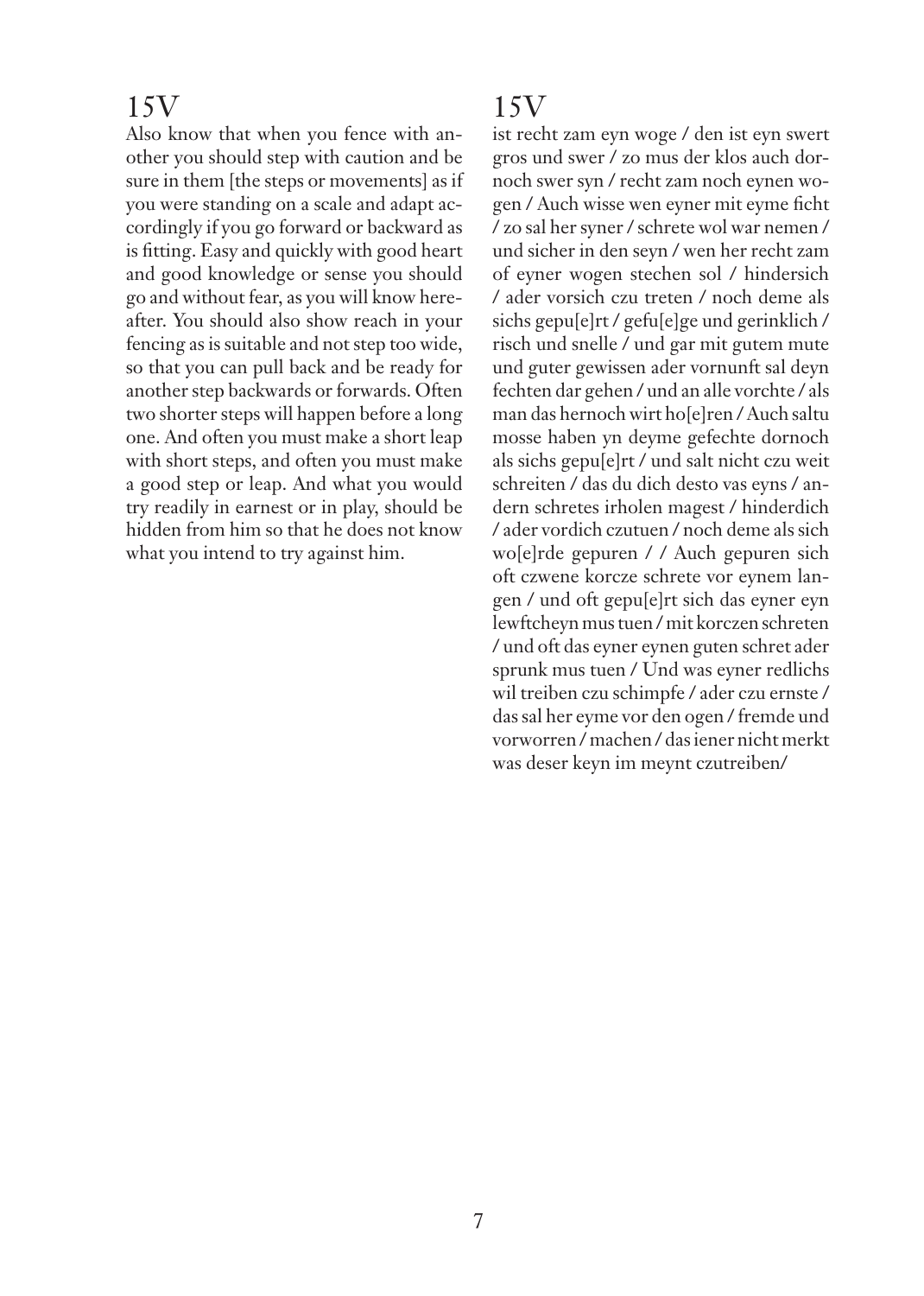And when you close with him thinking that you have the correct measure and believe that you can reach him, and then you shall go at him quickly and with speed to the head and to the body. You will hit or miss and win the first strike [Vorschlag], and not let him come to anything as you will hear hereafter in the true teaching. You should always look for the upper openings [Blossen] rather than the lower, and go over his hilt with strikes or thrusts artfully and quickly. For you have better reach over the hilt than under it and you are also much safer in all your fencing. The upper touch is much better than the lower. But it may also happen that you are closer to the lower opening and therefore seek it, as often happens. Also know that one should close in with him from the right hand side in the fencing, and in all things in fencing and in wrestling you take him better like this than straight on. And if you know this technique and make use of it, then you are not a bad fencer.

# 16R

Und als vald wen her denne czu im kumpt und dy moße also czu im hat das in du[e]nkt her welle in im wol haben und irreichen / zo sal her kunlich czu im hurten und varen / snelle und risch / czu koppe ader czu leibe / her treffe ader vele / und sal io den vorslag gewynnen / und ienen mit nichte lassen czum dingen komen / als du das hernoch wirst ho[e]ren yn der gemeynen lere Auch sal eyner allemal liber den obern blo[e]ßen remen / denne den undern / unde eyme ober deme gehilcze yn varen / mit hewe ader mit stiche / ku[e]nlich und risch / Wen eyner irreicht eynen vil vas und verrer o[e]ber dem gehilcze / den dorunder / und eyner ist auch alzo vil sicher alles fechtens / und der obern rure eyne / ist vil besser denne der under eyne / Is wen denne / das ist alzo queme das eyner neher hette zu der undern das her der remen mu[e]ste / als das ofte kumpt Auch wisse / das eyner sal io eyme of dy rechte seiten komen yn seyme gefechte / wen her eyner do yn allen sachen / des fechtens ader ringens / vas gehaben mag / denne gleich vorne czu / und wer dis sto[ecke wol weis / und wol dar brengt der ist ist nicht eyner bo[e]zer fechter /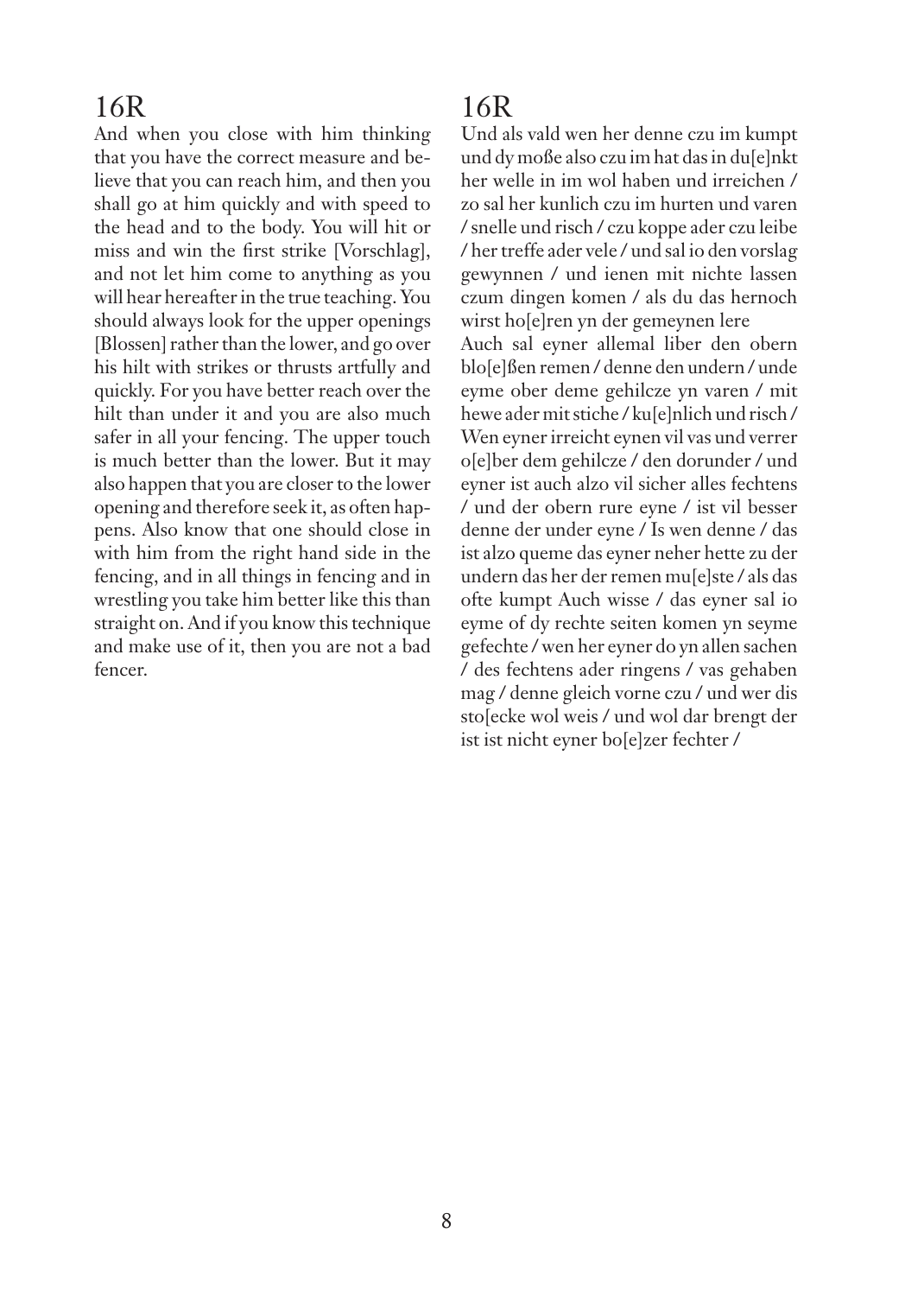Also know that when you wish to fence in earnest, then you shall have a finished piece in [your mind], any [technique or strategy] you want that is complete and correct and hold it in all seriousness and firmly in your mind when you want to close with him as if you would say "This is what I intend!". And then you will have success with the help of God and not go wrong. You do what you should when you bravely rush the opponent with the first strike [Vorschlag] as you will know hereafter.

# 16V

Auch wisse / wen eyner ernstlich wil fechten / der vasse im eyn vertik sto[e]cke vor / wels her wil / das do gancz und gerecht sey / und neme im das ernstlich und stete in seynem syn und gemu[e]te / wen her of eynem wil recht zam her so[e]lde sprechen das meyne ich io zutreiben / und dal sal und mus vorgank haben in der ho[e]lfe gotes zo mag is im mit nichte velen / her tut was her sal / wen her kunlich dar hort und rawscht / mit dem vorslage / als man das hernach oft wirt horen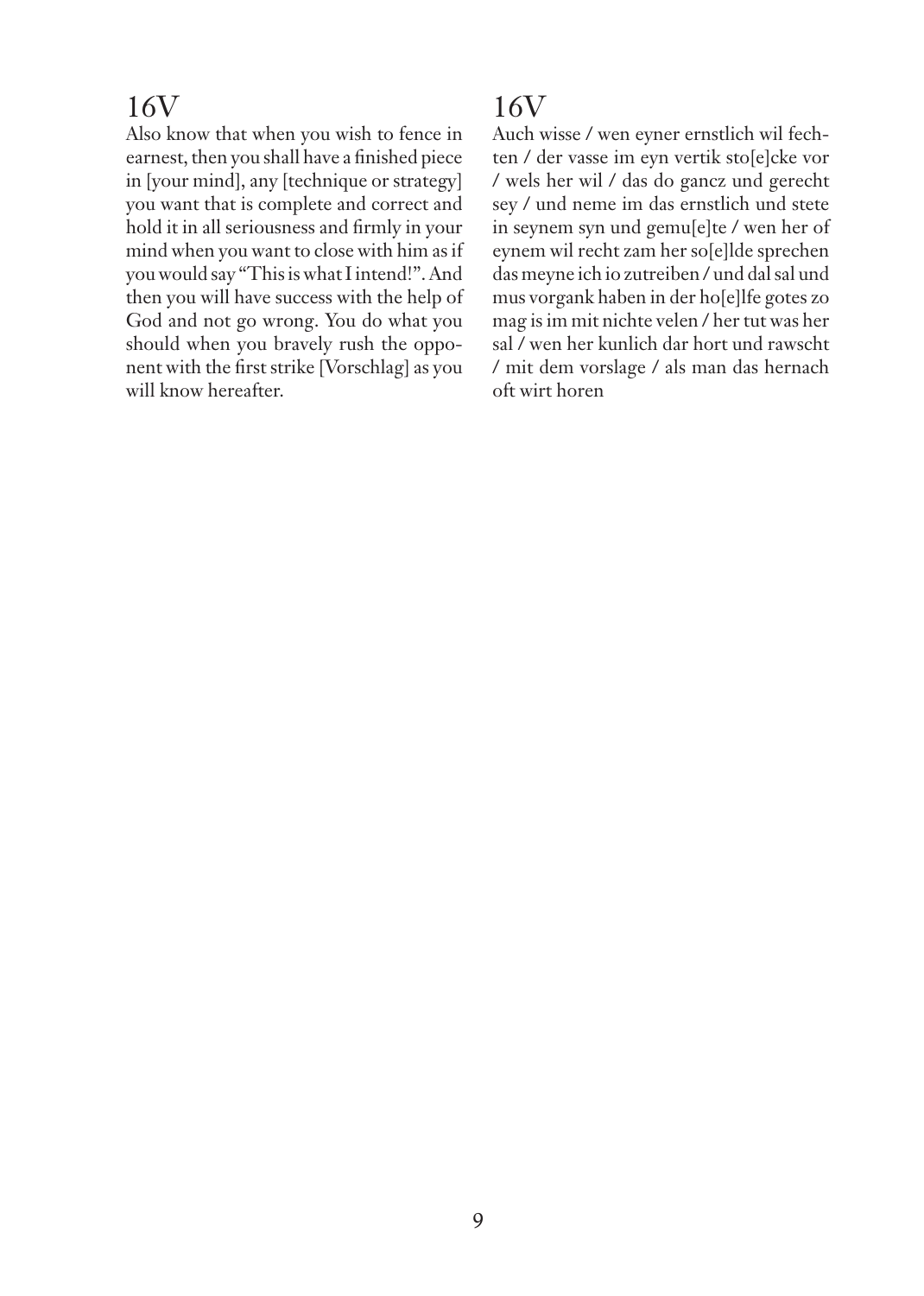To all fencing belongs the aid of God with the right, leap straight and sound, choose a ready sword, before [Vor], after [Nach], weak [Weich], strong [Hart] and "In that instance" [Indes], note that word. Strike [Hewe], thrust [Stosse], cut [Snete] and press [Drucken], guards [Huten], covers [Schutze], stabing [Stossen], (Jeffrey Hull made the suggestion that Stossen might also refer to pushing someones body, either away or to the side. This is also a possible interpretation) feeling [Fuhlen], withdrawing [Zucken], turning [Winden] and hanging [Hengen], pulling back [Rucken], strike [Streiche], leap [Spronge], grab [Greiffen], wrestling [Rangen] knowing [Vissheit] and daring [Kunheit], caution [Vorsichtikeit], cunning [List] and wisdom [Klugheit], reach [Masse] and secrecy [Vorborgenheit], reason [Vernuft], intuition [Vorbetrachtunge] and readiness [Fetikeit], practice and good cheer, with agility step well. In these verses are fundamentals and principles, and what belongs to them are named. All the skills of fencing you should consider correctly, as you hereafter will really hear and read, all simply and after its nature. Fencer, do this and the art will become clear. From the sword, do good and wide covers.

# 17R

O zu allem fechten geho[e]rt dy ho[e]lfe gotes von rechte / Gera der leip und gesunder / eyn gancz vertik swert pesunder/ Vor noch schwach sterke / yndes das wort mete zu merken/ hewe stiche snete dru[e]cken / leger schu[e]tczen sto[e]sse fu[e]len zucken / Winden und hengen / ru[e]cken striche spro[e]nge greiffen rangen / Vissheit und kunheit / Vorsichtikeit list und klugheit masse Vorborgenheit / vornunft vorbetrachtunge fetikeit / Ubunge und guter ilint / motus gelenkheit schrete gut / In den selben versen da / sint dir fundament principia / Und pertinencia benumet und dy gancze materia / Aller kunst des fechten / das saltu betrachten rechte / Als du auch eigentlich / hernocher und so[e]nderlich / wirst heren ader lisen / iczlichs noch seynem wezen ffechter des nym war zo wirt dir bekant dy kunst gar / of dem ganczen swerte / und manch gut weidelich geverte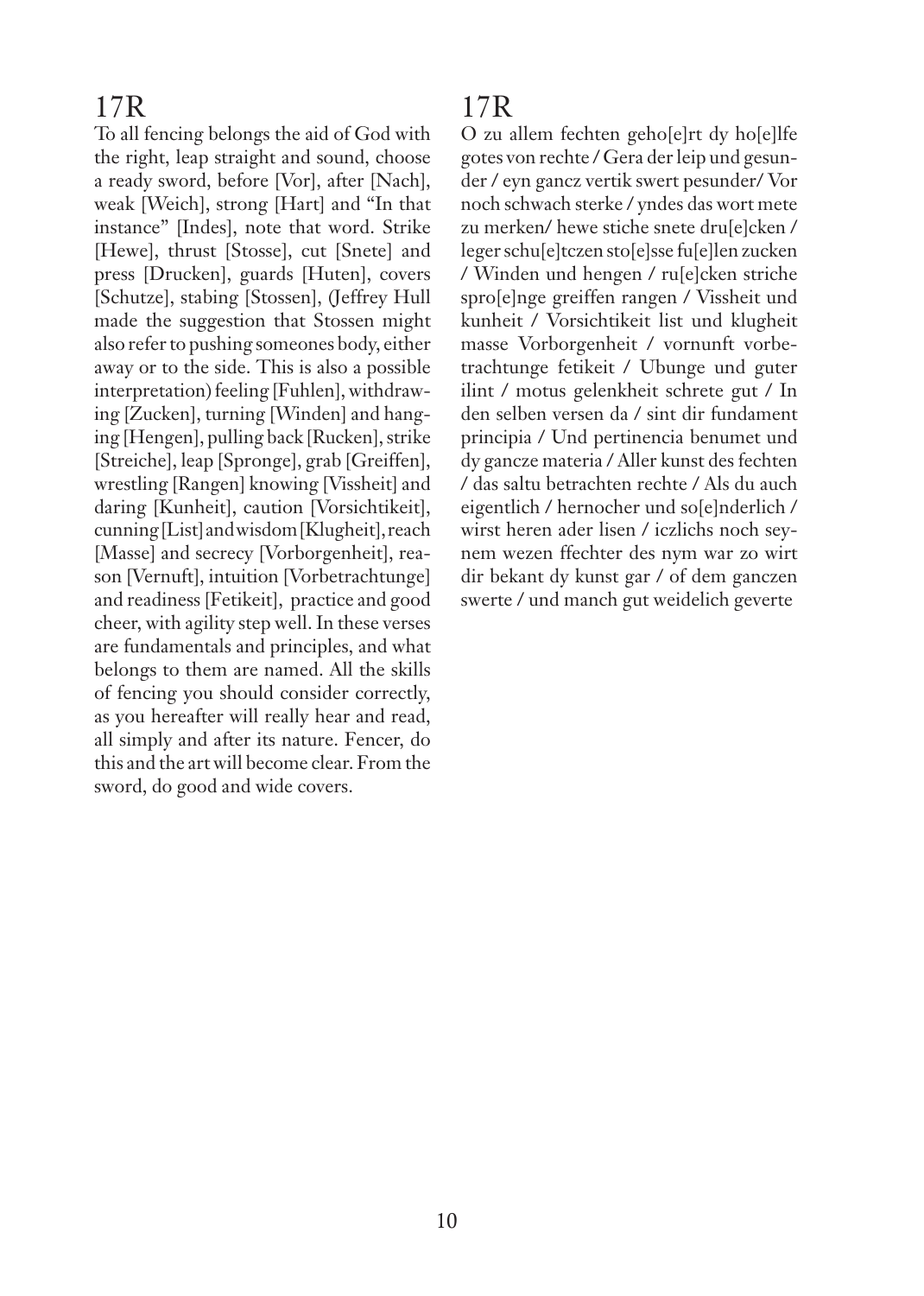Motion/movement [Motus], note that word well, it is to the fencing a heart and a crown, it is the very matter of fencing. All that it contains and all the fundamentals will be mentioned by name and made well understood hereafter. When you fence with another, then in this you are well taught, and remain fast in movement, and do not tarry when he starts to fence with you.

Then make without limit and end that which is skillfull. Be quick and steady without faltering, at once so that he cannot strike. That is fortunate and he will be hurt, when he cannot strike away, as the other cannot part without being beaten. And after the teaching that is here described, I say truly, that the other cannot defend without danger. If you have understood this he will not come to strikes. Here note that constant motion [Frequens motus] holds the beginning, middle and the end of all fencing according to this art and teaching. That is you should quickly do the beginning, the middle and the end without delay and without any hindrances from the opponent and not letting him strike at you. That concept comes from the two words before [Vor] and after [Nach], that is the first strike [Vorschlag] and the after strike [Nachschlag], in the middle

# 17V

Motus das worte schone / ist des fechtens eyn hort und krone / der gancze materiaz des fechtens / mit aller pertinencia /und der artikeln gar des fundamentes dy var / mit namen sint genant / und werden dir hernach vas bekant / Wy denne eyner nur ficht / so sey her mit den wol bericht / Und sey stetz in motu / und nicht veyer wen her mit / du hebt zu fechten / zo treibe her mit rechte / Umbermer und endlich eyns noch dem andern ku[e]nlich / In eyme rawsche stete / an underlos immediate / das iener nicht kome / czu slage / des nympt deser fromme Und iener schaden / wen her nicht ungeslagen / Von desem komen mag / tut nur deser noch dem rat / Und noch der leren / dy itczunt ist geschreben / So sag ich vorwar / sich schu[e]tzt iener nicht ane var / hastu vornomen / czu slage mag her mit nichte komen / Hie merke das / frequens motus / beslewst in im / begynnes / mittel und ende / alles fechtens / noch deser kunst und lere / alzo das eyner yn eyme rawsche / anhebunge / mittel unde endunge / an underlos und an hindernu[e]s syner wedervechters volbrenge / und ienen mit nichte lasse zu slage komen / Wen of das geet dy zwey wo[e]rter vor / noch / das ist vorslag und nochslag / in mete in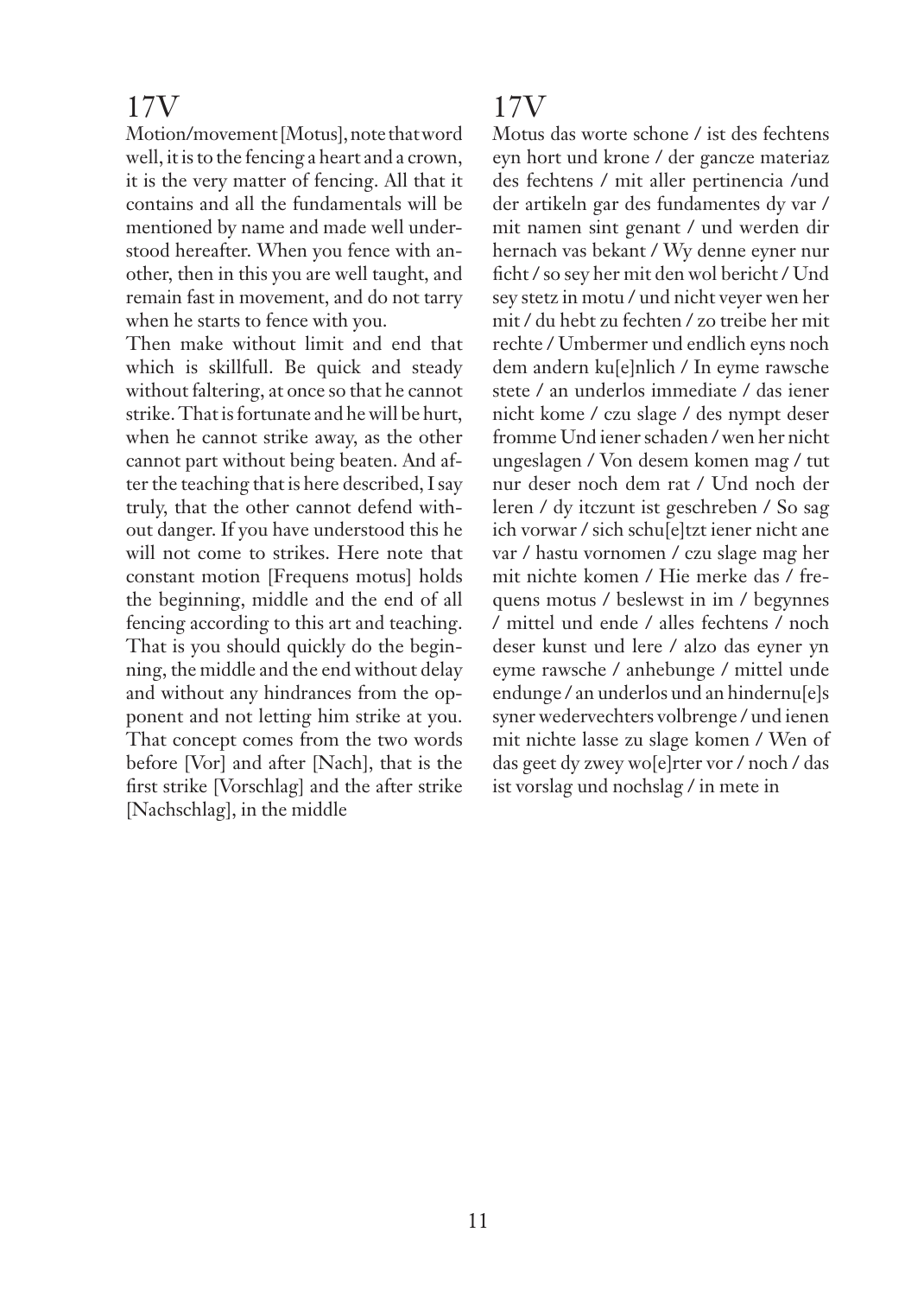This is the general foreword to the unarmoured [blossfechten] fencing on foot, note this well.

Young knights learn to love God and honour women that your honour may grow. Practice knightly things and learn arts that help you and grant you honour in war. Wrestle well; grab the lance, spear, sword and falchion. Do this manly and make it useless in other hands. Strike threefold and hard in there, rush in regardless if you hit or miss, so that in understanding this you will be known as a wise man. This you shall know, that all things have length and measure. Do what you wish to do with good understanding. In earnest or in play have good heart with measure. Thus you beware and look with good cheer; this is what you shall do and how you go against him. For good heart and force makes your opponent weak, govern yourself after this; never give an advantage for nothing. Do not be rash; do not first do four or six (I believe Döbringer is referring to strikes. But it might also be opponents). With your overconfidence be moderate, which is good for you. He is a brave man who fights his own weaknesses. It is no shame to flee when four or six (foes) are at hand

Do not strike at the sword but wait for the openings.

#### 18 R

Das ist eyne gemeyne vorrede des blozfechtens czu fuße das merke wol

Jung Ritter lere / got lip haben frawen io ere / So wechst dein ere / U[e]be ritterschaft und lere / kunst dy dich zyret und in krigen sere hofiret / Ringens gut fesser / glefney sper swert unde messer / menlich bederben / unde in andern henden vorterben / Haw dreyn und hort dar / rawsche hin trif ader la farn / das in dy weisen hassen dy man siet preisen / Dorauf dich zoße alle ding haben lenge unde mosse / Und was du wilt treiben by guter vornunft saltu bleiben / czu crust ader czu schimpf / habe fro[e]lichen mut mit limpf / So magstu achten und mit gutem mute betrachten / Was du salt fu[e]ren und keyn im dich ru[e]ren / Wen guter mut mit kraft macht eyns wedersache czagehaft / dornoch dich richte gib keynem forteil mit ichte / Crimkruheit meide vier ader sechs nicht vortreibe / mit deynem o[e]bermut bis sitik das ist dir gut / der ist eyn ku[e]ner man der synem gleichen tar bestan / Is ist nicht schande vier ader sechs flien von hande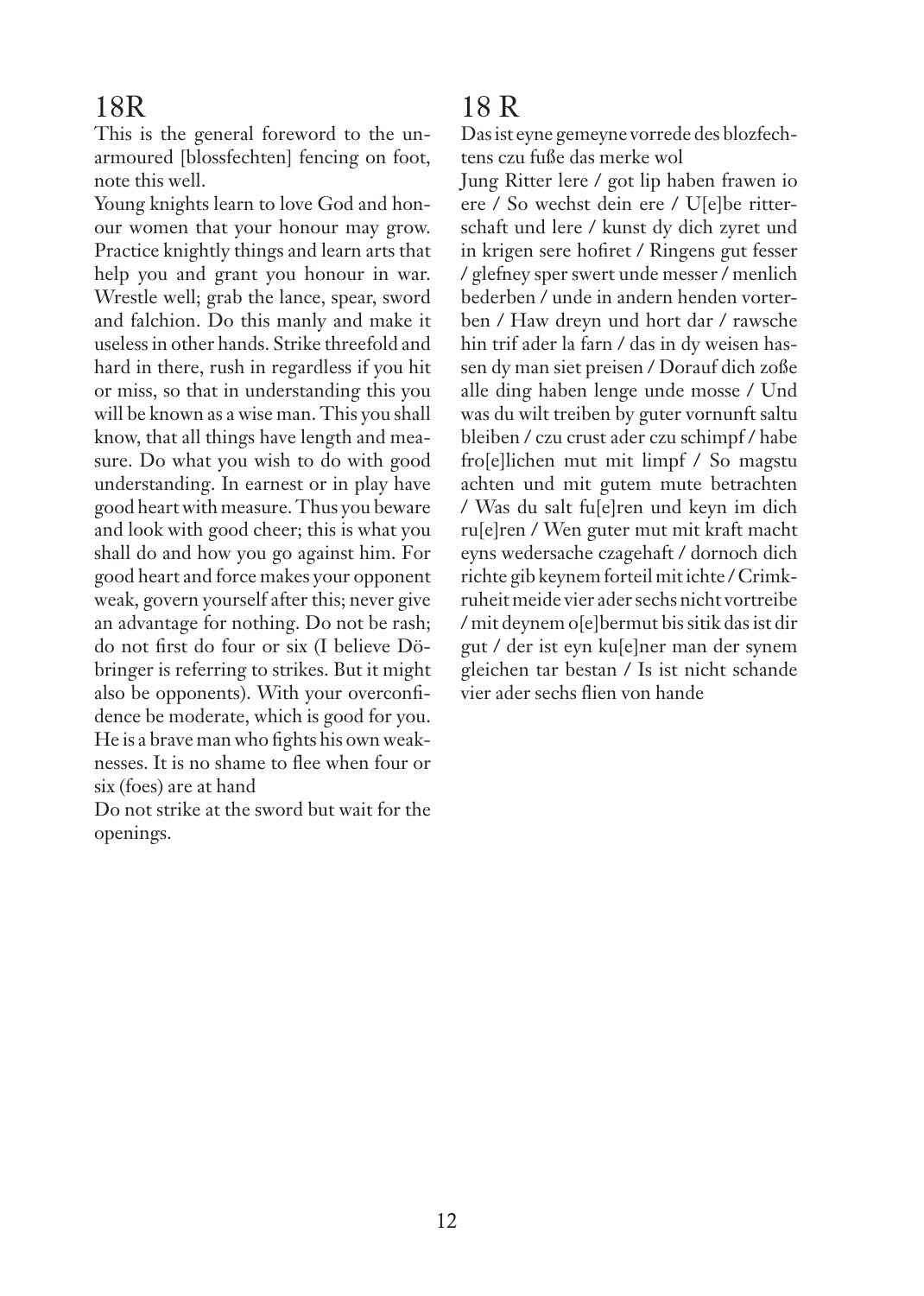This is a general teaching of the sword. If you want to display skill, go with the left and follow right with the strikes, and left with right is how you will fence with strength. If you only strike after, you will have little joy from his art, strike him wherever you wish, and no changer [Wechsler] will come within your shield. To the head, to the body and do not forget the withdrawing [Zucken]. Do with the entire body what you wish to do firmly. Hear what is bad; do not fence above left if you are a right hander. And if you are a left hander then leave the right behind and fence rather from high left to low (on the right).

Before [Vor] and after [Nach], from these two things the whole art stem, weak [Weich] and strong [Hart], in an instant [Indes] note that word well. Thus you may learn with work and defend artfully, if you frighten easily, do not learn how to fence. Knowledge [Kunheit] and skill [Rischeit], cunning [List], prudence [Vorsichtikeit] and wisdom [Klugheit], this fencing desire and cheerfully do. Do not strike to the sword; instead go for the openings [Blossen], reason, secrecy, reach, foreknowing and readiness [Vornuft, vorborgenheit, mosse bevorbetrachtunge, hobsheit, fetikeit].

Here follows a general teaching (Glosa generalis hiuius sequitur)

Before all know and note that the point of the sword is the centre and also its centre and core and from this comes all fencing and all returns to it. So the hangings [Hengen] and the turnings [Winden] is the hanging in and the going around of the centre

# 18V

Das ist eyne gemeyne lere des swertes Wiltu kunst schawen sich link gen und recht mete hawen und link mit rechten is das du stark gerest fechten / Wer noch get hewen der darf sich kunst kleyne frewen / haw im was du wilt keyn wechsler kawm an dich schild / (haw nicht czu swerte / sonder stets der bloße wa[e]rte) / Czu koppe czu leibe dy czecken do nicht vormeide / Mit ganczem leiben ficht was du stark gerest treiben / Hoer was do slecht ist ficht nicht oben link zo du recht pist / Und ob du link pist ym rechten sere hinkest / Auch so vicht io liber von oben linklichen nider / vor noch dy czwey dink syn allen kunsten eyn orsprink / Schwach unde sterke Indes das wort mete merke / So machstu lernen mit / kunst und erbeit dich weren / Irschrikstu gerne / keyn fechten nymmer lerne / Kunheit und rischeit / vorsichtikeit list und klugheit (vornuft vorborgenheit mosse vorbetrachtunge fetikeit) / Wil fechten haben und fro[e]lichs gemu[e]te tragen/

Glossa generalis huius sequitur

Won allerersten merke und wisse / das der ort des swertes ist das zentrum das mittel und der kern des swertes aus deme alle gefechte gen und weder yn in komen / So sint dy hengen und dy winden synt dy anhenge und dy u[e]mlewfe des zentrums und des kerns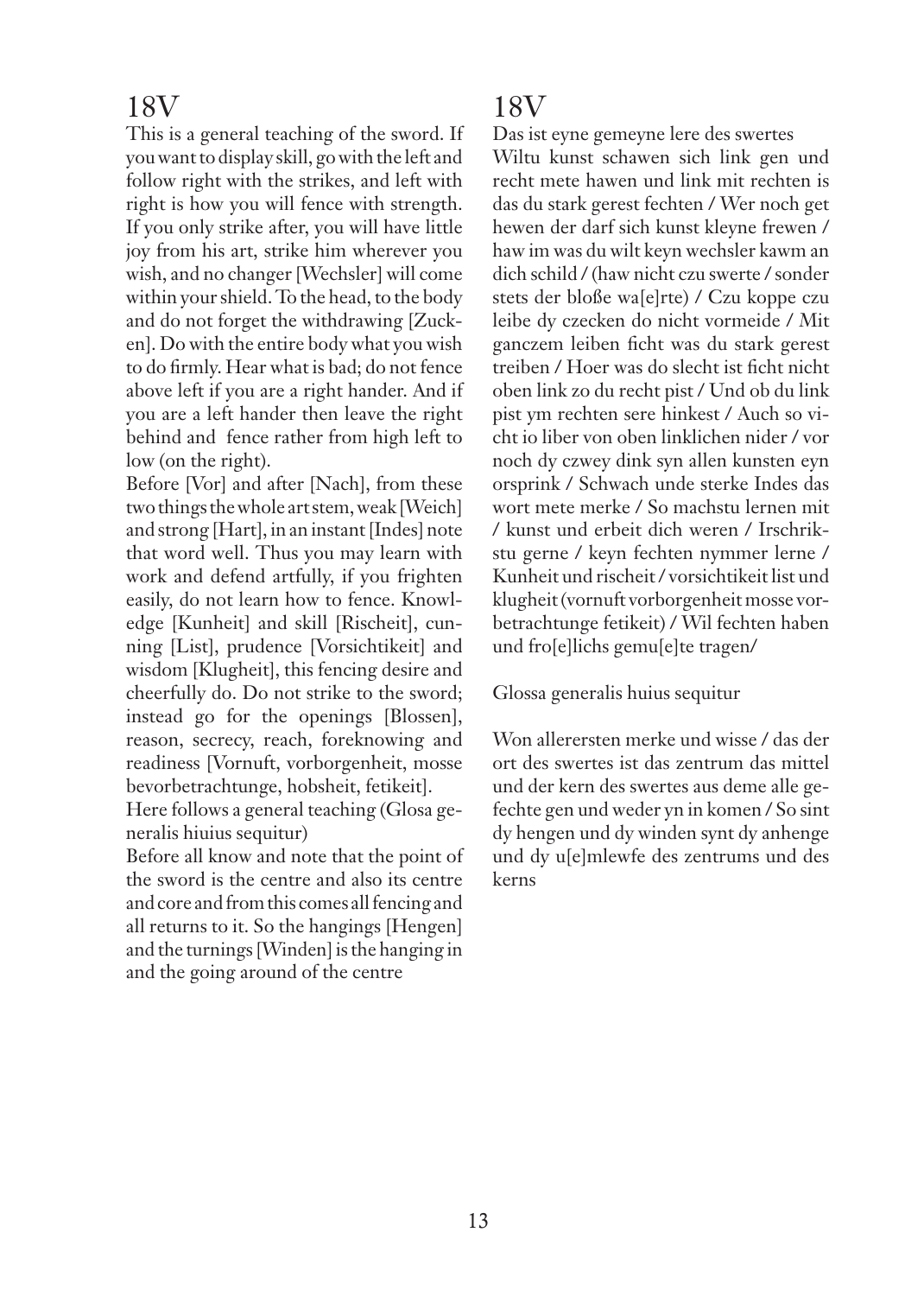and from these good fencing will be done, and it is so thought out and discovered that a fencer who like so always strikes or thrusts at the point [Of the opponents weapon] do not always hit well. But with these techniques striking [Hawende], thrusting [Stechende] or cutting [Sneydende], stepping in or out [Abe und czutreten], stepping around [Umbeschreiten] or a leap [Springen], will hit the other. And if someone shoots or steps forward with the point and lengthens or moves it forward, the other cannot hurt or shorten you with turnings [Winden] or stepping out [Czutreten]. Then the opponent cannot come into safe techniques and pieces such as the strike, thrust or cut. For Liechtenauer's art is founded on principles of all the fencing skills and on the art of the sword. Strikes, thrusts and cuts as you will hear later here, how to do techniques and defend against what the other does, and how to do one out of the other if one(technique) is defended against, then the other technique will hit and have success. Secondly know and note that not one thing on the sword is without its use or reason. Therefore you should use the point [Ort], both edges [Sneiden], cross guard [Gehilcze] and pommel [Klos] and all that is on the sword. As they

### 19R

aus den auch gar vil guter sto[e]cke des fechtens komen / Und sint dorum funden und irdocht / das eyn fechter / der da gleich czum orte czu hewt ader sticht nicht wol allemal treffen mak / / das der mite den selben sto[e]cken hawende stechende ader sneydende mit abe / und czutreten / und mit umbeschreiten ader springen eynen treffen mag / Und ab eyner syn ort des swertes / mit schißen ader mit voltreten / vorlewt ader vorlengt / zo mag her in mit winden ader abetreten / weder / ynbrengen und ko[e]rczen / alzo das her weder yn gewisse stoecke und gesetze ku[e]mpt des fechtens / aus den her hewe stiche ader snete brengen mag / Wen noch lychtnawrs kunst / zo komen aus allen gefechten und gesetze der kunst des swertes / hewe stiche und snete / als man wirt hernoch ho[e]ren / wy eyn sto[e]cke und gesetze aus dem andern kumpt / und wy sich eyns aus den andern macht / ab eyns wirt geweret / das daz ander treffe und vorgank habe Czu dem andern mal merke und wisse / daz keyn dink an dem swerte / Umbe zu[e]st funden und irdocht ist / zunder eyn fechter / den ort / beide sneiden gehilcze klos / und als das am swerte ist / nu[e]tczen sal / noch dem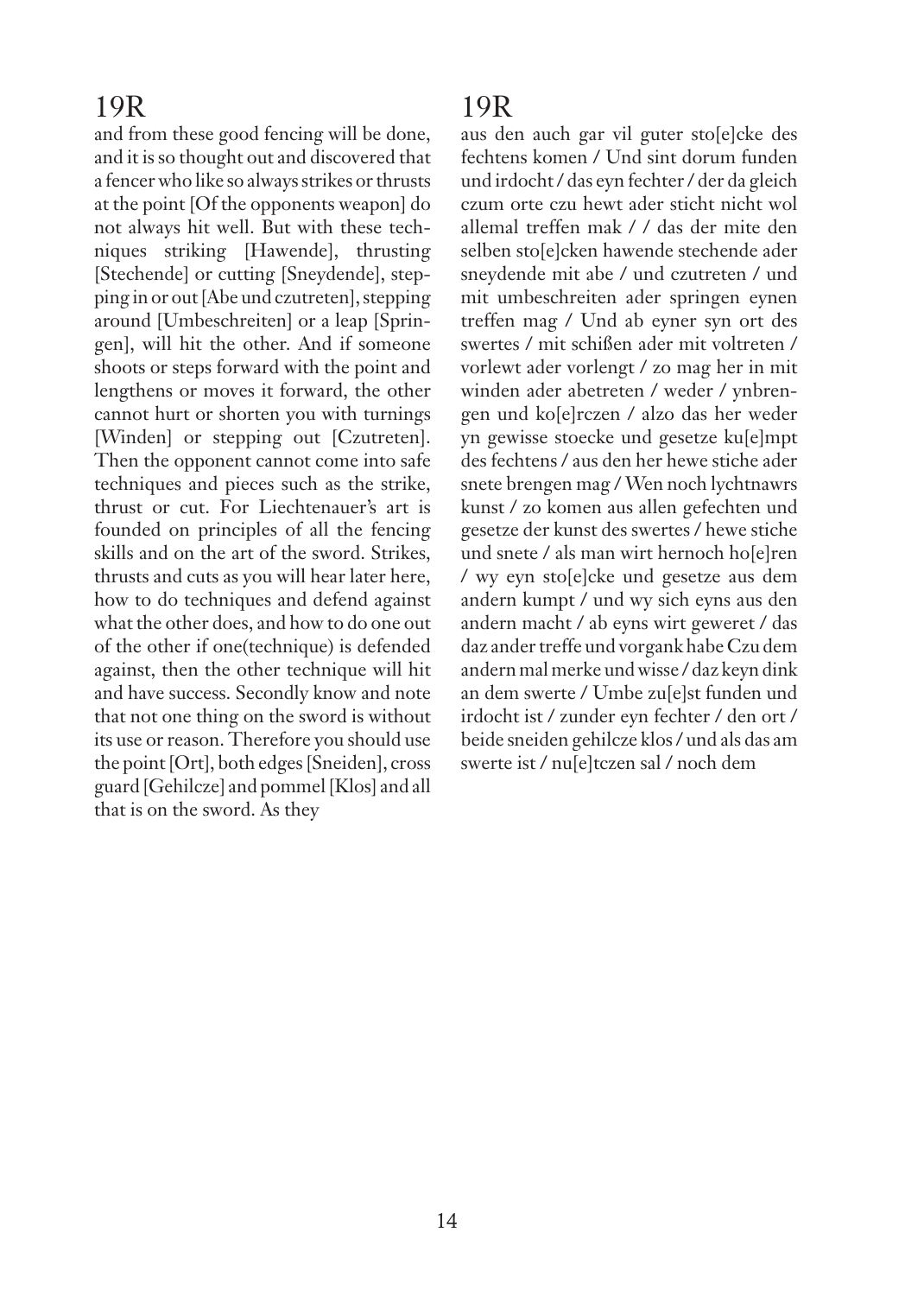are meant to be used in the art of fencing as is done in the exercises as you will find hereafter see and hear. Also know and note that when he says that you should show art, then he intends that the artful fencer should place his left foot forward and strike with it from the right side straight at the man with true strikes as soon as you see how you can take him and reach him with your own steps. Also when you want to fence strongly, then fence from the left side with the whole body and with full force to the head and to the body wherever you can hit – and never to his sword, but as if he (the opponent) does not have a sword or as if you cannot see. And you shall not disdain any following or contacts made, but always work and remain in motion so the he cannot come to blows. He (Liechtenauer) also means that you should not step straight in with the blows, but from the side at an angle so that you come in from the side where you can reach him easier than from the front. When you strike or thrust at him, he will not be able to defend with other techniques and neither lead it away by changing through [Durchwechsel] as long as the strikes or thrusts are to the man, to the openings [Blossen] to the head and the body with steps and leaps in from the side.

### 19V

als iczleichs syn so[e]nderleichs gesetze hat yn der kunst des fechtens / noch dem als dy U[e]bunge hat und fundert / als du itzlichs besunder hernoch wirst sehen und ho[e]ren / Auch merke und wisse / mit deme als her spricht wiltu kunst schawen etc meynt her / das eyn kunstlicher fechter der sal den linken fuz vor seczen / und von der rechten seiten mete hawen / gleich czum manne / mit drewe hewen / zo lang bis das her siet wo her iener wol gehaben mag / und wol dirreichen mit seinen schreten und meynt wen eyner stark wil fechten zo sal her von der linken seiten of fechten / mit ganczem leibe und mit ganczer kraft / czu koppe und czu leibe wo her nur treffen mag / Und nimmer zu keyn swerte / zunder her sal tuen / zam iener keyn swert habe aber zam hers nicht sehe / und sal keyne czecken ader ruren nicht vormeiden / zonder umbermer in arbeit und beru[e]rungen seyn / das iener nicht czu slage mag komen /

Auch meynt her das / eyner den hewen nicht gleich sal noch gehen und treten zonder etwas beseites und krummes umbe / das her ieme an dy seite kome / do her in vas / mit allerleye gehaben mag / denne vorne czu / Was denne her nu[e]r of ienen hewt ader sticht das mag im iener mit keynerleye durchwechsel ader andern gefechten / wol weren ader abeleiten / nu[e]r das dy hewe ader stiche gleich czum manne czu gehen keyn den blo[e]ßen / czu koppe ader czu leibe / mit umbeschriten und treten /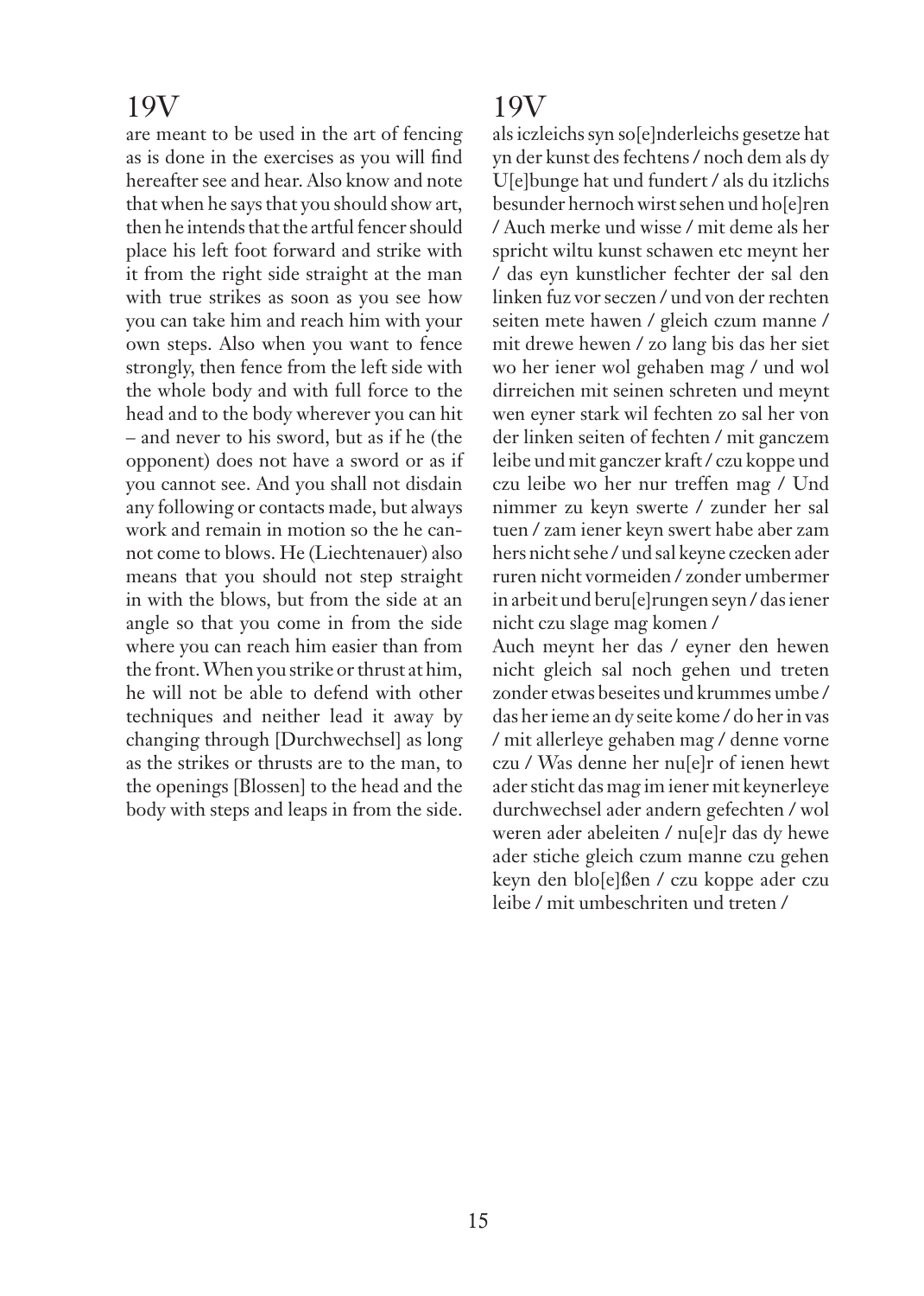Also note and know what he says here, before [Vor], after [Nach], the two things do, he names the five words; Before [Vor], After [Nach], Weak [Weich], Strong [Hart], in that instant/just as [Indes]. On these words hinge the whole art of Liechtenauer, and they are the foundation and cornerstone of all fencing on foot or on horseback, in armour [Harnusche] or without [Blos]. Regardless if you hit or miss, as Liechtenauer says, strike and rush in and then follow no matter if you hit or miss. The word before [Vor] means that a good fencer will always win the first strike [Vorschlag]. When you step or leap in to close with the opponent as soon as you see that you can reach him with step or leap, then you shall close with strikes to the openings [Blossen] and fence at the head or the body without any fear at all as you will surely win against him. Therefore when you win the first strike [Vorschlag] then it is no matter if it is good or painful for the opponent, and you will also be sure in your steps and should do them well measured neither too long nor too short. When you now do the first strike [Vorschlag] if you hit then follow up the hit quickly,

# 20R

Auch merke und wisse / mit deme als her spricht / vor noch dy zwey dink etc do / nent her dy fu[e]nff worter / vor noch swach stark Indes / an den selben wo[e]rtern leit alle kunst / meister lichtnawers / Und sint dy gruntfeste und der // kern alles fechtens czu fusse ader czu rosse / blos ader in harnu[e]sche / Mit deme worte vor / meynt her das eyn itzlicher guter fechter sal allemal den vorslag haben und gewinnen / (her treffe ader vele / als lichnawer spricht haw dreyn und hurt dar / rawsche hin trif ader la var) / Wenne her czu eyme gehet ader lewft als balde als her nur siet / das her in mit eynem schrete / ader mit eynem sprunge dirreichen mag / wo her dene indert in blos siet / do sal her hin varn / mit frewden / czu koppe ader czu leibe / ku[e]nlich an alle vorchte wo her in am gewisten gehaben mag / alzo das her io den vorslag gewinne / is tu ieme wol ader we / und sal auch mit dem / in synen schreten gewisse sein / und sal dy haben recht zam gemessen / das her nicht zu korcz ader czu lank schreite / Wen her nu[e] den vorslag / tuet / trift her / zo volge her dem treffen vaste noch weret her aber den vorslag alzo das her im den vorslag / is sy haw ader stich mit syme swerte / abeweiset und leitet / dy weile her denne ieme noch / an syme swerte ist / mit deme als her wirt abegeweist / von der blo[e]ßen der her geremet / hat / zo sal her gar eben fu[e]len und merken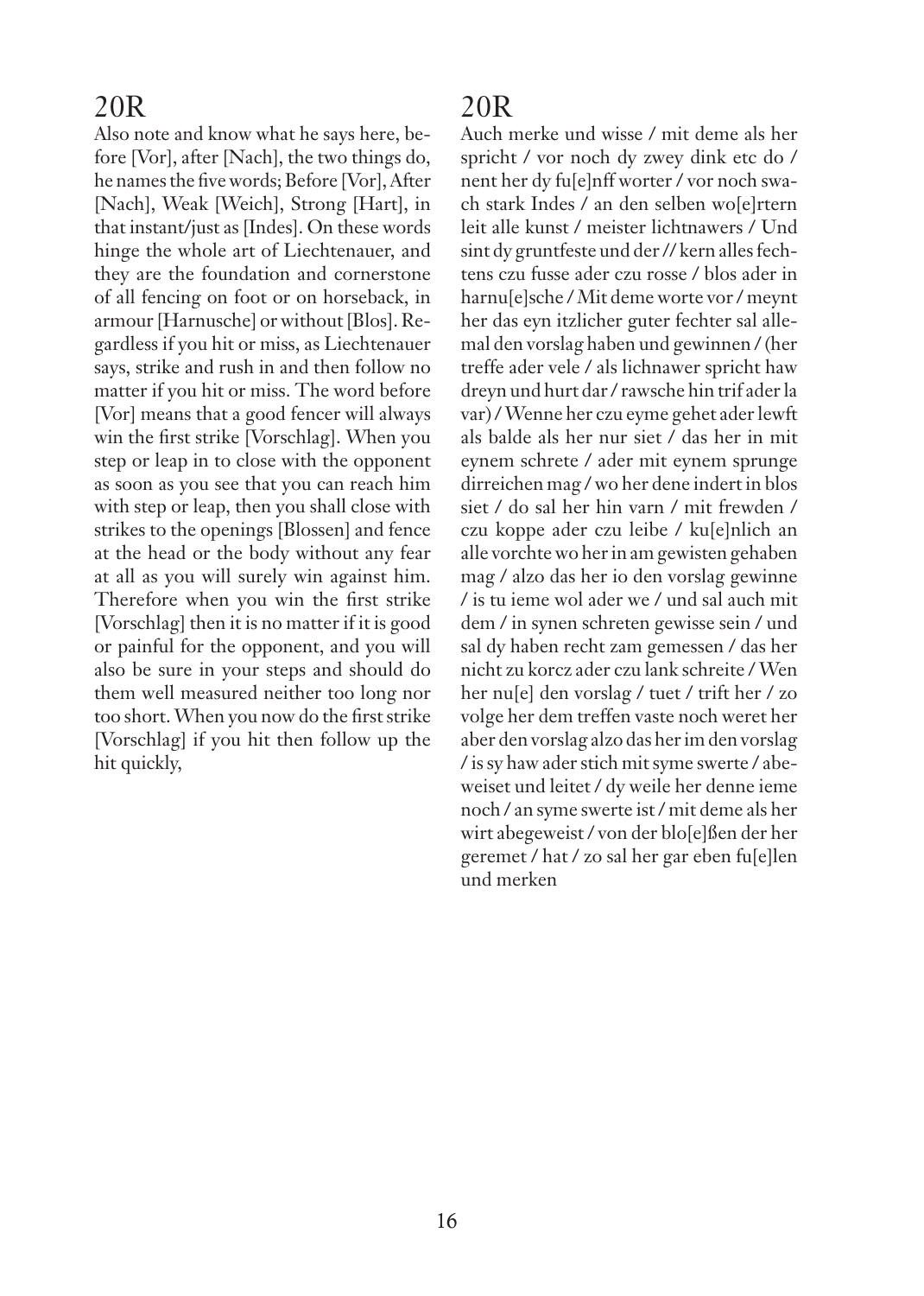but if the other defends against the first strike [Vorschlag] whether it was a strike or a thrust and turns it away and leads with his sword, then you shall remain on the sword if you were deflected from the opening and feel if the opponent is hard [Hart] or soft [Weich] and strong [Stark] or weak [Swach] on the sword. And when you notice this, then be hard or soft against the opponent as he defends himself. And then in an instant [Indes] should you do the after strike [Nachschlag] before the opponent has a chance to come to blows, that is as soon as the opponent defends against the first strike [Vorschlag] as you do that, attack other openings [Blossen] with other techniques speedily. And always be in motion, this will force the opponent to be on the defence and not be able to come to blows himself. For he who defends against strikes is always in greater danger than the one who strikes, since he must either defend or allow himself to be hit if he is to have a chance to strike a blow himself. That is why Liechtenauer says; "I say truthfully, no man can defend without danger". If you have understood this he will not come to blows, and you already know the five words that this art consists of. Therefore in all swordplay someone who strikes will often defeat a Master if he is bold and gain the first strike [Vorschlag] according to this teaching.

# 20V

ab iener in syme abeleiten und schu[e]tzen der hewe ader stiche / an syme swerte weich ader herte / swach ader stark sey / Ist denne das her nu[e] wol fu[e]let / wy iener in syme geferte ist / is das iener stark und herte ist / Indes das hers nu[e] genczlich merkt und fu[e]let zo sal her Indes ader under dez das sich iener zo schu<sup>[e]</sup>tzt / weich und swach dirweder syn / und in den selben e den / das iener czu keyme slage kome / so sal her denne den nochslag tuen / das ist / das her czu haut / dy weile sich iener schu[e]tzt und sich des vorslags weret / is sy haw ader stich zo sal her ander gefechte und sto[e]cke hervo[e]rsu[e]chen / mit den her aber czu synen blo[e]ßen hurt und rawschet / alzo das her umbermer in bewegunge und in beru[e]runge sy / das her ienen als irre / und berawbet mache / das iener mit syme schu[e]tzen und weren / alzo vil czu schaffen habe / das her / der schu[e]tzer / czu syner slege / keyne komen mag / wen eyner der sich sal schu[e]tzen / und der slege warnemen der ist allemal in gro[e]sser var denne der der da slet of in / denne her mus ia dy slege weren / ader mus sich lasen treffen / daz her selber mu[e]lich / czu slage mag komen / dorum spricht lichtnawer / Ich sage vor ware sich schutzt keyn man ane vare / Hastu vornomen czu slage mag her kleyne komen / Bustu anders noch den fu[e]nff wo[e]rtern / of dy dese rede gar get / Und alles fechten darum slet oftey hawer eyn meister wen her ku[e]ne ist und den vorslag gewinet / noch deser lere /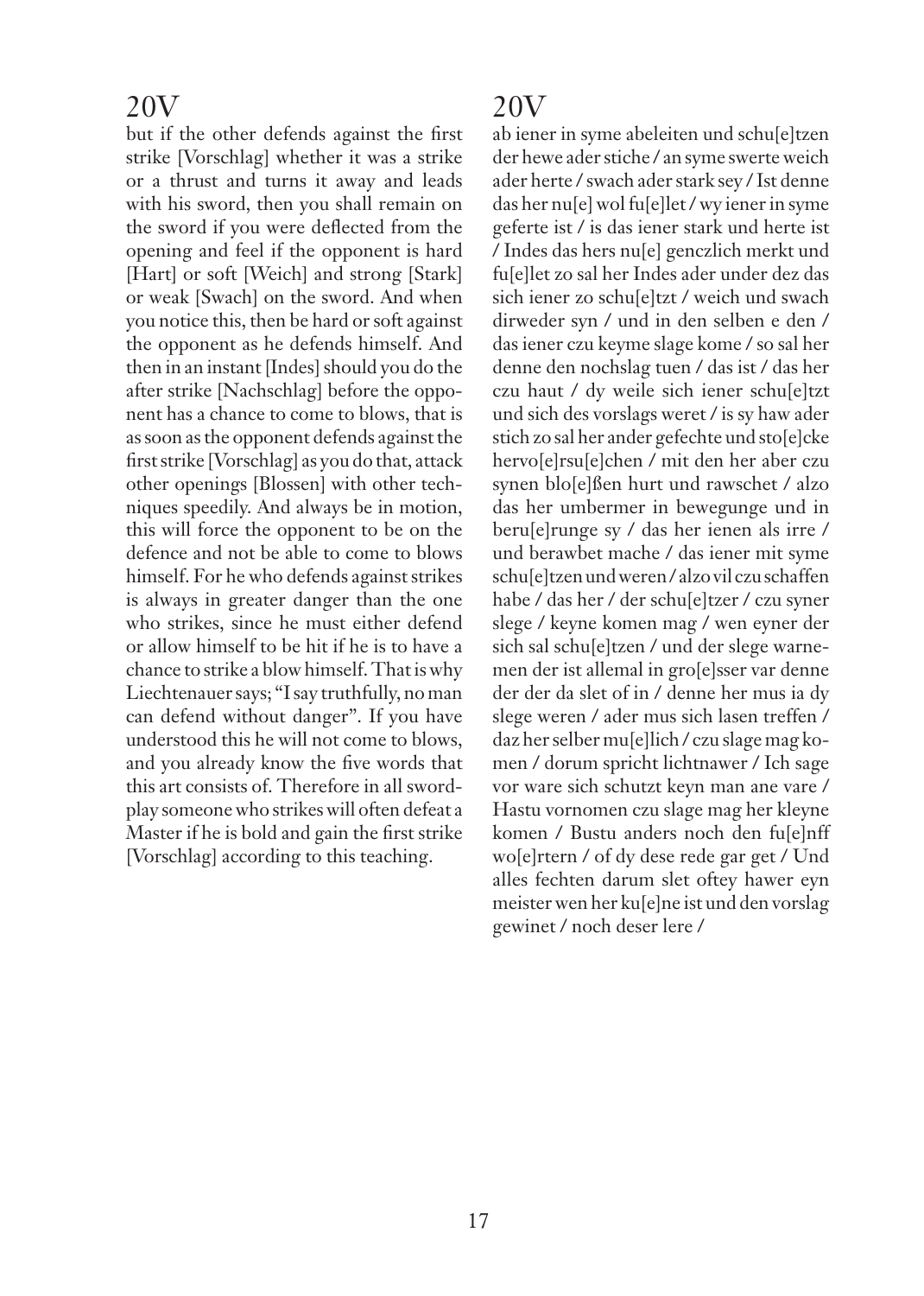With the word before [Vor] as has been told before, he [Liechtenauer] means that you with a good first strike [Vorschlag] shall close in without fear or hesitation and strike at the openings [Blossen], to the head and to the body, regardless whether you hit or miss you will confuse the opponent and put fear into him, so that the he does not know what to do against you. Then before the opponent can gather himself and come back, you shall do the after strike [Nachschlag] so that he will have to defend yet again and not be able to strike himself. Thus when you strike the first strike [Vorschlag] and the opponent defends against this, in the defence you will always be first to reach the after strike [Nachschlag] before the opponent. As soon as you can you should go with the pommel to the head or come in with the cross strike [Zwerchhaw] that is always good to do, or you can throw the sword forward crosswise in and by that enter into other techniques. You can also initiate other good moves since the opponent will not be able to strike. You shall hear how you do one thing from another so that the opponent cannot come at you without being struck, if you act according to this teaching. You shall do with one mind and one strike the first strike [Vorschlag] and the after strike [Nachschlag] quickly one after the other, and when it happens that the opponent defends against the strike, then he will do this with his sword and you will be on his sword. And when the opponent is slow and late then you can remain on his sword and right away turn [Wind] and note and feel [Fulen] if the other gathers himself in order to move away or not. If he moves off when you have come on the sword in front of one another and extend the points at one another to the openings [Blossen], then you shall –before the opponent has time to gather himself in order to strike or thrust-

# 21R

wenne mit dem worte vor als e gesprochen ist / meynt her das eyner mit eyme guten vorslage ader mit dem ersten slage / sal eyner kunlich an alle vorchte dar hurten und rawschen / keyn den blo[e]ssen czu koppe ader czu leibe / her treffe ader vele / das her ienen czu haut als betewbet / mache und in irschrecke das her nicht weis was her keyn desem solle weder tuen / Und auch e dene sich iener weder keyns irhole / ader weder czu im selber kome / das her denne czu hant den nochslag tue / Und im io zo vil schaffe / czu weren und czu schu[e]tzen / das her nicht mo[e]ge czu slage komen / denne wen deser der ersten slag / ader den vorslag tuet / und in iener denne weret / in dem selben weren und schutzen / zo kumpt deser denne alle mal e czu dem nochslage den iener czu den ersten den her mag czu haut czu varn mit dem klosse / ader mag in dy twerhewe komen / dy czu male gut syn / ader mag sost das swert dy twer vor werfen / do mite her in ander gefechte kumpt / ader sost mancherleye mag her wol beginen / e denne iener czu slage kumpt / als du wirst horen wy sich eyns aus den andern macht / das iener nicht mag von im komen ungeslagen / tut her anders noch deser lere / (wenne her sal mit eyme gedanken / und zam mit eyme slage / ab is mo[e]glich were / den vorslag und nochschlag tuen / risch und snelle nocheynander) / Auch mo[e]chte is wol dar czu komen ab iener den vorslag weret so mu[e]ste her in weren mit dem swerte / und alzo mu[e]ste her desen io an syn swert komen / Und wen denne iener etzwas trege und las were zo mo[e]chte deser denne an dem swerte bleyben und sal denne zu hant winden / und sol gar eben merken und fulen / ab sich iener wil abeczihen von dem swerte / ader nicht / Czewt sich iener ab / als sy nu[e] vor mit eynander an dy swert sint komen / und dy orter keyn eynander rechen / czu der blossen / E denne sich / denne iener keyns haws ader stichs of eyn news weder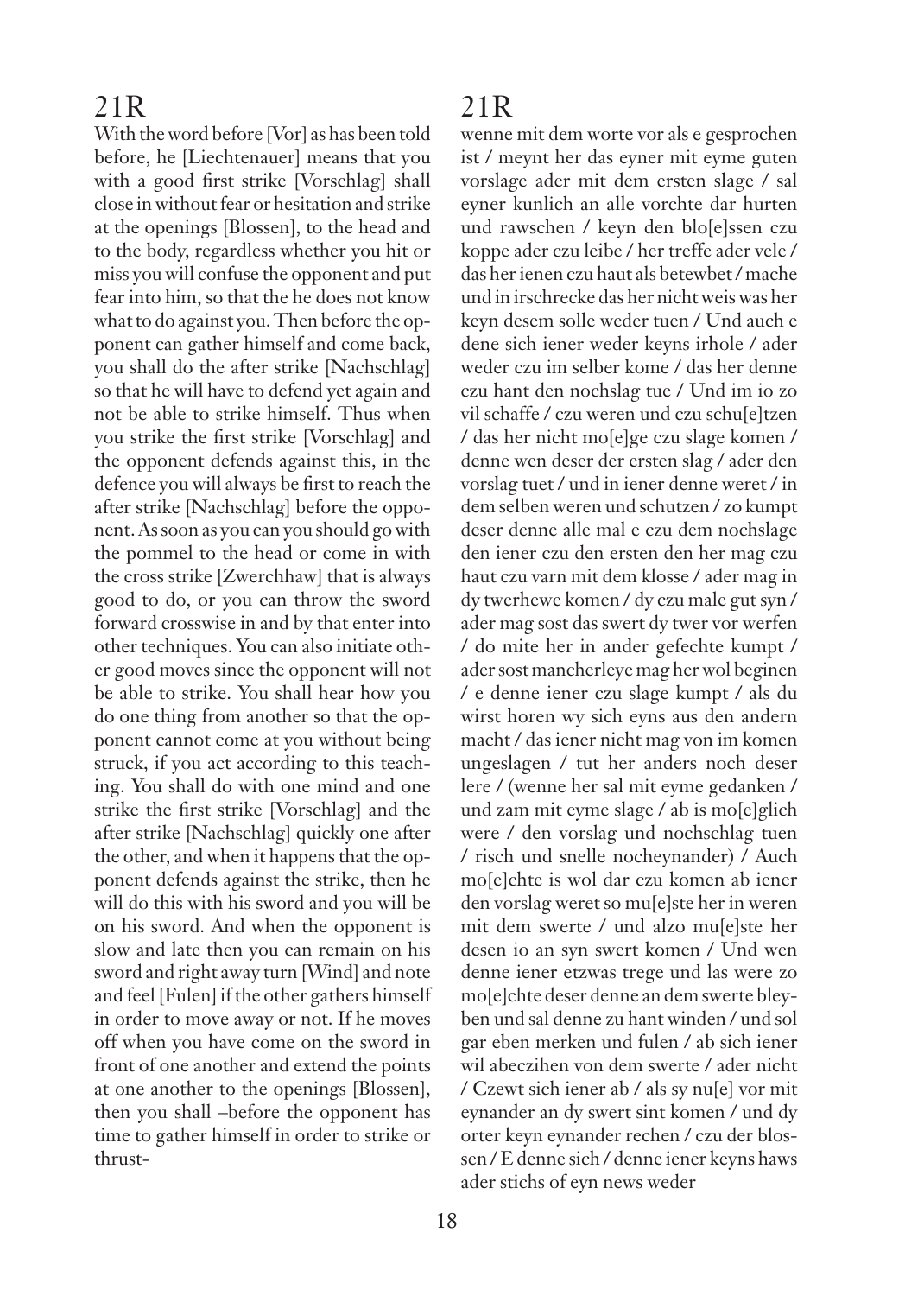follow him with the point and do a good thrust to the chest or something like that as quickly and directly as you can. That is you should not let him escape unharmed from the sword. Since you know at once that you have a shorter way to the opponent since you already have your point on the [his] sword, as close and as short as possible. Then if you move away to do another strike or thrust and you do a wide movement, then the opponent will always be able to beat you to the [Nachschlag] with a strike or thrust, then he can hit you with the first strike [Vorschlag]. And this is what Liechtenauer means with the word [Nach]. When you have done the first strike [Vorschlag] then you shall without any delay do the [Nachschlag] and you should also stay in motion and do one thing after another. If the first [attack] does not work then the second, the third or the fourth will hit, and you shall not let the opponent come to blows. Since no one has greater advantage than he who fights according to the teaching of the five words. But if it is so that the opponent remains on the sword after his defence and is on the sword, and it has occurred that you remain with him on the sword and he has not done the [Nachschlag] then you shall turn [Wind] and remain with him on the sword. And you shall notice straight away if the opponent is weak [Swach] or strong [Stark]. If it is so that you feel and notice that the opponent is strong [Stark] and hard [Herte] and firm [Veste] on the sword and intends to push your sword away, then you shall be weak [Swach] and yielding [Weich] and give way to his strength and let the opponent push his sword to the side and go with this. You shall then leave his sword quickly and speedily and

# 21V

irholen mag mit syme abeczihen zo hat im deser czu hant mit syme orte noch gevolget / mit eynem guten stiche czu der brost / ader so[e]st vorne czu wo her in am schnesten und nehesten getreffen mag / alzo das im iener mit nichte ane schaden von dem swerte mag komen / Wen deser hat io czu hant mit syme nochvolgen / neher czu ieme / mit dem als her synen ort / vor / an dem swerte gestalt hat keyn ieme noch dem aller nehesten und ko[e]rczsten / wen das iener mit syme abeczihen / of / eyn news solde hewe ader stiche / weit umbe / dar brengen / alzo mag io deser alle mal e czu dem nochslage ader stiche komen / e denne iener czu dem ersten / Und das meynt lichtnawer mit dem worte / noch / wen eyner im den vorslag hat getan / zo sal her zu hant an underloz / of der selben vart den nochslag tuen / und sal umbermer in bewegunge / und in rurunge syn / und umbermer eyns noch dem andern treiben / ab ym das erste vele / daz daz ander daz dritte ader daz vierde treffe / und io ienen nicht lassen czu keyme slage komen / wen keynen / mag grosser vorteil of fechten haben / den der noch der lere / deser fu[e]nff / wo[e]rter tuet / Ist aber das iener an dem swerte bleybt / mit dem als her mit syme weren und schutzen disem im syn swert ist komen / und is sich also vorczogen hat das deser mit im an dem swerte ist bleyben / und noch nicht den nochslag hat getan / zo sal deser winden / of und mit im alzo an dem swerte stehen / und sal gar eben merken und fu[e]len ab iener swach ader stark ist an dem swerte / Ist denne das deser merkt und fu[e]let / das iener stark herte und veste an dem swerte ist / und deser nu[e] meynt syn swert hin dringen / zo sal deser denne swach und weich dirweder syn / und sal syne sterke weiche und stat geben / und sal im syn swert / hin lassen prelen und varn / mit syme dringen daz her tuet / und deser sal denne syn swert snelle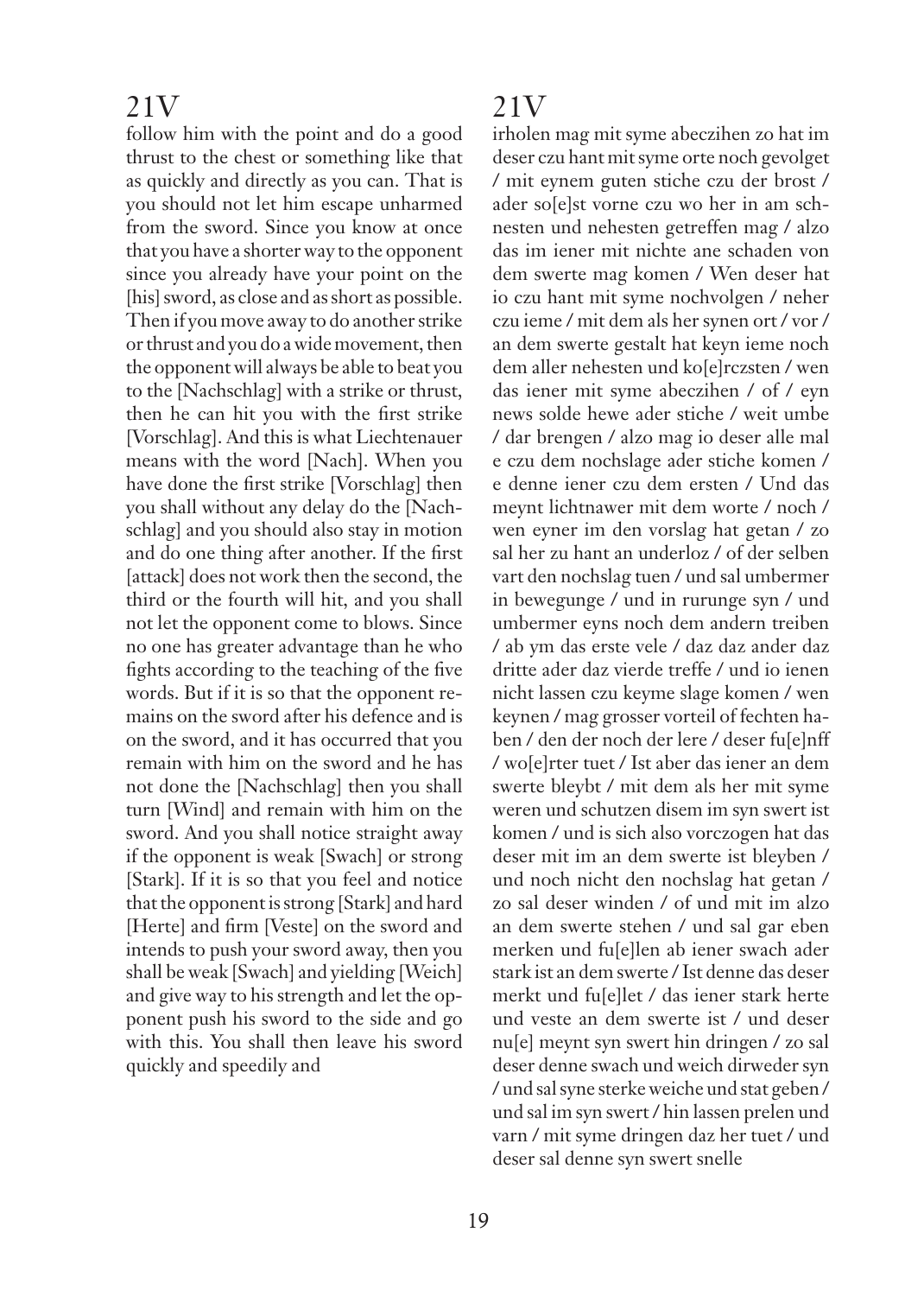move away and go at his openings [Blossen] to the head and the body with strikes and thrusts or with cuts, in the simplest and shortest way that you can. Since the harder and surer someone presses and pushes with his sword, while the other is weak against and let his sword yield, the wider his sword is pushed to the side the more open he will become and the other can then hit him as he pleases before the other can gather himself again and attack with a new strike or thrust. But if the opponent is weak and soft at the sword and you notice this well and feel, then you should be strong and hard against the sword and should let your point go straight and hard on his sword, at his openings as directly as possible. Just as if there was a thread tied to your point leading you in the shortest way to the opponent's openings. And this thrust you should do when you are notice that the opponent is weak and allow his sword to be pushed back and allows himself to get hit, or if he is strong and defends and displace the thrust (pushes you aside). If the opponent remains strong at the sword and deflects the sword and defends against the thrust, that is that he pushes the sword swiftly away, you should be soft and yielding and let your sword yield before you and then speedily go at his openings with strikes, thrusts or cuts in any way you can. This is what Liechtenauer means by the words soft [Weich] and strong [Hart]. And this comes from the authorities

# $22R$

lassen abegleiten / und abeczihen / balde und risch und sal snelle dar varn keyn synen blossen / czu koppe ader czu leibe mit hewen stichen und sneten / wo her nu[e]r am nehesten und schiresten mag czu komen / Wen e harter und e su[e]rer iener dringt und druckt mit syme swert und deser denne swach und weich dirweder ist / und syn swert lest abegleiten / und im alzo weicht / e verrer und e weiter denne ieme syn swert wek prelt das her denne gar blos wirt / und das in denne deser noch wonsche mag treffen und ru[e]ren / e denne her sich selber / keyns haws ader stichs irholen mag / Ist aber iener an dem swerte swach und weich alzo das is deser nu[e] wol merkt und fu[e]let /zo sal deser denne stark und herte dirweder syn / an dem swerte / und sal denne mit syme orte sterklichen an dem swerte hin varn und rawschen keyn iens blossen gleich vorne czu / wo her am nehesten mag / recht zam im eyn snure ader vadem / vorne an synen ort were gebunden / der im synen ort of das neheste / weizet czu eines blossen / und mit dem selben stechen das deser tuet / Wirt her wol gewar ab iener zo swach ist / daz her im syn swert lest alzo hin dringen und sich lest treffen / Ist aber ab her stark ist und den stich weret und abeleitet / is das her stark wirt weder an dem swerte / und desem syn swert abeweiset und den stich weret / also das her desen syn swert vaste hin dringt / zo sal deser aber swach und weich dirweder werden / und sal syn swert lassen abegleiten / und im weichen / und syne blossen rischlichen su[e]chen / mit heweh stichen ader mit sneten / wy her nu[e]r mag / Und das meynt lichtnawer / mit desen wo[e]rter / weich und herte / und das get of dy auctoritas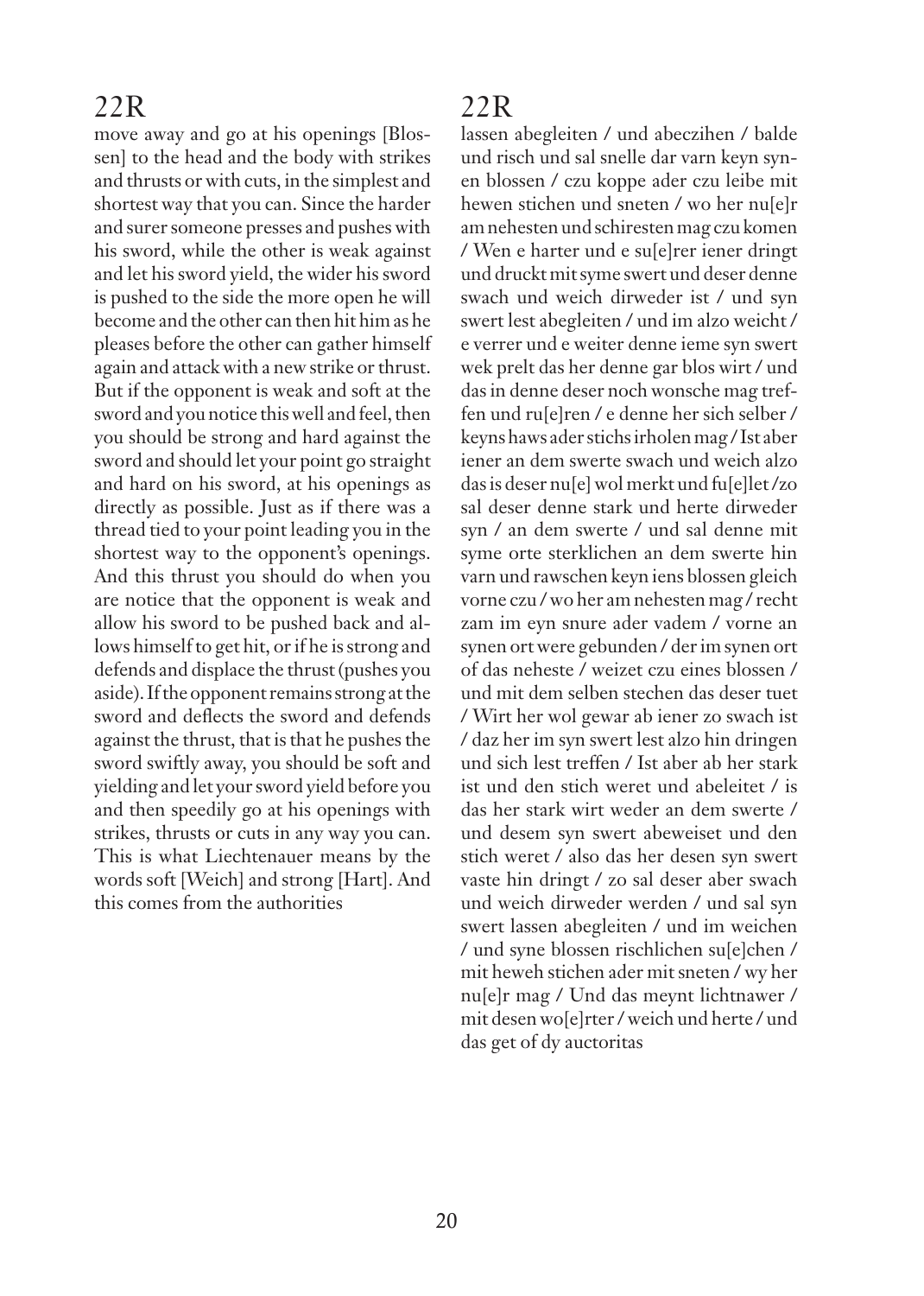as Aristotle said in the book Peri Hermanias; opposita iuxta se posita magis elucescunt / vel exposita oppositorum cui autem [opposed near him set wise men shine forth or abandon opposition]. Weak against strong, hard against soft and vice versa . Because when it is strong against strong, the stronger one will always win. That is why Liechtenauer's swordsmanship is a true art that the weaker wins more easily by use of his art than the stronger by using his strength. Otherwise what use would the art be? Therefore learn well to feel [Fuhlen] in the swordplay. As Liechtenauer says [Das Fuhlen] learn how to feel. In an instant/just as [Indes] is a sharp word. Thus when you find yourself on another's sword and feel [Fuhlen] well if he is weak or strong at the sword, then at once [Indes] follow and know what is appropriate for you to do according to the aforesaid teaching and art. Then he will not be able to leave your sword without getting hurt. Thus Liechtenauer says "Strike so that he moves, if he withdraws from you". After this teaching you understand how you will win the first strike [Vorschlag] and as soon as you have done this, then quickly and without any delay do the after strike [Nachschlag] that is the second, third or fourth strike, cut or thrust so that he cannot come to blows himself. If you then find yourself on his sword, then be sure that you feel [Fuhlen] and do as before has been described, since this is the basic tenet of swordsmanship: that a man is always in motion and never at rest, and it is also based on feeling [Fuhlen], so do as it is stated above. No matter what you do or attempt to do, always have measure [Limpf] and length [Masse]. If you have won the first strike [Vorschlag] then do not perform it too slowly, but move fast so that you can gather yourself for the after strike [Nachschlag] as well. That is why Liechtenauer says "Always know this, that all things have length and measure". And understand this in relation to stepping and all other pieces of swordsmanship.

#### 22V

als aristotyles spricht in libro peryarmenias opposita iuxta se posita magis elucescunt / vel exposita oppositorum cui autem / Swach weder stark / herte weder weich / et equetur / Wene solde stark weder stark syn / zo gesigt allemal der sterker / dorum get lichtnawer fechten noch recht und worhaftiger kunst dar / das eyn swacher mit syner kunst und list / als schire gesigt / /als eyn starker mit syner sterke / worum were anders kunst / Doru[e]m fechter lere wol fu[e]len / als lichtnawer spricht / das fu[e]len lere / Indes das wort / sneidet sere / den wen du eyme am swerte bist und fu[e]lest nu[e] wol ab iener swach ader stark am swerte ist / Indes ader dy weile zo magstu denne wol trachten und wissen was du salt keyn im tuen / noch deser vorgesprochenen lere / und kunst / wen her mag sich io mit nichte abe czihen vom swerte ane schade / den lichtnawer spricht / slach das her snabe / wer sich vo[e]r dir czewt abe / Item noch deser lere zo vestestu wol alzo das du io den vorslag habest und gewinest / und als balde / als du den tuest / zo tu denne dornoch in eyme rawsche / inmediate an underloz den nochslag / das ist den andern / den dritten / ader den vierden slag / haw aber stich / das io iener nicht czu slage kome / ko[e]mstu den mit im an das swert / zo bis sicher an dem fulen / und tu als vor geschreben ist / Wen dis ist der grunt des fechtens das eyn man umbermer in motu ist / und nicht veyert und ko[e]mpt is denne an das fulen / zo tu / ut supra prestat / und was du treibest und beginest / zo habe io moße und limpf / als ab du im den vorslag / gewinnest / zo tu in nicht zo gehelich und zo dich swinde / das du nicht denne mogst irholen des nochslags / Doru[e]m spricht lichtnawer / Dor off dich zoße / alle dink haben limpf und moße / und daz selbe vornym och von den schreten / und von allen andern sto[e]cke und gesetze des fechtens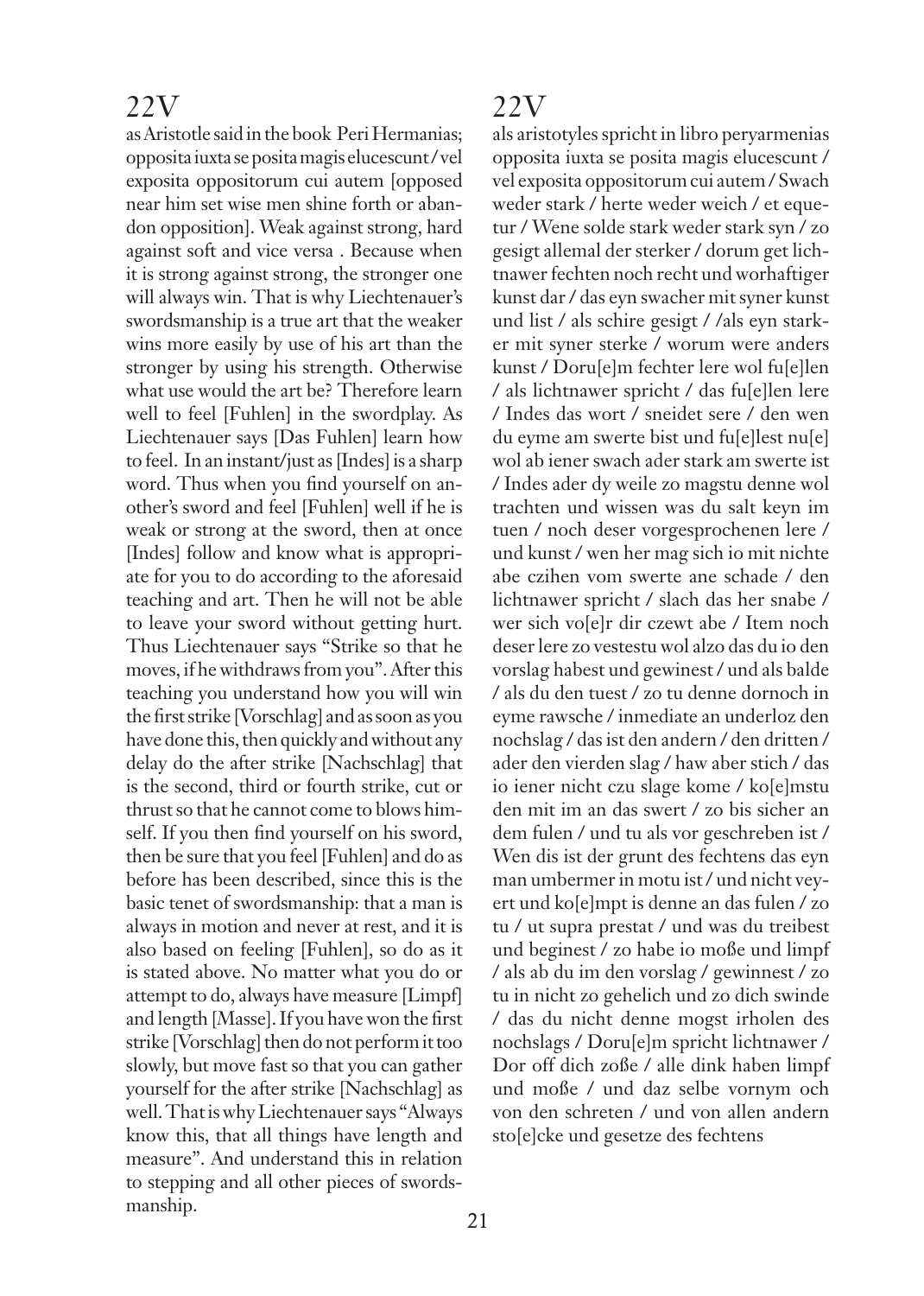This is the text where the five strikes and other pieces are mentioned. Five strikes learn to do from the right side against the defence. Rage strike [Zornhaw], crooked [Krump], cross [Twere], squinting [Schiler], with the scalp strike [Scheitlere]. The Fool [Alber] counters [Vorsatzt], attack after [Nochreist], and run over [Ueberlawft ] hurt the strokes last. Change through [Durchwechselt], withdraw [Zuckt], running through [Durchlawft], cutting away [Abesneit], pressing the hands [Hende drukt]. Hanging [Henge], turning [Wind] with the openings [Blossen], strike, grasp thrust with thrusts

This is regarding the Rage strike [Zornhaw]

When someone strikes at you from above, strike a rage strike [Zornhaw] and draw (or slide?) the point at him, and you shall also step towards the right side. If he notices this, take away from above without fear, be stronger, turn [Wind] against it, and take it down. If he notices this, then go down. Note this; strike [Hewe], thrust [Stiche], guards [Leger], soft [Weich] or hard [Herte]. At once [Indes] and the before [Vor] the after [Nach]– do not haste into war, what the war strikes from above, is ashamed from below. In all turnings [Winden], strikes, thrusts and cuts learn to find. You shall also try strikes, thrusts or cuts in all meetings with the masters if you whish to fool them. Do not strike at the sword, but always to the openings, to the head, the body if you whish to remain unharmed. If you hit or miss, always search for the openings, in all teachings turn the point to the openings. He who strikes widely around, he will often become seriously shamed. Always strike and thrust at the closest openings.

Glossa. Here note that Liechtenauer strikes an upper strike [Oberhaw] from the shoulder, it is called the rage strike [Czornhaw].

# 23R

Das ist der / text / in deme her nennet dy fu[e]nff / hewe und andere sto[e]cke des fechtens

Funf hewe lere von der rechten hant were dy were / Zornhaw krump / twere hat schiler mit scheitelere / Alber vorsatzt nochreist / u[e]berlawft hewe letzt / Durchwechselt / zukt durchlawft abesneit hende drukt / henge wind mit blo[e]ßen / slag vach strich stich mit sto[e]ßen /

#### Das ist von deme Czornhawe /

Der dir oberhawet / czornhaw ort deme drewet / wirt her is gewar / nym is oben ab / ane vaer / (Und soltu auch io schreiten / eyme czu der rechten seiten / )

Pis sterker / weder wint / stich / siet her is / nym is neder / das eben merke hewe stiche leger weich ader herte / Indes und vor noch / ane hurt deme krige sey nicht goch / wes der krig remet / oben / neder wirt her beschemet / In allen winden hewe stiche snete lere finden //Auch saltu mete pru[e]fen hewe stiche ader snete / In allen treffen den meistern wiltu sie effen/ haw nicht czum swerte / zonder stets der blo[e]ßen warte / Czu koppe czu leibe / wiltu an schaden bleyben / du trefts ader velest zo trachte das du der blossen remest / (In aller lere / den ort keyn den blo[e]ßen kere Wer weite umbe hewet / dy wort oft sere bescheme / Of das aller neste / brenge hewe stich dar geve) Glossa / hie merke und wisse das lichtnawer / eynen o[e]berhaw slecht von der achsel / heisset der czornhaw / wen eynem itzlichem in syme gryme und czorne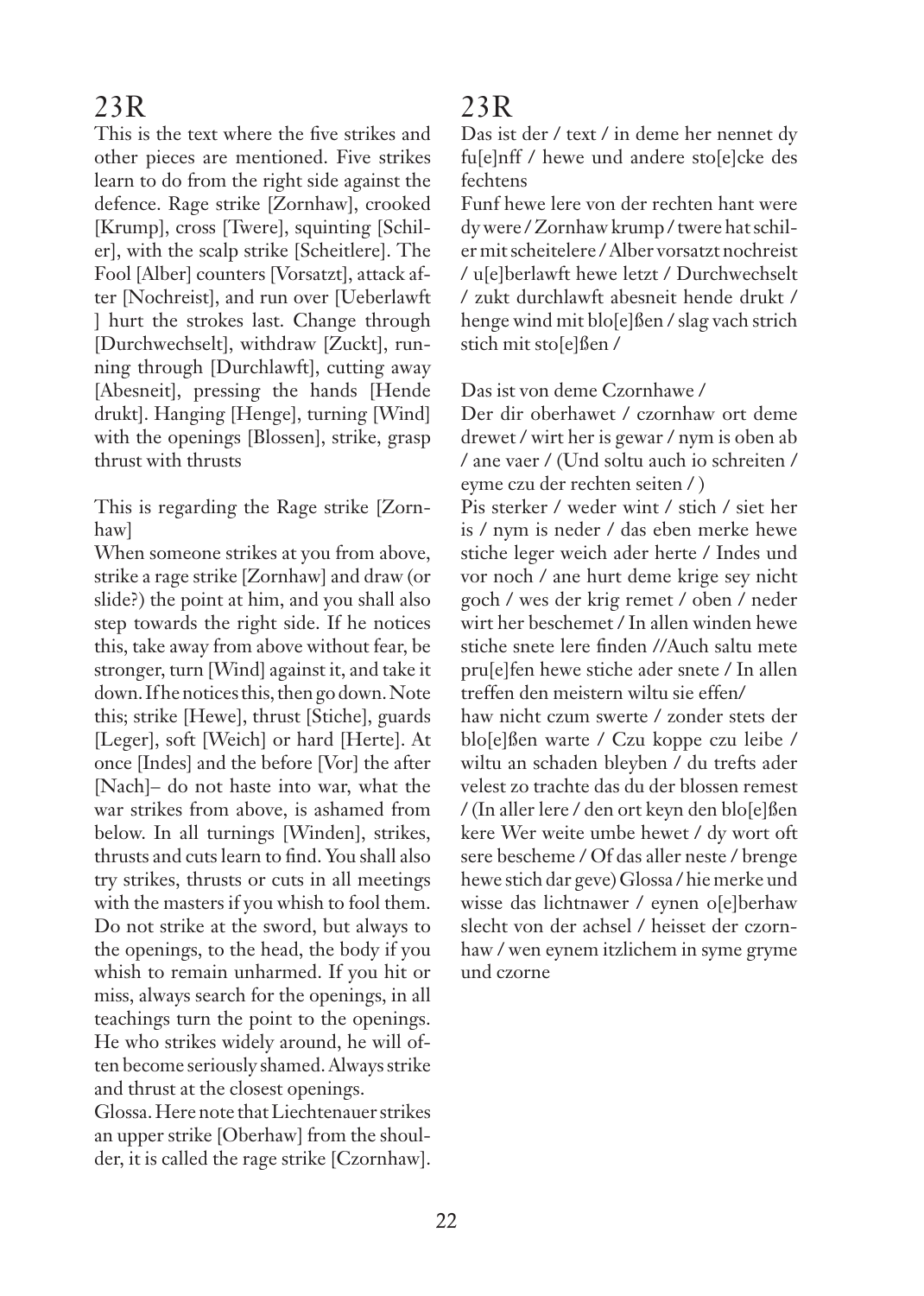When you are angry and raging, then no strike is as ready as this upper strike [Oberhaw] struck from the shoulder at the opponent. That is why Liechtenauer means that when someone strikes an upper strike [Oberhaw] against you, then you shall strike a rage strike [Czornhaw] at him; that is you move quickly in towards him with your point leading. If he defends against your point, then go quickly up and over to the other side of his sword. If he defends against that as well, then be hard and strong in your sword and turn [Wind] quickly and skilfully. If he defends against your thrust then throw and strike quickly below and you will hit him in the legs. That is you should always try one after the other so that he never has a chance to come to blows himself. And the aforesaid words – Before [Vor] after [Noch] at once [Indes] weak [Swach], Strong [Stark], strike [Hewe], thrust [Stiche] and Cut [Snete], these you should think on well and never forget in your swordplay. And you should not rush into war, since if you fail above were you aim, then you will hit below as you will hear how to do one out of the other according to the true art, regardless if it is a strike, thrust or cut. And you shall not strike at the sword, but at the man himself, to the head or the body anywhere you can. One can also understand the first passage so that when you strike from above with the rage strike [Czornhaw], then you are also using the point of the rage strike. Just act according to this teaching, and always be in motion, whether you hit him or not, so that he cannot come to blows. And always step well out to the side with the strikes. And also know that from two strikes alone come all other strikes that are possible to name:

#### 23V

zo ist im keyn haw als bereit / als der selbe aberhaw slecht von der achsel / czum mane / Doru[e]m meynt lichtnawer / wen dir eyner czu hewt / mit eynen obirhaw / so saltu du keyn im weder hawen den czornhaw alzo das dir mit dyme ort vaste keyn im schisset / wert her dir dyn ort zo czewch balde oben ab / und var czu der andern syten dar / syns swerts / wert her dir daz aber zo bis harte und stark im swerte / und wind / und stich balde und kunlich / wert her dir den stich / zo smeis und haw balde unden czu / wo du trifft / czu beynen / alzo das du umbermer eyns noch dem andern treibest / das iener nicht czu slage kome / Und dy vorgesprochene wo[e]rter / vor / noch / Indes / swach / stark / und hewe / stiche und snete / der saltu czu male wol gedenken / und mit nichte vorgessen in deme gefechte / Auch saltu nicht sere eylen mit deme krige / den ab dir eyns velet oben / des du remest / so triffestu unden als du wirst ho[e]ren wy sich eyns aus dem andern macht / noch rechtvertiger kunst / besunder hewe stiche snete / Und salt nicht czu eyns swerte hawen / zonder czu im selber / czu koppe und czu leibe / wo eyner mag / Auch mag man vornemen das der erste verse mochte alzo stehen / wen du o[e]berhewest czornhaw / deme drewt der ort des czornhaws / Nu[e]r tu noch deser lere / und bis umbermer in motu / du treffest ader nicht / daz iener nicht czu slage kome und schret io wol besytz aus / mit den hewen / Auch wisse das nur czwene hewe seyn aus den allen hewen ander komen wy dy umber genant mo[e]gen werden /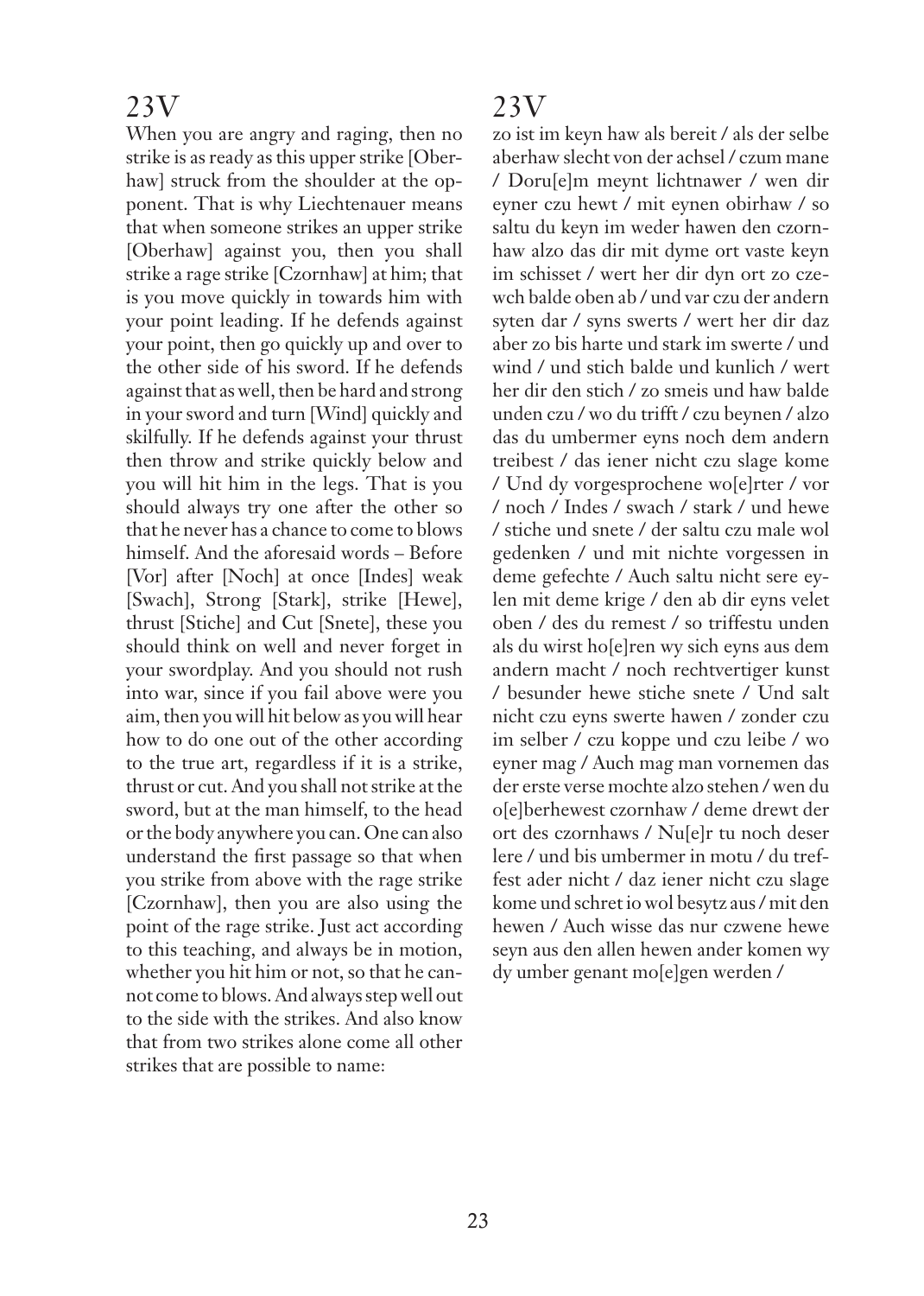these are the upper strike [Oberhaw] and the lower strike [Unterhaw] from both sides. These are the main strikes and form the foundation for all other strikes. They are in themselves basic and come from the point of the sword, which is the centre and core of all other pieces that is well described to you. And from these strikes come the four displacements from each side with which all strikes or thrusts are broken and also all guards, and from them you come into the four hangings and from these one can do fine art as you will hear later. No matter how you fence always aim the point at the opponent's face or breast, then he will always have to worry that you will be faster since you will have a shorter way to go in to him than he has to you.

And if it happens that the opponent wins the first strike [Vorschlag] then you must be sure, precise and quick in the turning [Wenden] and as soon as you have turned in to him you shall move at once with speed and your point should always desire his breast and turn [Winden] and seek its way there as you shall hear later on. And as soon as the opponent binds your sword then your point should not be more than half an ell [30-40cm] from the opponent's breast or face. You shall be careful and note if you can get in behind [his sword] and always go the nearest way and never too wide, so that the opponent does not come before you in case you hesitated and again find yourself to be left hanging or that you defended too weakly or defended too wide and with too much force.

#### **24V Blank page**

#### 24R

das ist der o[e]berhaw / und der underhaw / von beiden seiten / dy sint dy hawpt hewe und grunt aller ander hewe / wy wol dy selben ursachlich und gruntlich / auch komen aus dem orte des swertes / der do ist der kern und das czentrum aller andern stocke / als das wol vor ist geschreben (und aus den selben hewen komen dy vier vorsetczen von beiden seiten / mit den man alle hewe und stiche ader leger letzt und bricht / und aus den man auch yn dy vier hengen kumpt / aus den man wol kunst treiben mag / als man hernoch wirt horen) / und wy eyn man nur ficht / zo sal io allemal den ort keyn eyns gesichte ader brust keren / zo mus sich iener alleczeit besorgen das her icht e kome wen her / wen her io neher czu im hat wen iener / Und ab is alzo quemen / das iener den vorslag gewinne / zo sal deser sicher und gewis / und snelle seyn mit dem wenden / und als bald als her im gewendet hat / zo sal her czu hant czuvaren risch und balde / und syn ort sal allemal iens brust begeren und sich keyn der keren und stellen / als du hernoch wirst vas horen / und der ort / als bald her eyme an das swert kumpt / / der sal allemal kawme u[e]m eyne halbe ele verre / von iens brust ader gesichte seyn / und des gar wol war nemen ab her yndert dar komen mo[e]chte / und io of das neste / und nicht weit u[e]m / das iener icht e queme wen deser / ab sich deser icht lassen und zu[e]men wu[e]rde / und czu wege wer / ader czu weit wolde dar komen und czu vorrebem /

#### **24V Blank page**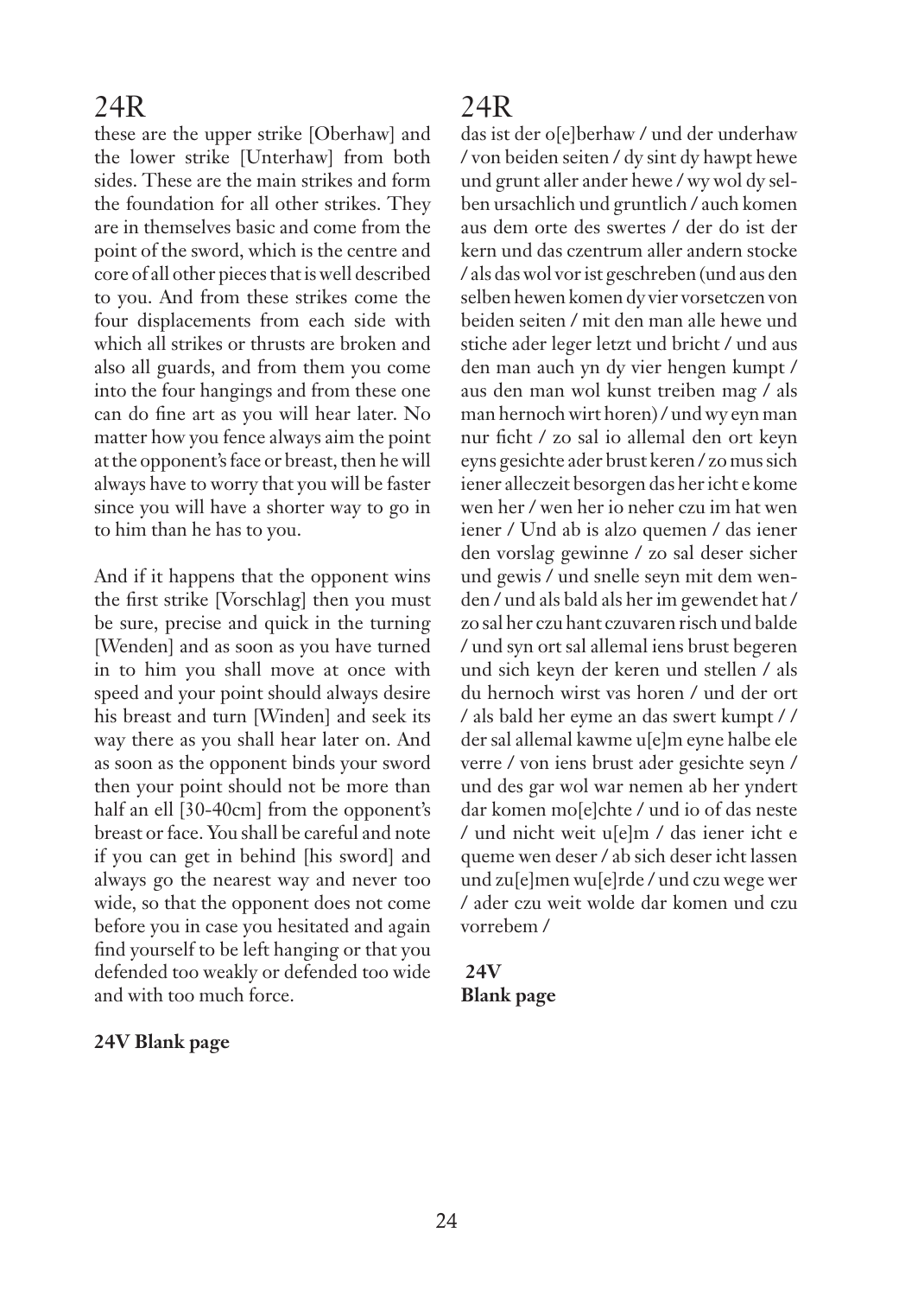This is on the four openings

If you know how to seek the four openings [Blossen], then you should strike true and without any danger, without concern for what he intends to do. Note here that Liechtenauer divides a man into four parts. That is as if a line was drawn from his forehead to his groin down the body and the other line along his belt. Thus you will have four openings in quarters. A left and right opening above the belt and the same openings below the belt. These are the four openings and each has its own fencing. Always seek these and never the sword. How to break the four openings; If you wish to take revenge, then artfully break the four openings. Above double [Duplier] and below rightfully change [Mutier]. I say truly that no man can defend himself without danger and if you have understood this then he cannot come to blows.

# 25R

Das ist von den vier blo[e]ssen

Vier blo[e]ßen wisse remen zo slestu gewisse / an alle var / an zweifel wy her gebar

Glosa / hie merke / daz lichtnawer der teilt eyn menschen yn vier teil / recht zam das her eym von der scheitel / eyn strich vorne gleich neder machte an sym leybe / bis her neder czwischen syne beyne / und den andern strich by der go[e]rtel dy czwere o[e]ber den / leib / zo werden vier vierteil eyn rechtes und eyn links o[e]ber der go[e]rtel / und alzo auch under der gortel / das sint dy vier bloßen der hat itzlichs syne sonder gefechte / der reme und nummer keyns swertes / zonder der bloßen

Von den vier blo[e]ssen wy man dye bricht

Wiltu dich rechen / vier blo[e]ssen kunstlichen brechen / oben duplire do neden rechten mutire

Ich sage vor ware / sich scho[e]tzt keyn man ane vare / hastu vornomen / czu slage mag her kleyne komen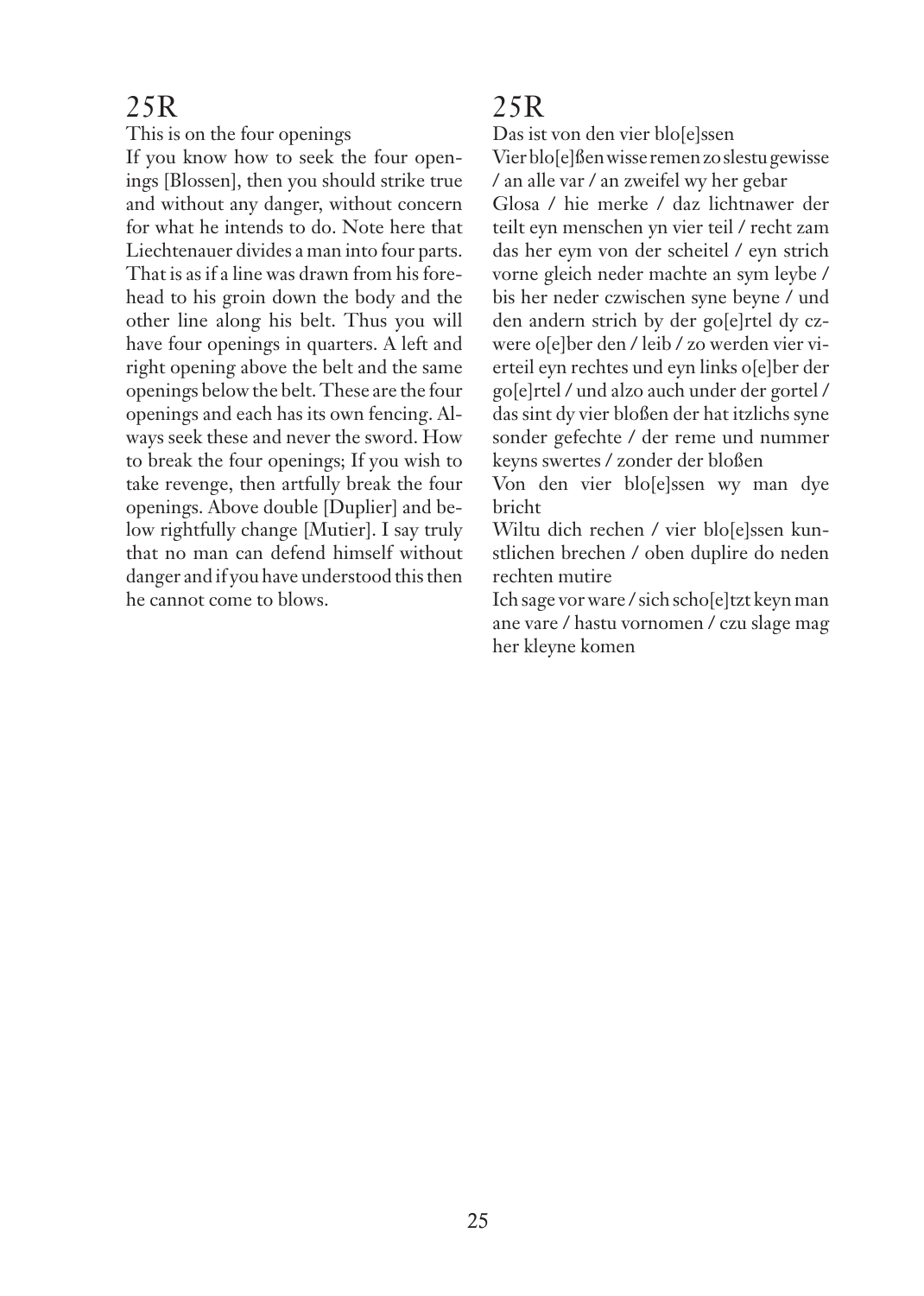This is on the Crooked strike [Krumphawe]

Go crooked [Krump] with skill and throw the point at the hands, strike crooked [Krump] at he who sets well, with steps you will hurt many strokes. Strike crooked [Krum] to the flat of the master when you wish to weaken him.

When it flashes above step away that I will applaud. Do not crooked [Krum] short strikes, changing through [Durchwechsel] and then do a crooked strike [Krum], whoever wishes to deceive you the noble war will confuse him, so that he does not know if he is out of danger.

Glossa. Here note that the crooked strike [Krumphaw] is an upper strike [Oberhaw] that goes out well to the side with a step, and then goes in a crooked manner to one [the other] side. Therefore Liechtenauer means that if you wish to do this strike well, you shall step well out to the right side as you strike. And you shall throw or shoot your point in over the cross guard at the (opponent's) hands. And you shall strike with your flat, and when you hit the flat (of the opponent's sword?) you shall remain on it with strength and push firmly and see were you can easiest and straightest hit him with strikes or thrusts or cuts and you shall not strike too short and not forget the changing through [Durchwechsel ], were it is suitable to do it.

#### **26R Blank page**

### 25V

Das ist von deme krumphawe /

Krump auf / behende / wirf deynen ort auf dy hende / krump wer wol setczet mit schreten vil hewe letczet / haw krump czu flechen / den meistern wiltu sie swechen / Wen is klitzt oben / stant abe das wil ich loben / krump nicht kurcz hawe / durchwechsel do mete schawe / krump wer dich irret / der edele krig den vor virret / Das her nicht vorwar / weis wo her sye ane var Glossa / Hie merke und wisse das der krum-

phaw ist eyn oberhaw der domit eyme guten ausschrete / krumpes dar get / zam noch eyner seiten / Doru[e]m meynt lichtnawer der den selben haw wol wil furen / der sal wol beseitz aus schreiten czu der rechten hant / danne her den haw brengt / Und sal wol krumphawen und behendlichen und sol synen ort / werfen / ader schißen / ieme aber syn gehilcze of dy hende / und sal mit synen flechen hawen / wen her denne trift / zo sal her stark dor of bleiben und vaste drucken / und sal sehen / was her denne am endlichsten und geradsten / dar brengen mag / mit hewen stichen ader sneten / und sal mit nichte czu korcz hawen / und sal des durchwechsels nicht vorgessen / ab sichs gepu[e]rt

#### **26R Blank page**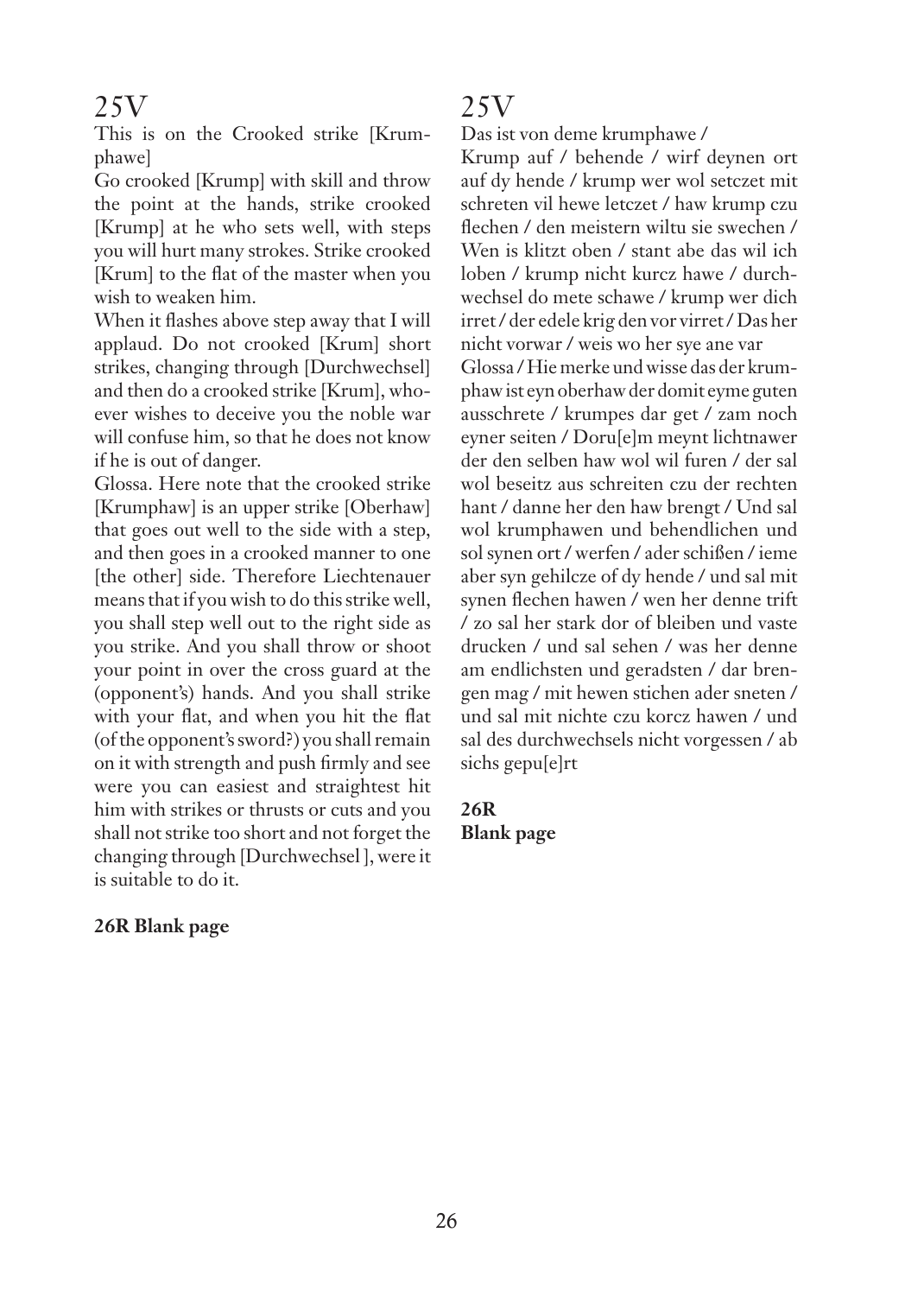A strike is called the feint/error [Veller] and it comes from the crooked strike [Krumphaw] and it is described after the cross strike [Zwerchhaw] which is described firstly and it shall be before the cross strike. And it goes crooked [Krumt] from below and is shot in over the cross guard at him by shooting the point just as the [Krumphaw] from above and down.

# 26V

Eyn / haw / heist der Veller / und kumpt aus dem krumphaw und der stet geschreben nach deme twerhawe / do dy hant ist geschreben / und der sal vo[e]r deme therhawe sten / und der get von unden dar krumes und schiks / eyme ober deme gehilcze yn / mit ort schissen recht zam der krumphaw von oben neder /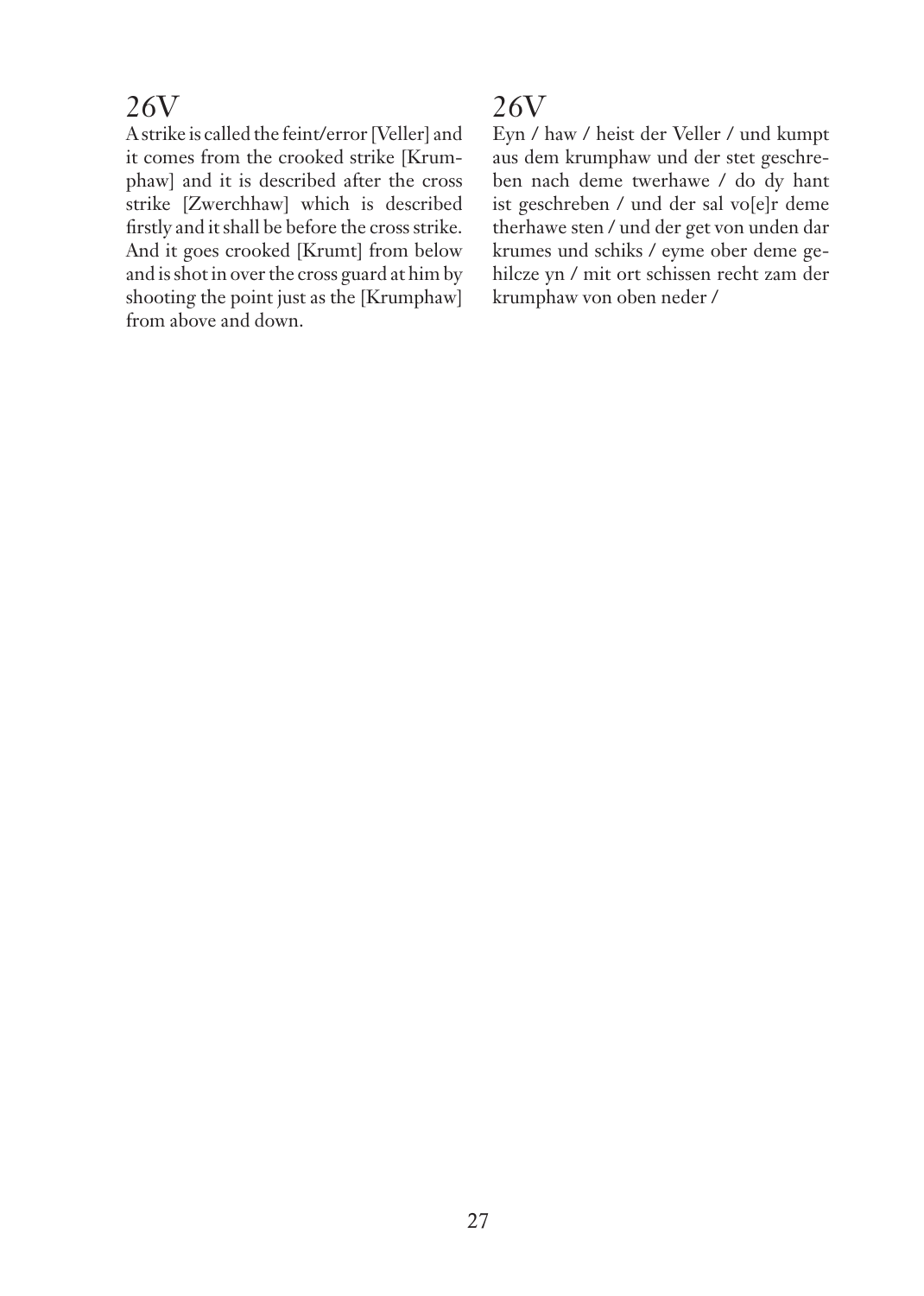This is on the cross strike [Twerehaw]

The cross strike [Twere] takes away what comes from the roof, do the cross strike [Twere] with the strong and note your work.

Cross strike [Twere] to the plough [Pfluge] and follow hard to the ox [Ochsen] he who do the cross strike [Tweret] well with a leap will hit the head. He who lead the feint/error [Veller] , hits from below as he wish, [Vorkerer] forces, runs through [Durchlawfer] and wrestles [Ringet] take the elbow with skill, jump him in the scale. Feint twofold and if you hit do the cut as well. Twofold further on step to the left and do not be slow. Since all fencing desires quickness from the right, and also courage, caution and understanding

# 27R

Das ist von deme Twerehawe

Twere benymet was von dem tage dar ku[e]met / Twere mit der sterke / deyn arbeit do mete merke / twere czu dem pfluge / czu den ochsen herte gefuge / Was sich wol tweret mit spru[e]engen dem hew geferet / Veller wer fu[e]ret von unden noch wonsche her ru[e]ret / Vorkerer twinget / durchlawfer auch mete ringet / den ellenbogen gewis nym / sprink yn den wogen / Veller zwefache in trift man den snet mete mache / Czwefaches vorpas schreit yn link und weze nicht las / wen alles vechten wil rischheit haben von rechte / dorczu auch kunheit / vorsichtikeit list unde klugheit /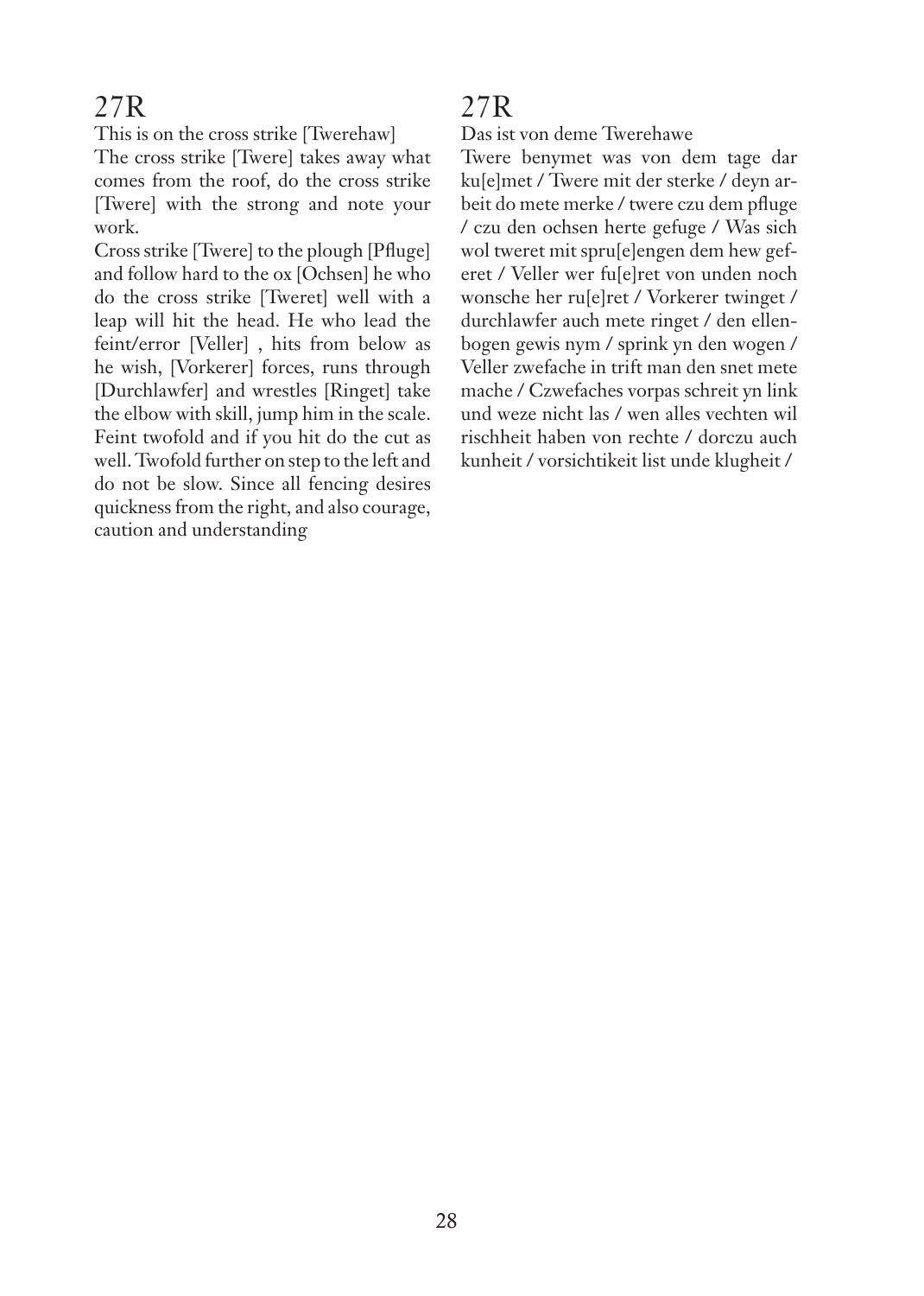Glossa. Note and know that from the whole sword no strike is as good, ready and strong as the cross strike [Twerhaw]. And it goes across to both sides using both edges the foremost and the rearmost at all openings below and above. And all that comes from the roof [Dem tage], that is the upper strike [Oberhaw] or what comes from above and goes down, that the cross strike [Twerhaw] will break and defends against for you if you do the cross strike [Twerhaw] well, or if you cast the sword aslant in front of the head on whichever side you wish, just as you do when you want to get into the hangings [Hengen] or the turning [Winden]. In the cross strike [Twerhaw] you turn the flat sides of the sword, one up and one down with the point horizontal, one [edge] to the right and one to the left side. And it is good to bind the opponent's sword with this cross strike [Twerhaw]. When this has happened then the other can come away with difficulty and he will then be struck on both sides with the cross strike [Twerhaw]. So when you make a cross strike [Twerhaw], regardless of the side or if it is high or low, you will go up with the sword with your hand turned and the cross guard in front of your head so that you are well guarded and covered. You shall do the cross strike [Twerhaw] with a certain amount of power. And when you must fight for your neck [i.e. for your life] , then you shall use the earlier described

# 27V

Glossa / Hie merke und wisse / das of dem ganczen / swerte / keyn haw / als redlich / zo heftik zo vertik / und zo gut ist als der twerhaw / Und der get dar / zam dy twer / czu beyden seiten mit beiden sneiden / der hindern und der vo[e]rdern / czu allen blossen / unden unde oben / Und alles das von dem tage dar kumpt / das sint dy o[e]bern hewe / ader was so[e]st von oben neder gehet / das bricht und / weret eyner / mit den twerhewen / der dy wol will dar brengen / ader das swert wol vo[e]rwirft / dy twer vor das hawpt / czu weler seiten her will / recht zam her in dy obern hengen ader winden wolle komen / Nu[e]r das eyner in den twerhewen / dy flechen des swertes / eyne oben ader of / dy ander unden ader neder kert / und dy sneiden / czu den syten / dy twer / eyne / czy der rechten / und eyne czu der linken / seiten / und mit den selben twer hewe / ist gar gut eyme an das swert czu komen / und wen den eyner eyme an das swert kumpt / wy das nu[e]r dar komen ist / zo mag iener mu[e]lich von im komen / her wirt von desem geslagen / czu beiden seiten mit den twerhawen / den wy her eynen twerhaw nu[e]r dar brengt / czu weler seite is ist / unden ader oben / zo get im io das swert oben / mit dem gehilcze / mit vorworfner / hant / vor deme hewpte / das her io / wol bewart und bedekt ist / Und eyner sal dy twerhewe / etzwas mit / sterke dar brengen / und wen eyner u[e]m synen hals so[e]lde fechten so solde her schaffen / mit der vorgeschreben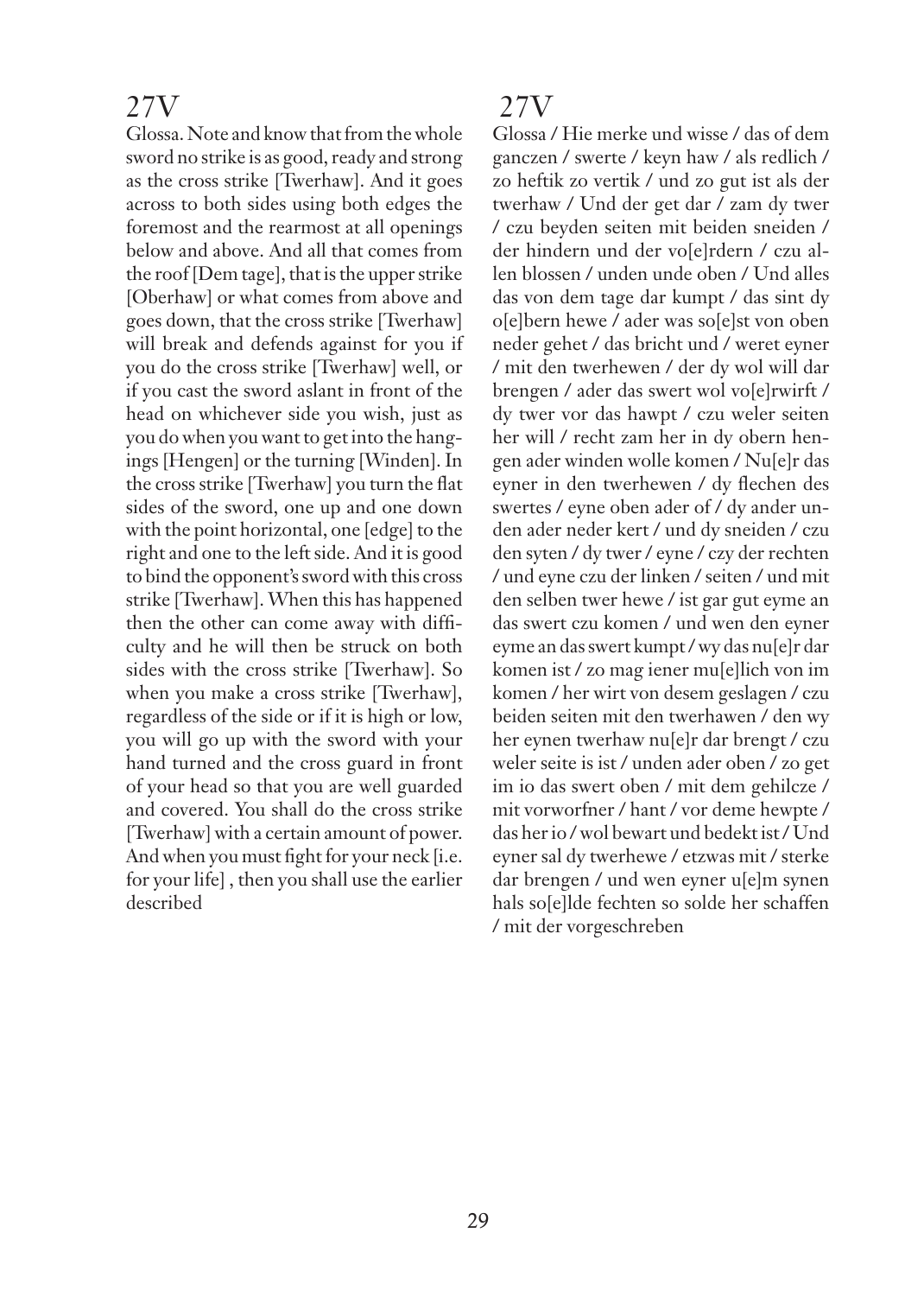teachings and seek and win the first strike [Vorschlag] with a good cross strike [Twerehaw]. When you go against another, then as soon as you think that you can reach him, with a step or leap, explode with a cross strike [Twerehaw] from high on the right side using the back edge straight at the head. And you shall let the point shoot out and move across well so that you drive the point well and turn [Winde] or tightens it around the opponent's head like a belt. So that when you do a cross strike [Twerehaw] with a good step or leap out to the side, it is impossible for the opponent to protect himself or turn away. And when you thus win the first strike [Vorschlag] with the cross strike [Twerhaw] at one side, then regardless if you hit or miss, you shall at once and without delay win the after strike [Nachschlag] with the cross strike [Twerhaw] to the other side using the forward edge before the other can collect himself and come to blows or other techniques according to the afore described teachings. And you shall cross strike [Twern] to both sides, to the ox [Ochs] and to the plough [Pflug] that is to the upper and the lower opening, from one side to the other, above and below continuously and without any interruptions so that you are in constant motion and the opponent can not come to blows. And each time that you do a cross strike [Twerhaw] above or below, then you do it well and throw the sword across above, well in front of your head so that you are well covered.

# 28R

lere / das her mit eyme guten twerhawe den vorslag / gewinne / Wen her mit eyme czu gige als balde als her irkente / das her ienen dir reichen mochte/ mit eynen schrete ader sprunge das her denne dar placzte / mit eyme twerhaw oben von der rechten seiten / mit der hindern sneiden ieme gleich oben czu hawpte czu / und sal den ort lassen schiessen / und sal gar wol tweren das sich der ort wol lenkte / und winde / ader gorte um iens hawpt / zam eyn rime / Denne wen eyner wol tweret / mit eyme guten ausschreten oder spronge / zo mag sichs iener mu[e]lich schutzen / oder abewenden / Und wen her denne den vorslag also gewint mit dem twerhaw / czu der eynen seyten / her treffe ader vele izo sal her denne als balde in eyme rawsche immediate an undloz / den nochslag gewinnen / mit dem twerhaw czu der andern seiten / mit der vo[e]rdern sneiden / e den sich iener keyns slage ader ichsichtz irhole / noch der vorgeschreben lere / Und sal denne twern czu beiden seiten / czu ochsen und czu pfluge / das ist / czu den oben blo[e]ssen und czu den undern / von eyner seiten of dy ander / unden und oben / umbermer / an underloz / alzo das her ymmer in motu sey und ienen nicht losse czu slage komen / Und als oft / als her eynen twerhaw tuet oben ader unden zo sal her io wol tweren und das swert oben dy twer / wol vor syn hawpt / werfen / das her wol bedekt sey /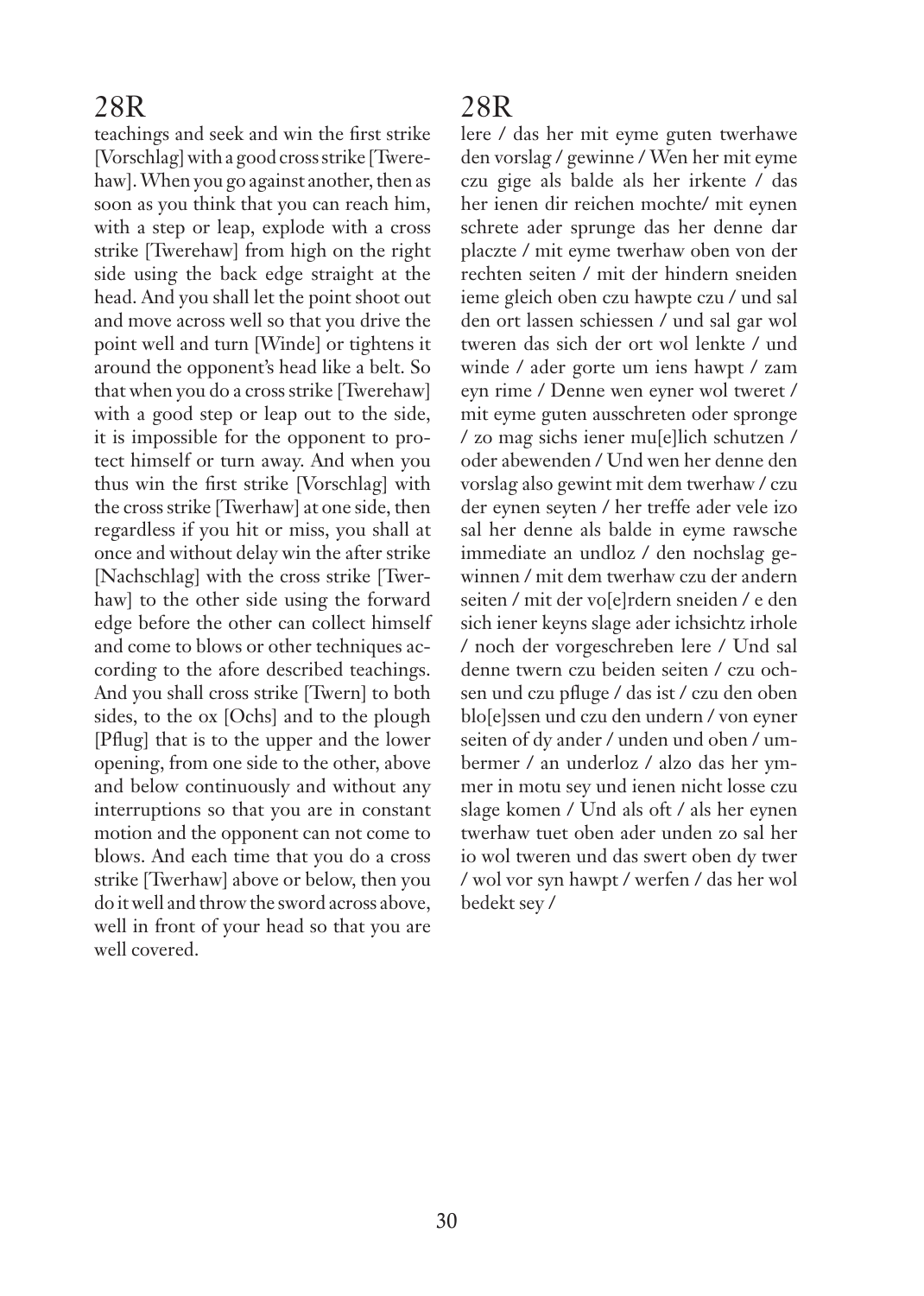This is regarding the Squinting strike [Shilhawe]

The squinting strike [Schiler] breaks what the "buffalo" or a fool strikes or thrusts, he who tries to change [Wechsel]; the squinting strike [Schiler] robs him of it. Do a squinting strike [Schil] if he comes to short the changing through [Durchwechsel] defeats him. Do a squinting strike [Schil] to the point and take the neck without fear. Do a squinting strike [Schil] to the upper head if you wish to endanger the hands. Strike a squinting strike [Schil] to the right (probably the opponent's right side, but it could be your own as well), this is how you wish to fence. The squinting strike [Schil] I do praise, if it does not come too slowly.

Glossa. Here note and understand that the squinting strike [Schiler] is an upper strike [Oberhaw] from the right side using the back edge on the sword, which is called the left side, and it goes in a squinting way and is sent to one side with a step to the right with the sword and hand turned. And this strike breaks what the buffalo [a peasant that is] can strike from above to below, as they are wont to do. Just as the cross strike [Twerhaw] breaks the same, as is described before. And he who tries with a changing through [Durchwechsel] will be shamed by the squinting strike [Schiler]. And you shall squint well and long enough and shoot the point well, or else the changing through [Durchwechsel] will stop you. And one shall squint well with the point to the neck, courageously and without fear. And

#### **29R Blank page**

### 28V

Das ist von deme schilhawe

Schiler in bricht was pu<sup>[e]</sup>ffel nu<sup>[e]</sup> slet ader sticht / Wer wechsel drawet / schiler dor aus in berawbet / Schil ku[e]rczt her dich an durchwechsel das sigt ym an / Schil zu dem orte / und nym den hals ane vorchte / schil in dem o[e]bern hawpte hende wiltu bedo[e]bern / (Schil ken dem rechten / is das du wol gerest vechte / den schilhaw ich preize / kumpt her dar nicht czu leize)

Glossa / Hie merke und wisse das eyn schilhaw ist eyn o[e]berhaw von der rechten seiten mit der hindern sneiden des swertes / dy die linke seite ist genant / und get recht zam schilende ader schiks dar czu eyner zeiten aus geschreten czu der rechten / mit vorwantem schwerte und vorworfner hant / Und der selbe haw der bricht als das pu[e]ffel das ist eyn pawer / mag geslaen / von oben neder als sie phlelen czu tuen / recht zam der twerhaw auch das selbe bricht / als vor ist geschreben / Und wer mit durchwechsel drewt / der wirt mit dem schilhaw beschemet / und eyner sal wol schilhawen und lank genuk / und den ort vaste schiessen / anders her wirt gehindert / mit / durchwechsel / und / eyner sal / wol schilen mit dem orte / czu dem halse kunlich ane vorchte / und

#### **29R Blank page**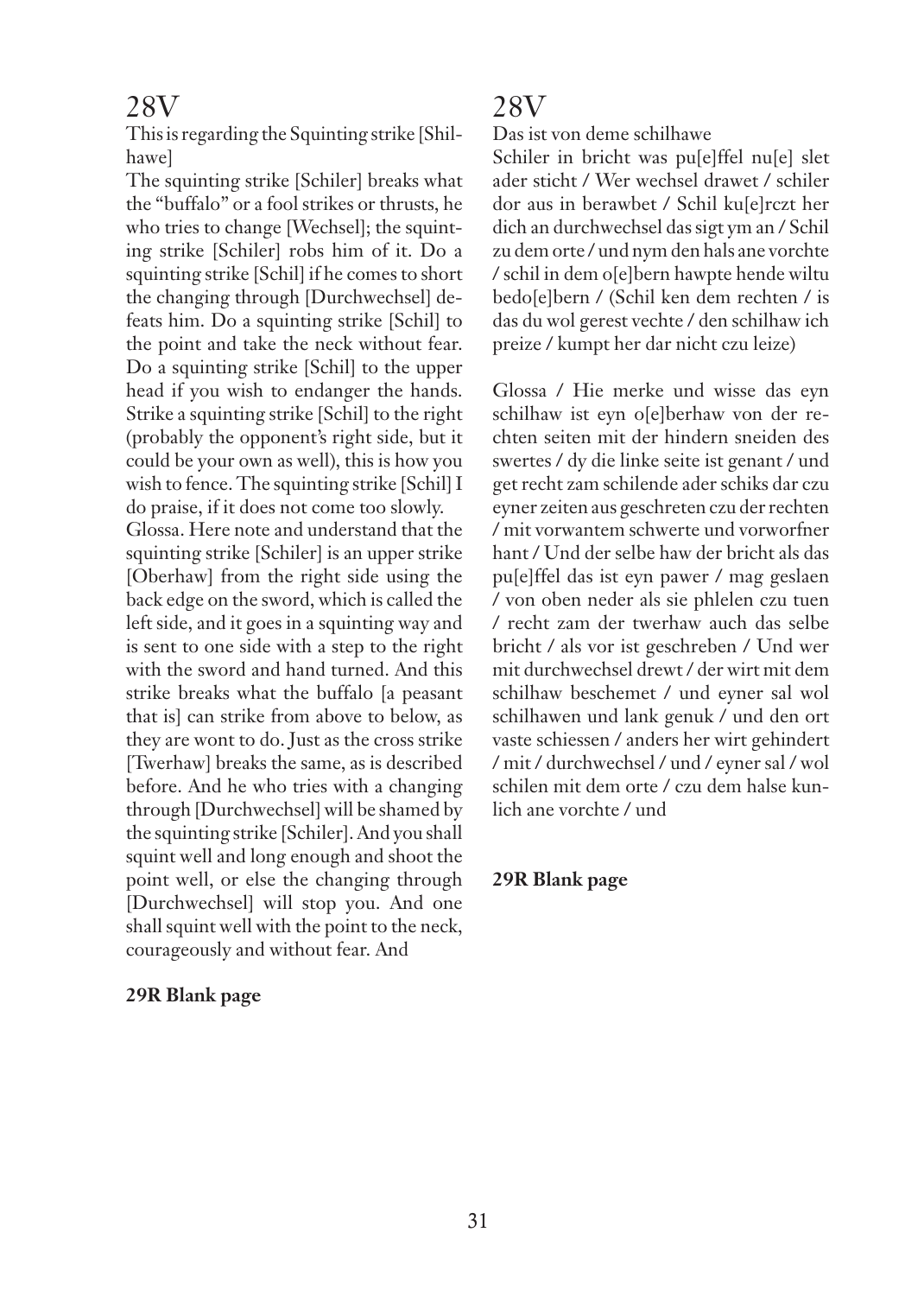When you see that you both pull the swords from the sheats [Czucken], then you shall be forceful and note well the steps. Before [Vor] and after [Nach] these two things try and learn with leaping of, follow all hits if you want to humble the strong. If he defends then follow and withdraw [Czucken] thrust, if he defends then pull to him. The turning [Winden] and hanging [Hengen] learn to artfully do and try the [opponent's] intentions whether they are soft [Weich] or hard [Herte]. And if he fights with strength, then you are artfully prepared, if he grabs widely and far around, then the shooting defeats him. With his strike, he will hardly defend himself, hit without fear, strike and quickly rush in, regardless if you hit or miss. Do not strike to the sword, but always to the openings. Whether you hit or miss, always seek the openings with both your hands learn to bring the point to the eyes. Fence with good mind and always win the first strike [Vorschlag] if you hit or miss, at once seek the after strike [Nachschlag] to both sides, to the right hand side step in to the opponent. Thus you can win fencing or wrestling.

# 29V

Wo man von scheiden / swert czucken siet von in beiden / do sal man stercken / und dy schrete eben mete merken / vor / noch dy czwey dink / pru[e]fe und mit lere abe sprunk / Volge allen treffen / den starken wiltu sy effen / wert her so czucke // stich / wert her / io czu ym ru[e]cke / Dy winden und hengen / lere kunstlichen dar brengen / Und pru[e]fe dy ferte / ab sy sint weich aber herte / ab her denne starck vicht zo bistu kunstlich bericht / und greiffet / weite ader lenge an // das schissen gesigt im an / Mit synen slaen / harte schu[e]tzt her sich triff ane forchte / Haw dreyn und hurt dar / rawsche hin trif ader la varn / haw nicht czum swerte /zonder stetzs der blo[e]ssen warte / Du treffest ader velest / zo trachte das du der blo[e]ssen remest / Mit beiden henden / czum ogen ort lere brengen / fficht io mit synnen / und allemal den vorslag gewynne / her treffe ader vele / mit dem nochslage czu hant reme / Czum beiden seiten / czu der rechten hant / im schreite / so magstu mit gewynne / fechtens ader ringens begynnen /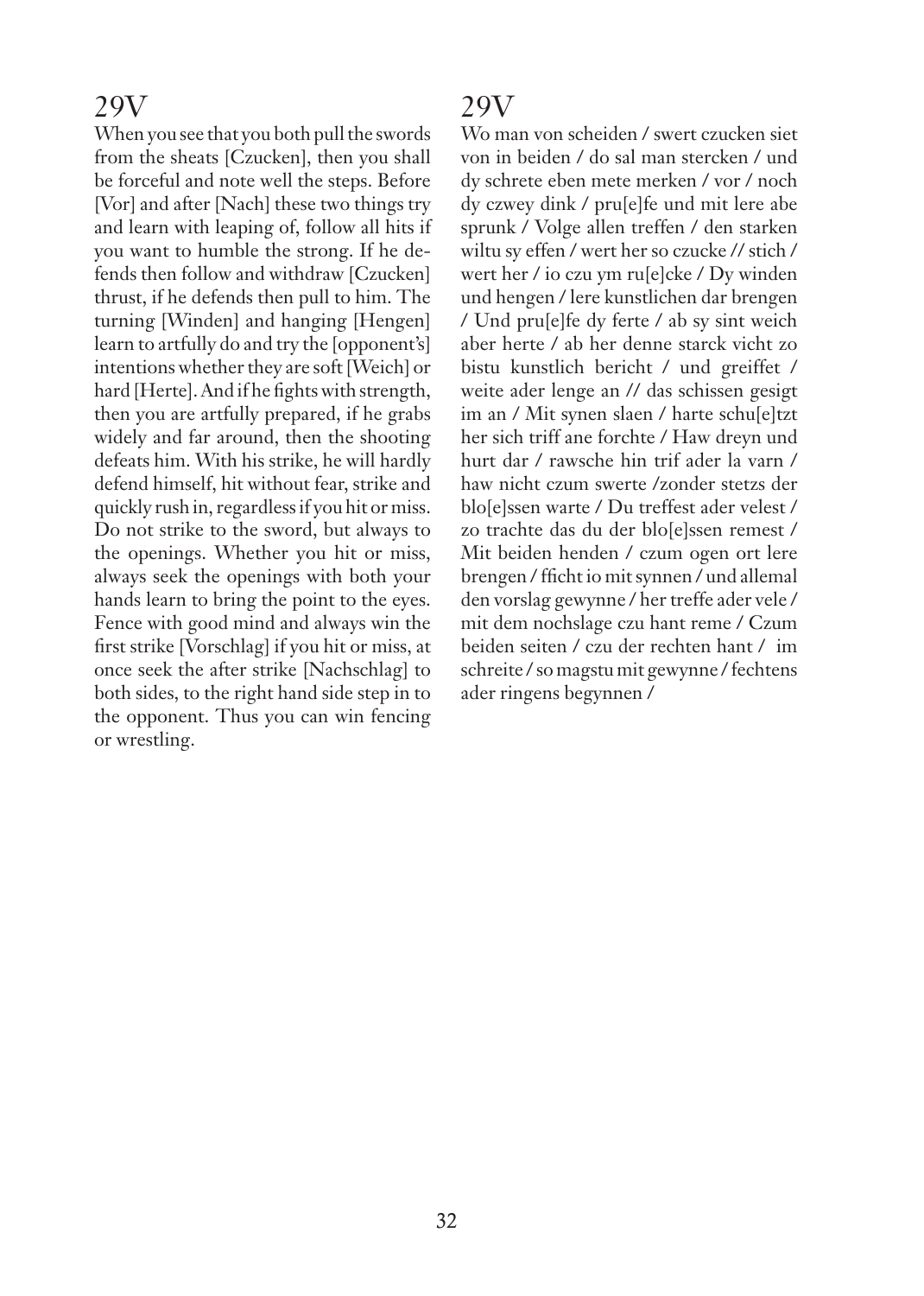This is regarding the Scalp strike [Scheitelhawe]

The scalp strike [Scheitelere] is a danger to your face. With its turn it takes the breast fast and what comes from him the crown [Crone] will take. Cut through the crown [Krone], that is how it is strongly broken. Press the strike in there, with cuts pull it away. The scalp strike [Scheitelhaw] I praise, if it does not come too slowly.

**30V Blank page 31R Blank page 31V Blank page**

# 30R

Das ist von deme scheitelhawe

Der scheitelere deyn antlitz ist ym gefere / mit seinem karen / der broste vaste gewaren / Was von ym ku[e]met / dy crone das abe nymmet / Sneyt durch dy krone zo brichstu sie harte schone

Dy striche dru[e]cke / mit sneten sie abe ru[e]cke / Den scheitelhaw ich preize / ku[e]mpt her dar / nicht czu leize /

**30V Blank page 31R Blank page 31V Blank page**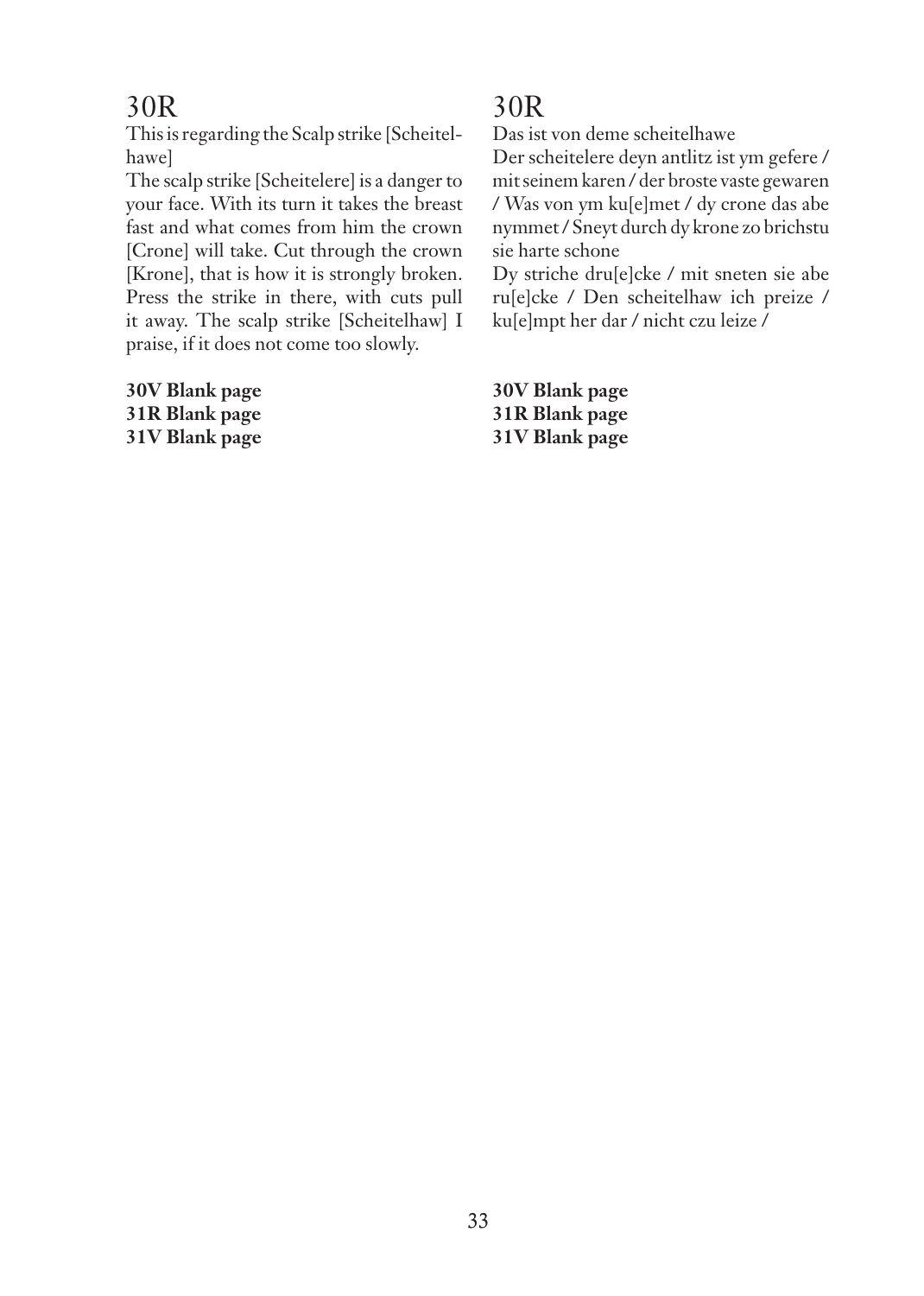Liechtenauer hold only these four guards that come from the upper and lower hangings, and from these one can fence safely.

This is regarding the four guards [Vier Leger]

Four guards only, and leave the common ones alone. The ox [Ochse], plough [Pflug], fool [Alber], from above/the roof [Vom Tage], these should not be unknown to you.

Glossa. Here he mentions four guards [Leger or Huten] that are valuable. But before all things, remember that you should not remain too long in one guard. Liechtenauer has a saying "He who is still, is dead, he who moves will live". And from these guards comes the understanding that you should move in swordplay, and not wait in a guard and thus waste your chance.

The first guard, the plough [Pflug], is when you hold the point [of the sword] in front of you aimed at the ground or to the side. After a displacement [Abesetzen] it is called the barrier guard [Schranckhute] or simply the gate [Pforte].

The second guard is the ox [Ochse], or the upper hanging from the shoulder.

The fool [Alber] breaks what [your opponent] strikes or thrusts. From the hanging [Hengen] strike and at once and follow by attacking after [Nochreizen].

The third guard the fool [Alber] is the lower hanging [Undenhengen], and with it you break all strikes and thrusts when it is done correctly.

The fourth guard is from the roof [Vom tage], is also the long point [Lange ort]. He, who does it well with outstretched arms, is not easy to hit with strikes or thrusts. It can also be called the hanging above the head.

Also know that you break all guards and positions with the strikes. You should strike bravely at the opponent so that he must move away and defend him. Therefore Liechtenauer does not hold the guards in such a high esteem; he is more interested in that you try to win the first strike [Vorschlag]

# 32R

Lichtnawer helt nur etzwas von den vier leger dorubme das sy aus den ober und under hengen gehen doraus man schure mag gefechte brengen

Das ist von den vier leger

Vier leger alleyne / do von halt und flewg dy gemeyne / Ochse pflug / alber / vom tage nicht sy dir u[e]mmer /

Glossa / Hie nent her vier leger ader vier hute / do von etzwas czu halde ist / Doch vor allen sachen / zo sal eyn man io nicht czu lange dorynne legen / wenn lichtnawer hat eyn so[e]lch sprich / wort / wer do leit der ist tot / Wer sich ru[e]ret der lebt noch / und das get of dy leger das sich eyn man sal liber ruren mit gefechten den das her / der huten wart / mit dem her vorslossen mo[e]chte dy schancze / Dy erste hute / pflug is dy / wen eyner den ort vor sich of dy erde leczt ader czu der seiten / noch dem abesetzen / das heyssen anders / dy schranckhute / ader dy pforte / Dy ander hute ochse ist das oberhengen von der achsel

Alber io bricht / was man hewt ader sticht / mit hengen streiche / nochreizen setze gleiche

Dy dritte hute alber / ist das undenhengen / mit der man alle hewe und stiche / bricht / wer dy recht fu[e]ret Dy vierde hute / vom tage / ist der lange ort / wer den wol furet mit gestragten armen / den mag nicht man mit hewen noch mit stichen wol treffen / Is mag auch wol heissen / das hengen ober dem hawpte Auch wisse / das man alle leger und hute bricht mit hewen / mit deme / daz man eyme kunlich czuhewt / zo mus io / of varn eyner und sich schutzen / Doru[e]m helt lichtnawer nicht vil von den legern ader huten / zunder her schaft liber das sich eyner besorge vor im mit dem das her den vorslag gewint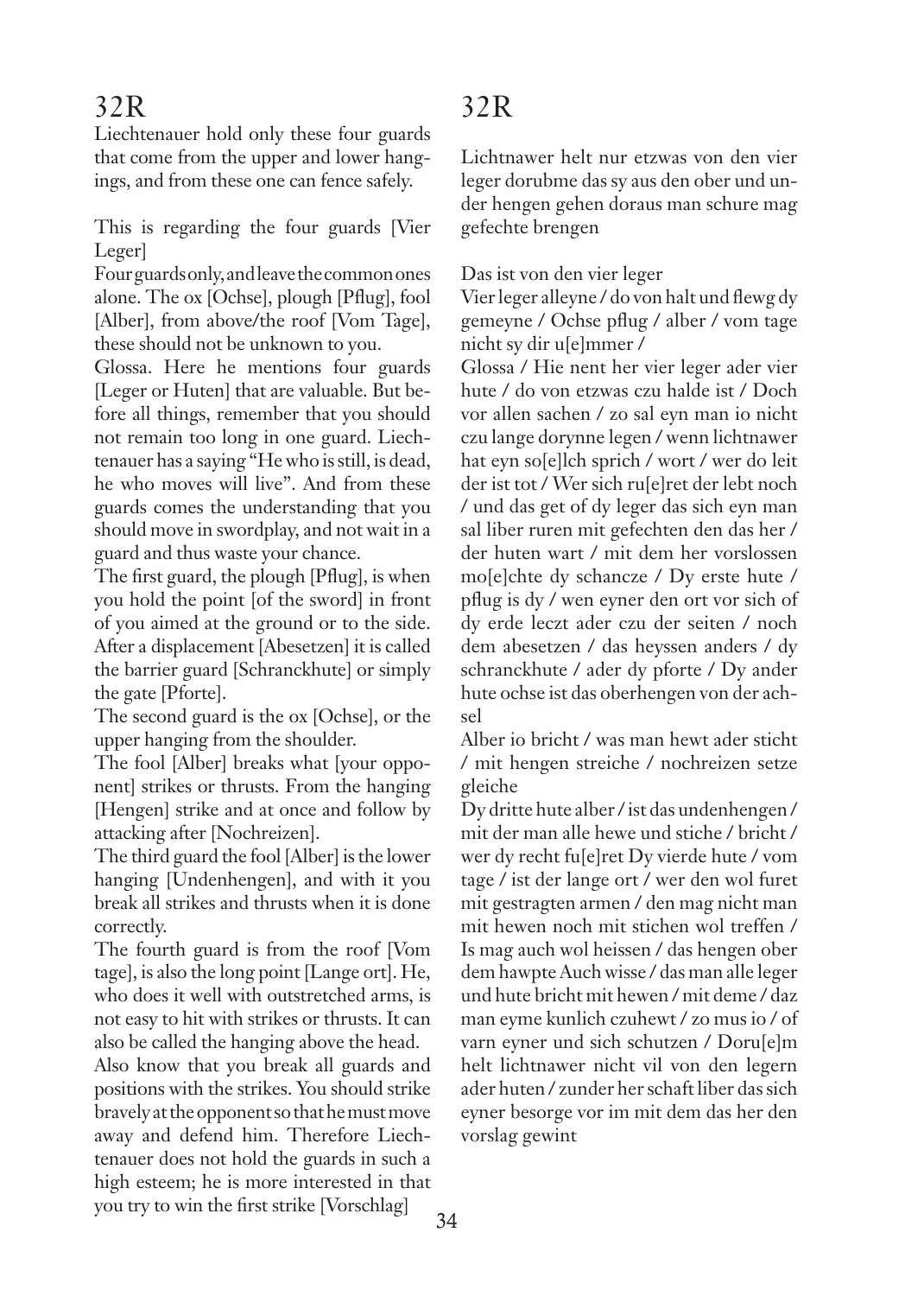This is regarding the four displacements [Vorsetczen]

There are four displacements [Vorsetczen] that also hurt the guards seriously. Displacing will protect you but avoid doing parries, if they occur [that is when the opponent parries] it helps you a lot. If you are displaced [Vorsatzt], then no matter how it happened, this is what I advice you to do; strike off quickly and with attention. Set on at four ends; remain there if you want to finish the teaching. He, who displaces well, will hurt many strikes in the swordplay for you come handily into the hangings [Hengen] from the displacements

Glossa. Note here that there are four displacements [Vorsetczen] to both sides, to each side one above and one below. They break all guards, and no matter how you set aside [Abeleitest or Abweisest] a strike or thrust from above or from below, this can well be called a displacement [Vorsetczen]. If he displaces you, then no matter how he does it, leave [his sword] and strike quickly at him. If it happens that you displace the opponent's strike or thrust, then you should at once step in and follow [Nochvolgen ] at the sword so that he cannot move away from you. And if the other does the same when you are hanging again and gather yourself, then you will get hurt. You should also turn [Wenden] well and always aim your point at his breast so that he must consider this. A good swordsman should also learn how to get at the opponent's sword. And this you will do well from the displacements [Vorsetczen] that comes from the four strikes, from each side an upper strike [Ober] and an [Unterhaw] and into the four hangings [Hengen]. Since as soon as you can displace [Vorsetzt] from above or below, then you shall come into the hangings [Hengen] at once. And as you turn aside [Abewendet] all strikes and thrusts with the foremost edge, that is also displacing [Vorsetczen].

# 32V

Das it von vier vorsetczen

Vier sint vorsetczen / dy dy leger auch sere letczen / Vorsetczen hu[e]t dich geschiet das auch sere mu[e]t dich / Ab dir vorsatzt ist / und wy das dar komen ist / ho[e]re was ich rate / streich abe haw snel mete drate / Setzt an vier enden / bleib droffe / lere wiltu enden / (Wer wol vorsetczit / ders vechten vil hewe letczit / wen yn dy hengen / kumpstu mit vorsetczen behenden)

 Glossa / Hie merke / das vier vorsetczen sint / czu beiden / seiten / czu itlicher seiten / eyn obers und eyns u[e]nders / Und dy letczen ader brechen / alle huten ader leger / und wy du von oben / ader von unden / eyme / hewe stiche ader snete / mit deyme swerte abeleitest / ader abweisest / das mag wol heissen vorsetczen / Und ab dir vorsatz wirt wy das dar kumpt / zo czewch rislich abe / und haw snelle mete czu / yn eyme hurte / Ist denne das du eyme vorsetzt / ader abewendest eyn haw ader stich / zo saltu / czu hant czu treten und nochvolgen am swerte das dir iener icht abeczihe / und salt denne tuen was du magst / Wy leichte du dich last und zu[e]mest zo nymmestu schaden / Auch saltu wol wenden / und allemal deyn ort keren keyns eyns brust / zo mus her sich besorgen / Auch sal eyn guter fechter / vol lernen / eyme an das swert komen und das mag / her wol tuen / mit den vorsetczen / wen dy komen aus den vier hewen / von itzlicher seiten / eyn o[e]berhaw und eyn u[e]nderhaw / Und gen yn dy vier hengen wen als bald als eyner vorsetzt von unden / ader von oben / so sal her czu hant yn dy hengen komen / und als her mit der vo[e]rdern sneiden / alle hew und stiche abewendet / als ist es mit den vorsetczen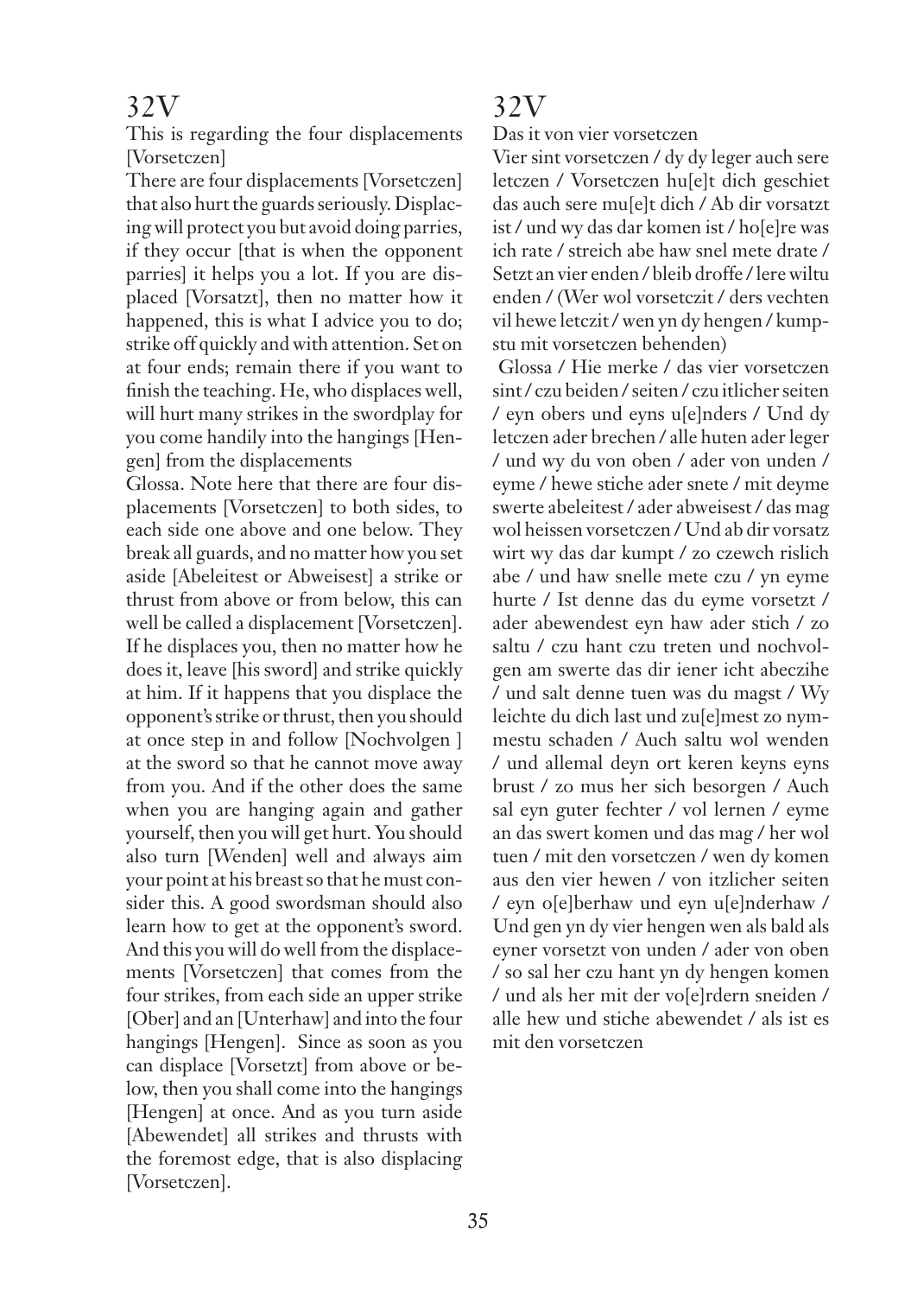This is regarding attacking after [Nochreisen]

Learn to attack after [Nochreisen ] twofold or cut in the defence. Two outer takings [Ewsere nymme] let the work begin. And try the contact, if it is weak [Weich], or hard [Herte] learn how to feel [Fuelen], at once [Indes] - that word cuts severely. Attack twofold, and also do the old cut well, follow all hits if you whish to emulate the strong one. In all teachings, turn the point into the face and attack after [Nochreize] with all your body then your point will do well. Learn to attack with skill and you will make a good ending.

#### 33R

Das ist von nochreisen

Nochreisen lere / czwefach ader sneit in dy were / Czwey ewsere nymme / der erbeit dornoch begynne / Und pru[e]ff dy ferte / ab sye sint weich ader herte / Das fu[e]len lere / Indes / das wort sneidet sere / Reisen czwefache / den alden snet mete mache / Volge allen treffen / den starken wiltu sy effen / In aller lere / den ort keyn eyns gesichte kere / mit ganczem leibe / nochreize / deyn ort io da pleibe / lere auch behende / reizen / zo magstu wol enden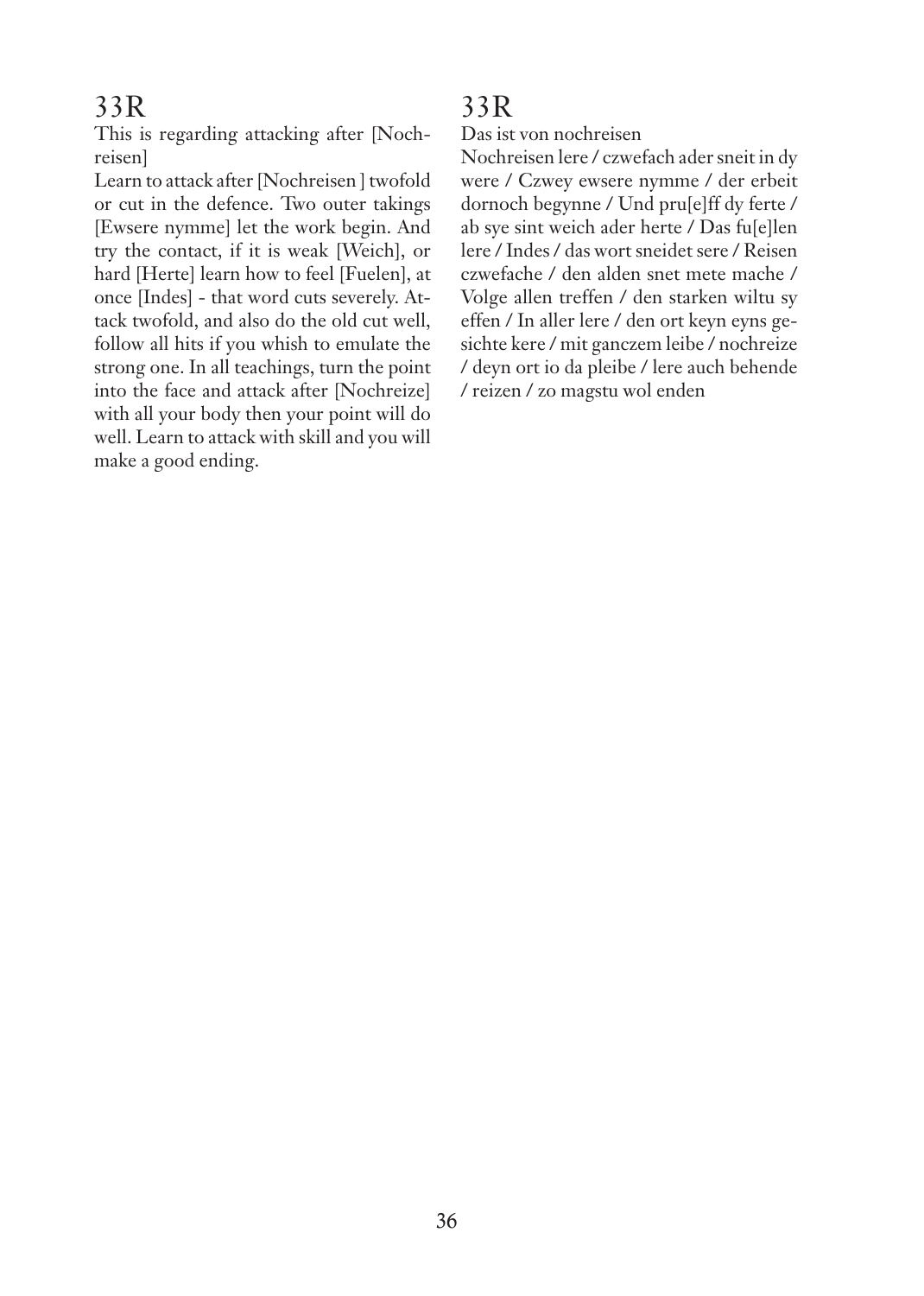This is regarding the running over [Oberlawfen] Swordsman, take notice.

He who seeks below, run over him [Oberlawf] above and he will be ashamed. When it flashes above, be strong, that I will praise. Do your work, or press strongly twofold. He who presses you down, run him over [Oeberlawf] and strike hard against him. From both sides run over [Oeberlawf] and notice the edges.

# 33V

Das ist von o[e]berlawfen / ffechter sich czu /

Wer unden remet / o[e]berlawf den / der wirt beschemet / Wen is klitzt oben / so sterke das ger ich loben / deyn erbeit mache / ader herte dru[e]cke czwefache / wer dich dru[e]kt neder / o[e]berlawf in / slach sere weder / Von beiden seiten / o[e]berlawf und merke dy sneiden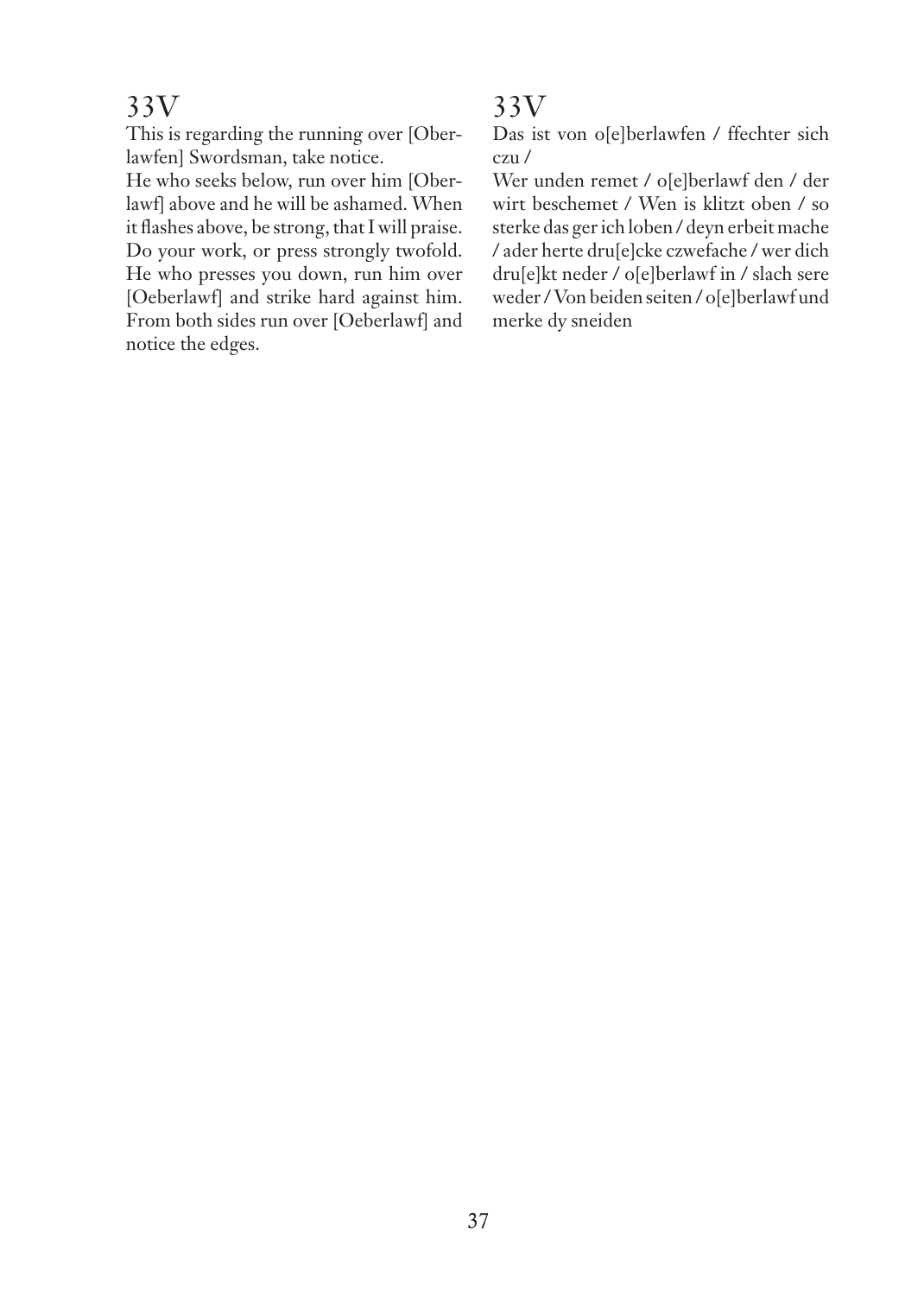This is regarding the setting aside, learn it well [Abesetczen]

Learn to set aside, to hurt strikes and thrusts with skill. When he thrust at you, your point will hit and break his. From both sides, always step if you wish to hit. In all teachings turn your point into his face.

# 34R

Das ist von abesetczen / das lere wol Lere abesetczen / hewe stiche ku[e]nstlichen letczen / Wer auf dich sticht / dyn ort trift und seynen bricht / von payden seyten / trif allemal wiltu schreiten / in aller lere / deyn ort keyn eyns gesichte kere /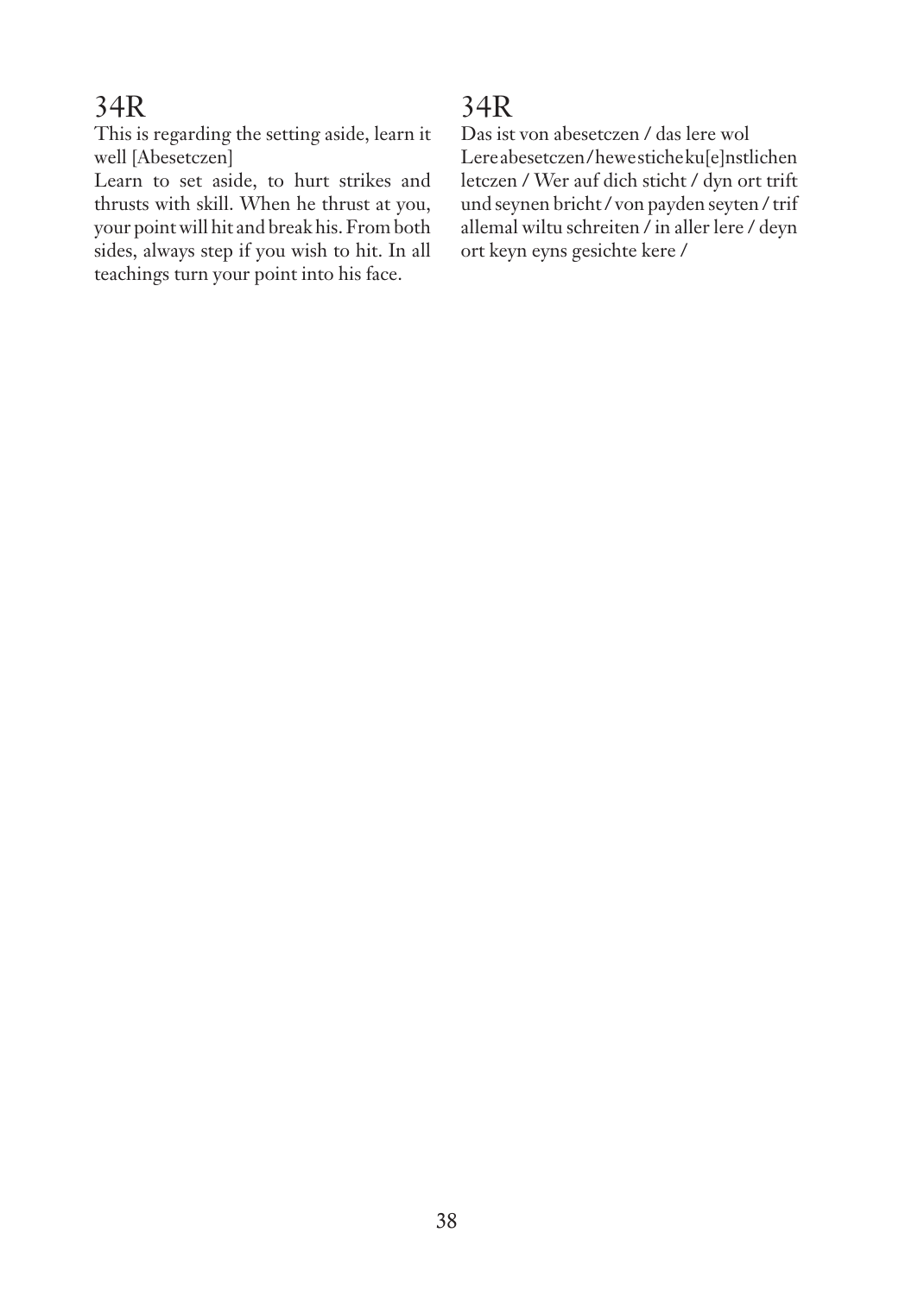This is regarding changing through [Durchwechsel]

Learn how to change through [Durchwechsel] from both sides and thrust with intent. He who binds you [your sword] is found to be open by the changing through [Durchwechsel]. When you have "changed through", strike, thrust or turn [Wind]. Do not strike at the sword but change through [Durchwechsel] and do not wait for (or with doing the changing through, do it at once) it.

Glossa. Note here that changing through [Durchwechsel] goes straight forward on both sides, from above to below and from below upwards when done quickly. If you wish to change through from above to below on the right side, then strike an upper strike [Oberhaw] straight at him so that you shoot your point towards the left side in over his cross guard [Gehilcze], so that you hit in that small opening between the edge and the cross guard. If you hit then you have won.

If he defends against that and presses your point with his sword, then let the point sink down on the side that you are on, below his sword and around to the other side, do not make a wide movement around, but under his sword and the next thing that you do is to rush in with a good strong thrust over his cross guard. And when you feel that you hit, then follow well and as you do on one side over or under, do also on the other side. And if he binds with you, go in along his sword to the openings with your point and change through [Durchwechsel] as before. Or turn [Wind] and feel [Fule] what he is up to, if he is weak [Weich] or strong [Herte], and then try strikes, thrusts or cuts to his openings. When you have changed through [Durchwechsel], then strike, thrust or cut, and do not strike at the sword, and do not wait with it.

#### 34V

Das ist vom durchwechsel

Durchwechsel lere / von payden seyten stich mete sere / Wer auf dich bindet / durchwechsel in schire vindet / (Wen du durchwechselt hast / slach stich / ader winde/ haw nicht zum swerte durchwechsel do mete nicht laz warte)

Glossa / Hie merke / das durchwechsel gar gerade czugehet / czu beiden seiten / von oben neder / und von unden of / Wer is anders rischlich treibet / Wiltu nu / czu der rechten hant / von oben neder durchwechseln / zo haw eyn o[e]berhaw gleich czu ym / alzo das du dynen ort schu[e]st / ym czu seyner linken seiten o[e]ber dem gehilcze yn / alzo das du das selbe lo[e]chel und fensterleyn / io gerade treffest / czwischen der sneiden und deme gehilcze / triftz du / zo hastu / gesigt /

Wert her dir das / mit deme das her dyn ort abeweist und / dru[e]ckt / mit seyme swerte hin / so la dyn ort sinken von der selben seiten under seyme swerte heru[e]m / czu der andern seiten / nicht weit u[e]m / zonder unden an sym swerte / zo du neste magst / und da var ym gar rischlich / o[e]ber dem gehilcze yn / mit eyme guten volkommen stiche / Und wen du fu[e]lest das du trifts / zo volge wol noch und als du von eyner seiten tust / unden ader oben / zo tu von der andern / Und wer mit dir anbindet / zo rawsche an sym swerte hin keyn seyner blo[e]ße / mit dym orte / wert her zo durchwechsel / also vor / ader wind und fu[e]le sein geferte / ab is sey weich ader herte / dornoch su[e]ch hewe stiche / ader snete / keyn den blo[e]ßen /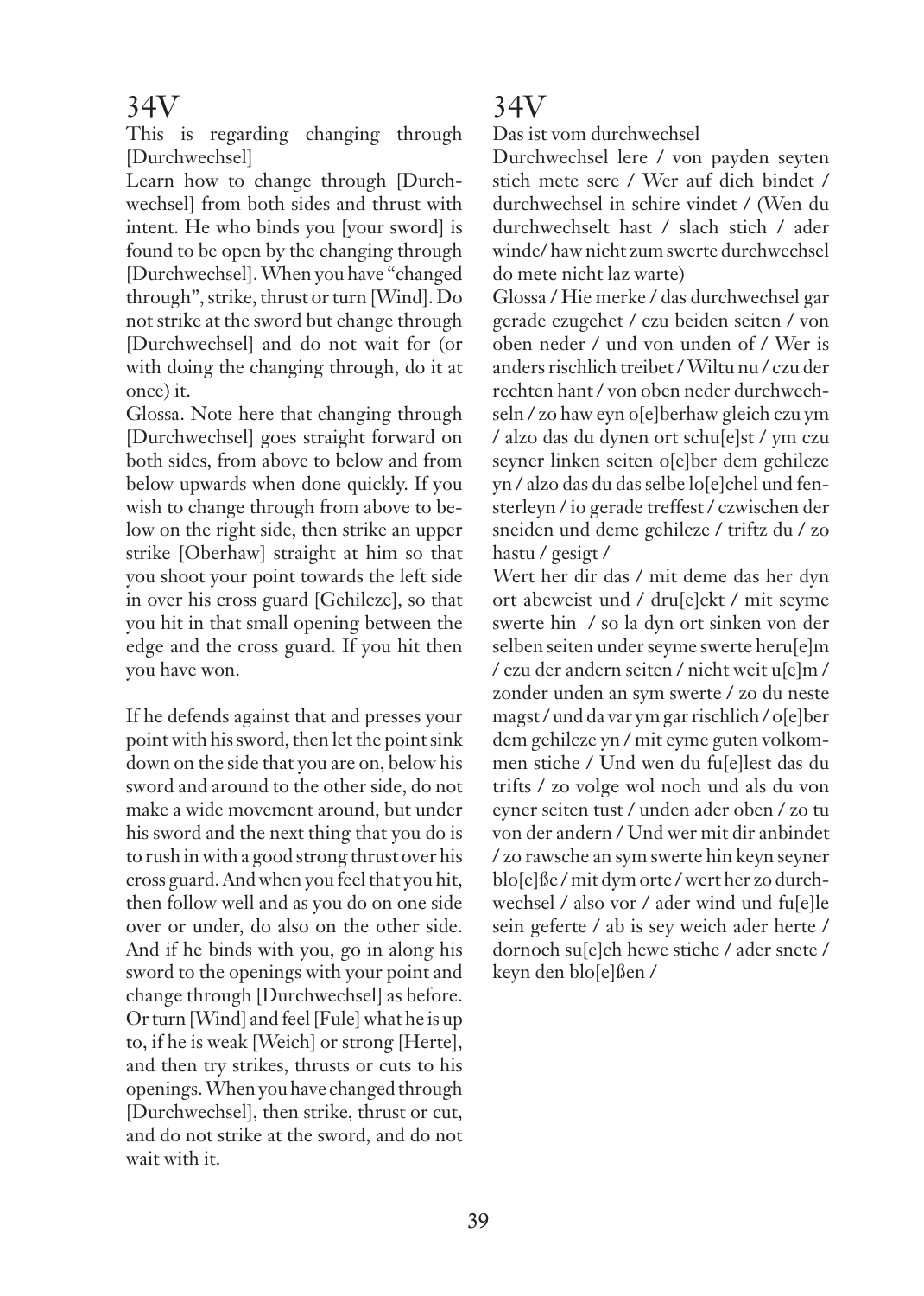This is regarding withdrawing [Czucken], take note swordsman.

Step in close in the bind and then the withdrawing [Czuecken] gives good findings. Withdraw, if it hits (or perhaps strike at you), withdraw more and work him, wind that is trouble for him. Withdraw [Czuek] in all encounters with the masters if you wish to fool them. Withdraw [Czuk] the sword and consider your path.

# 35R

Das ist vom czucken / ffechter merke Trit nu[e] in bu[e]nde / das czu[e]cken gibt gute fu[e]nde / Czu[e]k / trift her / czucke mer / erbeit her / wind das tut im we / Czu[e]k alle treffen den meistern wiltu sye effen / czuk / ab vom swerte / und gedenke io deyner ferte /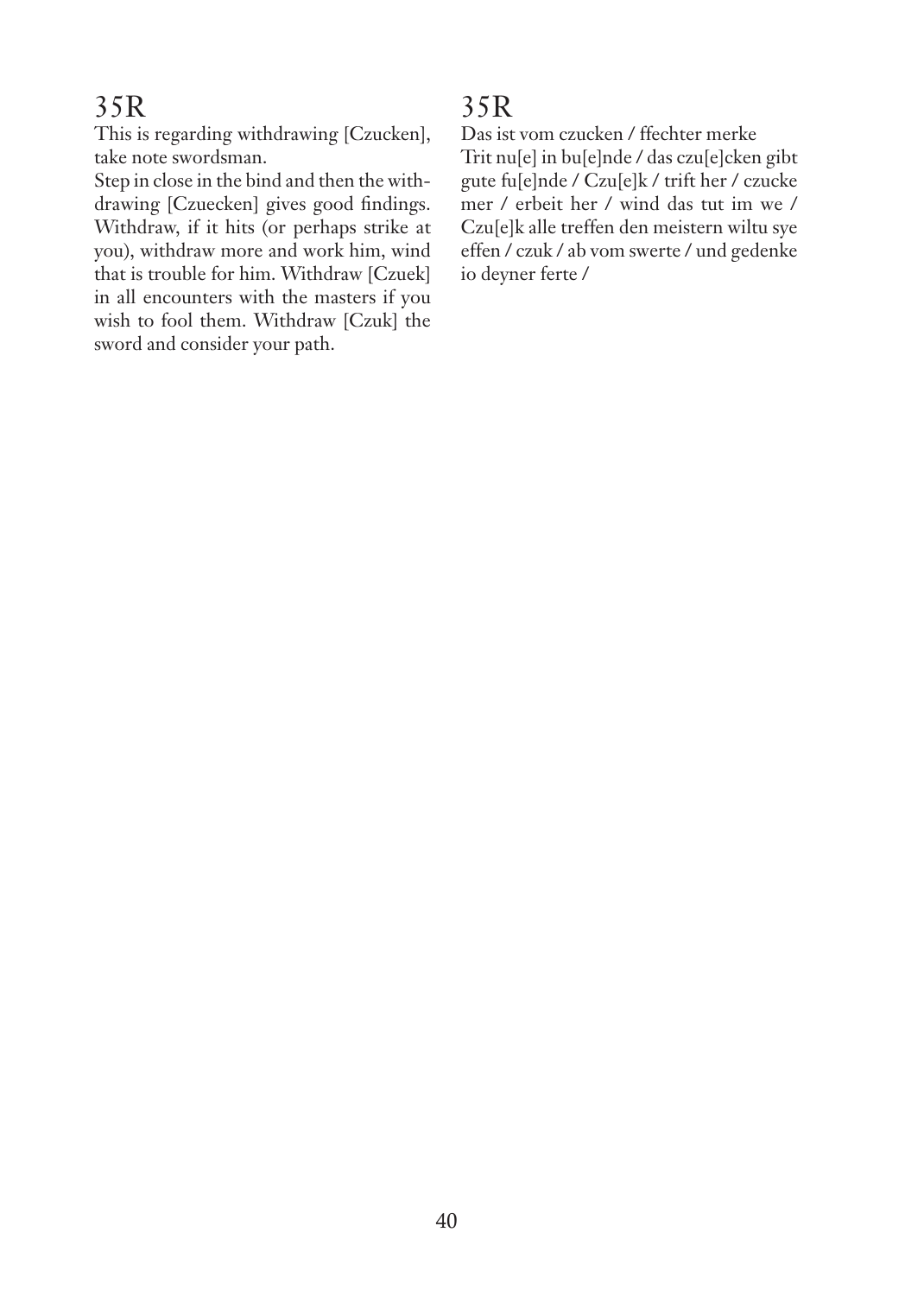This is regarding the running through [Durchlawfen], now look

Run through [Durchlawff ] and let the pommel hang, take hold if you wish to wrestle [Rangen]. If one presses at you, run trough and note. Run through, thrust and turn (in this case inverting is also possible) [Vorkere] if he grabs the pommel.

# 35V

Das ist von durchlawfen // nu[e] sich Durchlawff loz hangen mit dem knauf / greif wiltu rangen / Wer kegen der sterke / durchlawfir do mete merke / durchlawf und stos / vorkere / greift her noch dem klos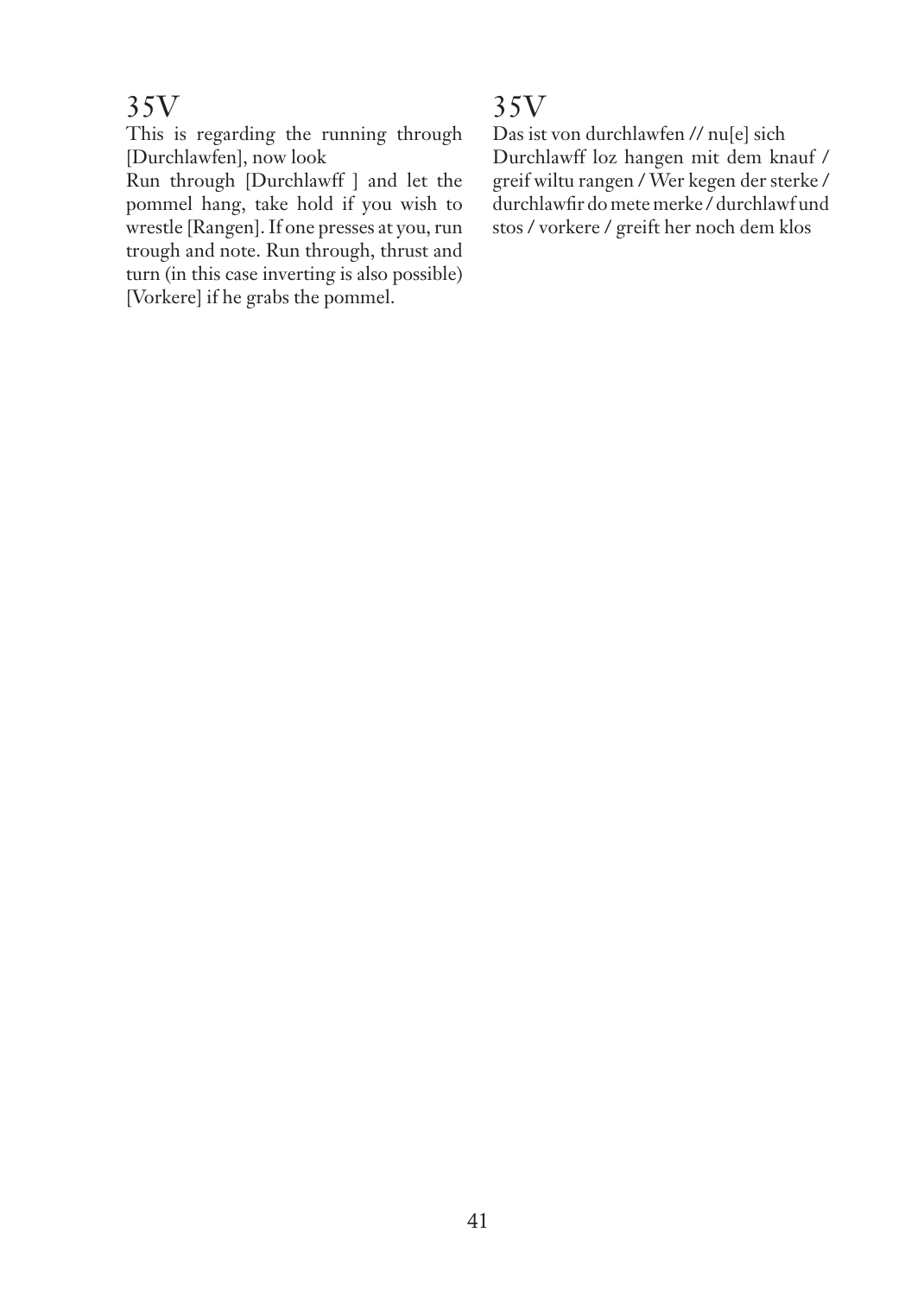This is regarding the cutting off [Abesneiden].

Cut off the attacks from below in both directions. Four are the cuts – two below and also two above. If you cut well crosswise, you will eagerly avoid injury. Do not cut in haste, first consider the attack. You can well cut against all crosses; only leave the pulling (back/around) (alone?). If you wish to be without hurt, then do not go as you cut off (a possible meaning is do not waste time stepping when you cut, but do it as a stationary movement).

# 36R

Das ist von abesneiden

Sneit abe dy herten / von unden in beiden ferten / Vier sint der snete / czwene unden / czwene oben mete / Czwir wer wol sneidet / den schaden her gerne meidet / Sneit nicht in vreize / betrachten io vor dy reize / Du magst wol sneiden alle krewtz / nu[e]r reisen vormeiden / Wiltu ane schaden bleiben / zo bis nicht gee mit dem sneiden I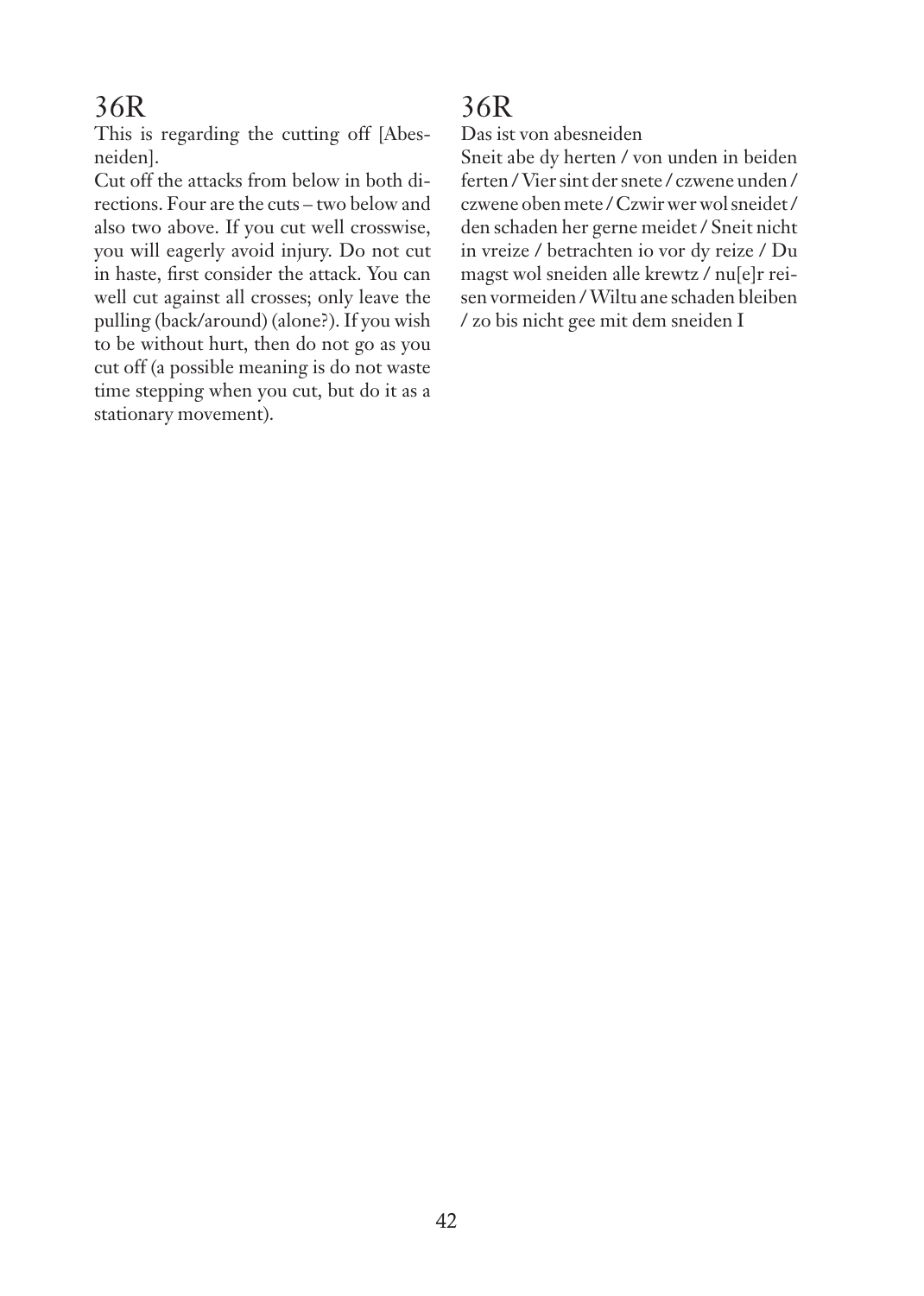This is regarding pressing the hands [Hende drucken]

Turn your edge; push the hands to the flats. One thing is turning, another is winding [Winden], the third the hanging [Hengen]. If you want to press the swordsman, then press with a thrust. From above the hands you strike the cuts well. Pull around with the cuts as well, above him, over the head. If you press the hands, you will withdraw your fingers without injury.

Also know that as soon as you turn a strike or thrust aside [Abe wendest] then you shall at once step in and go quickly at him. Do not hold back again, because if you do, then you will cause yourself to be hurt. And you should also know that it is the foremost edge from the middle and up to the cross guard that you use to set aside [Abewendet ] all strikes or thrusts. The closer to the cross guard [Gehilcze] a strike or thrust comes, the easier it will be to set these strikes and thrusts aside strongly. Since the closer to the cross guard [you catch the attack] the stronger you are, and the closer to the point the weaker you are. That is why if you wish to be a good swordsman before all things learn how to set aside [Abewenden] well, since if you set aside well you will come at once into the turning in [Winden] and from these you can perform artfully and courteously in the fencing. The foremost edge on the sword is called the right/true edge and all strikes or thrusts are wasted by the turning [Wenden].

### 36V

Das ist von hende dru[e]cken

Deyn sneide wende / czum flechen dru[e]cke dy hende / Ein anders / ist wenden eyns winden / das dritte hengen / Wiltu machen vordrossen / dy vechter / zo drucke mit sto[e]ssen / ober dy hende hewet man snete behende / Czewch och dy snete / obe aus ober dem hewpte / Wer hende dru[e]ckt / ane schaden / vor finger czu[e]ckt

Auch wisse / als bald als du mit dem wenden / eyme eyn haw ader stich abe wendest / zo saltu czu hant czu treten und rischlich dar varn czu eyme / Wyleichte du dich last und zu[e]mest zo nymstu schaden / Auch merke und wisse / das man mit der vo[e]rdern sneiden des swertes vom mittel der selben sneiden bis czu deme gehilcze / alle hewe ader stiche abewendet und e neher eyme eyn haw ader stich czu syme gehilcze kumpt of der selben sneiden / mit deme als nu[e] her gewendet hat dy selbe vo[e]rder sneide / e vas und e kreftiger her dy selben hewe ader stiche abewenden mag / Wenne e neher czum gehilcze e sterker und e mechtiger und e neher czum orte / e swecher und e krenkher / Doru[e]m wer eyn guter fechter wil seyn / der sal vo[e]r allen dingen lernen wol abewenden / wen mit dem das her wol abewendet kumpt her czu hant yn dy winden / aus den her wol kunst und ho[e]bscheit mag treiben dez gefechtez / Dy vorder sneyde / am swerte heist dy rechte sneide / und alle hewe ader stiche sint vorterben mit dem wenden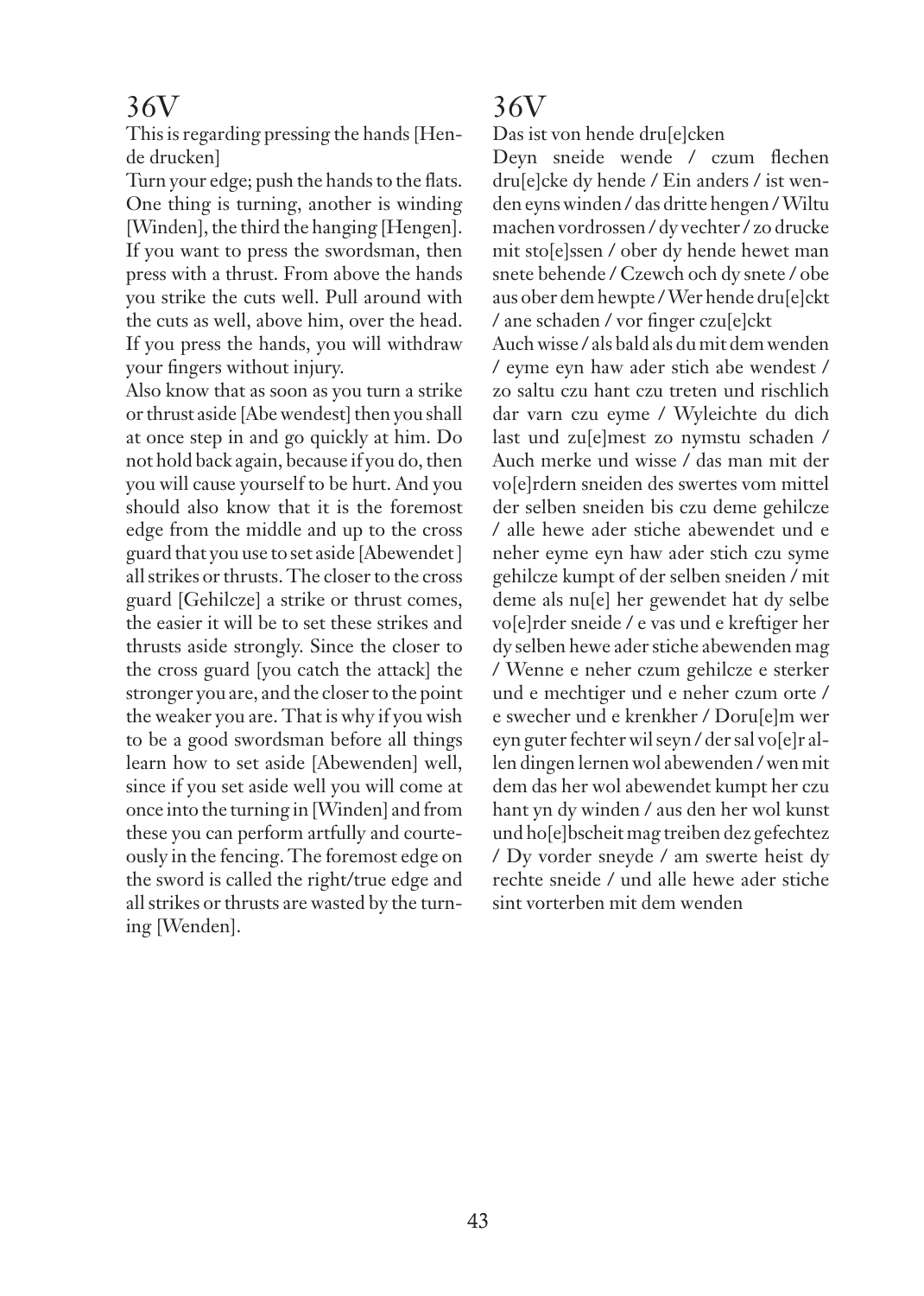This is regarding the Hanging [Hengen] swordsman learn this.

These are the two hangings from one hand towards the ground. In all situations you should strike, thrust, [hold] guards, [be] soft or hard. Do the talking window [Sprechfenster], stand joyfully and study the opponent's intentions. Strike so that he tries to step away from you, I say honestly that no one defends without danger. If you have understood this, then he will not come to blows. If it happens that you are on the sword, then you should also do strikes, thrusts or cuts, and remember to feel [Fuelen] and not move away from the sword without reason. A masterful technique is done rightfully/correctly on the sword. He who binds with you, the war will wrestle him seriously. The noble turning in [Winden] finds him for sure. With strikes, with thrusts and with cuts you will find him. In all turning in [Winden], strikes, thrusts and cuts should you find well. The noble hanging [Hengen] would not exist without the turning in [Winden], since out of the hanging you shall make the turning in [Winden].

Glossa. Note and understand that there are two hangings on each side. One upper [Oberhengen] and one lower [Underhengen] hanging and with these you can come well on the sword of the opponent, they originate from the upper [Ober] and lower strikes [Unterhaw]. When it happens that you bind with the opponent, or when you find yourself on his sword then you should remain on his sword. And you shall turn [Winden] and

#### 37R

Das ist von hengen / ffechter daz lere Czwey hengen werden / aus eyner hant von der erden / in allen geferten / hewe stiche leger weich ader herte / Sprechfenster mache / stant fro[e]lich sich syne sache / Slach das her snabe / wer von dir zich czewt abe / ich sage vor ware / sich schu[e]tzt keyn man ane vare / hastu vornommen / czu slage mag her kleyne komen / Is das du bleibest am swerte da mete auch treibest / hewe stiche ader snete / das fu[e]len merke mete / an alles vor czihen / vom swerte du nicht salt flien / Auch wen meister gefechte / ist am swerte von rechte / Wer an dich bindet / der krik mit im sere ringet / das edle winden / kann in auch schire vinden / mit hewen mit stichen mit sneten vindest in werlichen / In allen winden hewe stiche snete saltu vinden

Das edle hengen / wil nicht syn an dy winden wen aus den hengen / saltu dy winden brengen

Glossa / Hie merke und wisse das czu itzlicher seiten sint czwey hengen / eyn underhengen und eyn o[e]berhengen / mit den du eyme wol an das swert magst komen (wen dy komen aus den o[e]berhewen und underhewen) / Wen das nu geschiet das du mit eyme an bindest / ader wy du su[e]st mit im an das swert ko[e]mps zo salt du an dem swerte bleyben / und salt winden und salt alzo mit im gar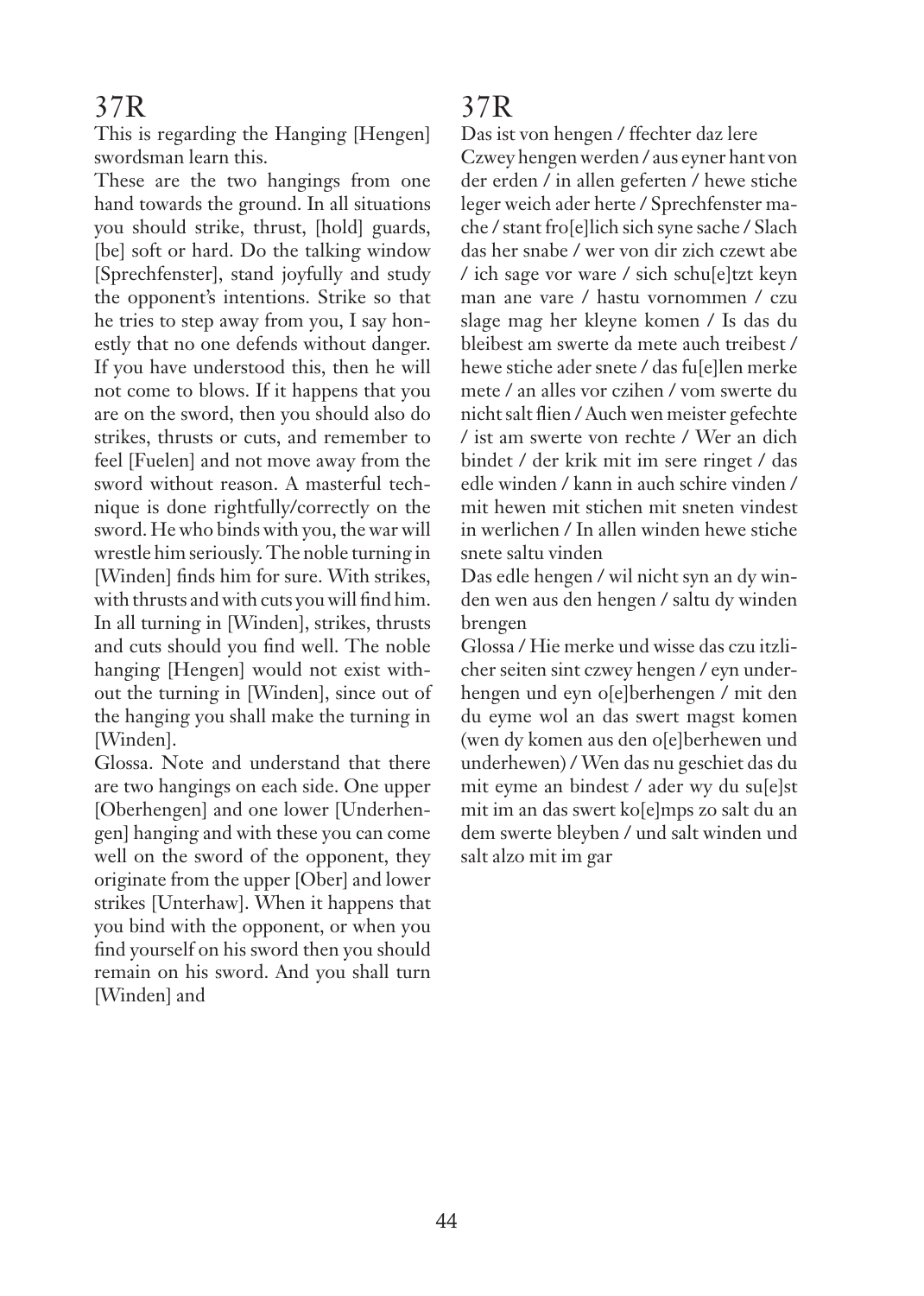thus joyfully and without fear remain on his sword. You shall see, await and understand what it is that he intends to do against you. And to remain thus on the sword Liechtenauer calls this the talking window [Sprechvanster]. When you stand thus with him on your sword, then you should feel [Fulen] and follow his movement if it is soft [Weich] or strong [Herte]. Then you should adapt in such a way as has been explained earlier. In the case that prior to everything else, even before you can do anything, he moves off the sword, then you should follow at once and strike or thrust as well as you can before he has the chance to do anything. You have a shorter way if you remain on the sword and aim your point in at him than he has if he tries to move away [from your sword]. Before he can gather himself and close in with a strike, go at once at him using your point. But if he remains with you on the sword, then try and feel if he is soft [Weich] or hard [Herte] on the sword. If he is soft [Weich] and weak [Swach], then you should quickly and courageously go forward with the strong part of your sword and push back and press his sword and seek all openings to the head or the body wherever you have a chance. If the other is strong [Herte] and hard [Stark] on the sword and intends to push you away and thrust at you, then you should be weak [Weich] and soft [Swach] against his strength and yield to move away with your sword from the strong pressure he is applying

# 37V

fro[e]hlichen / mit gutem mute / und ku[e]nlichen an alle vorchte / an dem swerte stehen / Und salt gar eben sehen / merken und warten was her wolle tuen / ader was syne sache sey / der her keyn dir pflegen wo[e]lle / Und daz stehen / alzo an deme swerte / das heisset lichtenawer eyn sprechvanster / und wen du nu[e] mit im alzo an dem swerte stehst / zo salt du gar eben merken und fu[e]len syne geferte / ab sie sint weich aber herte / dornoch salt du dich denne richten als vor ofte gesprochen ist / Ist das her sich vo[e]r allen sachen / e denne du noch ichsicht begynnest / abe czewt von deme swerte / zo salt du czu hant noch volgen und salt in slaen hawen ader stehen was du am schiresten magst dar brengen / e den her czu keynerleye dinge kome (wene du hast io neher czu im mit dem das am swerte blibest / und dyn ort keyn im reckest / wen iener not syme abe czihen den e her sich eyns slags erholt der dar brengt / zo var czu hant dar mit dyme orte) / Bleibt her aber mit dir an dem swerte / zo prufe / io und merke / ab her sy weich aber herte an dem swerte / ist das her ist / weich und swach / zo saltu rischlichen und ku[e]nlichen volvaren und dar hurten / mit dyner sterke / und salt im syn swert hin dringen und dru[e]cken / und su[e]che syne bloßen / czu koppe ader czu leibe / wo du nu[e]r czu magst komen / Ist iener denne herte und stark an deme swerte / und meynt dich vaste hin dringen und stossen zo saltu denne weich und swach seyn / keyn syner sterke / und salt syner sterke und syme dringen mit dyner swerte entwychen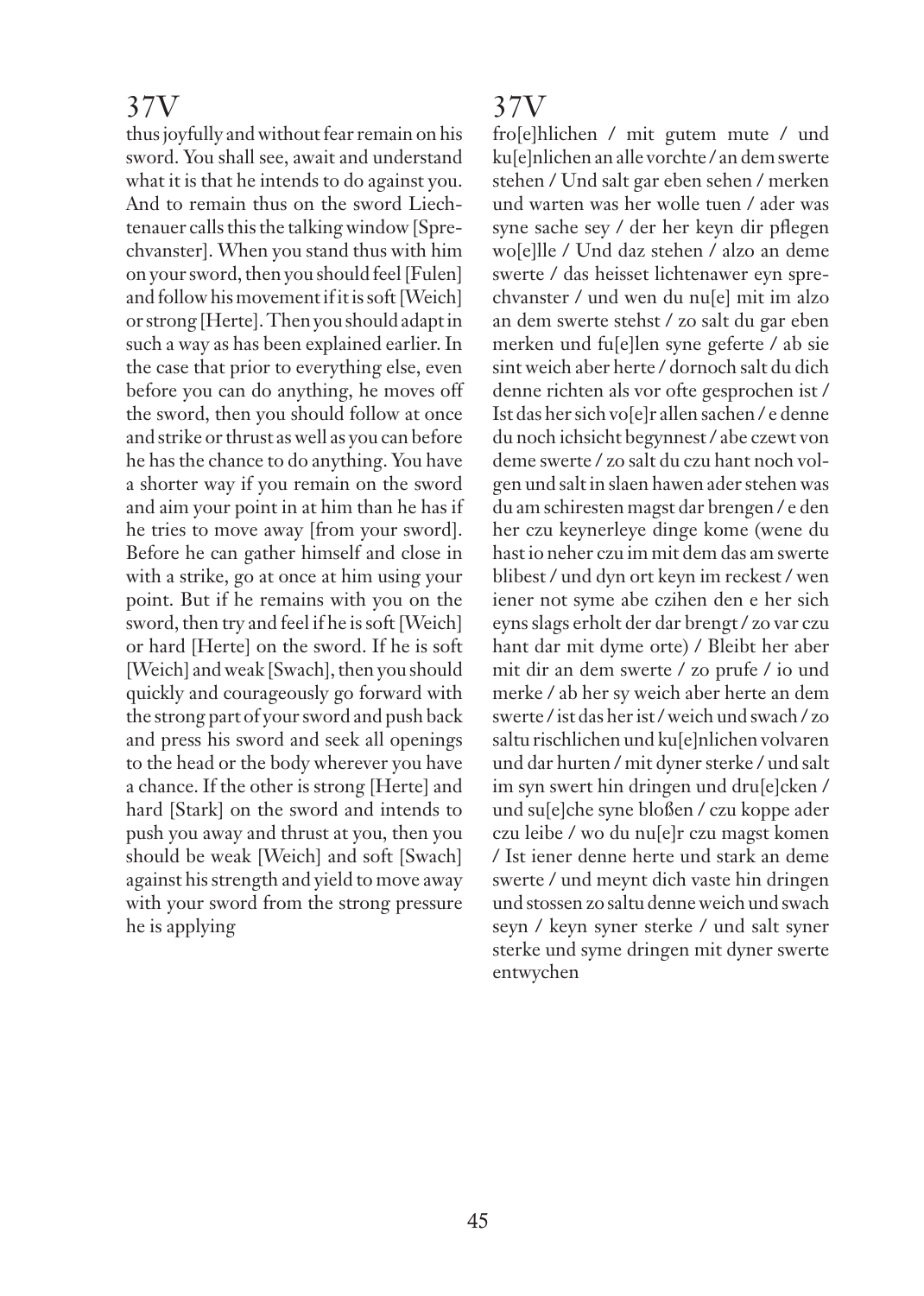and in this weakness, while he is pressing [you] and shoots his sword away from him [away from his body since he is pushing yours], as has been described, then at once [Indes] that it happens but before he can gather himself again, so that he can't strike or thrust, you should attack his openings with strikes, thrusts and cuts. Do this in the easiest way as has been described in this teaching, quickly and boldly and briskly so that he can't come to blows. That is why Liechtenauer says "I say in all honesty that no man can defend himself without danger, if you have understood this he will not be able to come to blows". With that he means that it is not possible to defend without being in danger or without getting hurt if you act according to this teaching. If you win and do the first strike [Vorschlag] then he can either defend himself or let himself get struck. When you do the first strike [Vorschlag], regardless if you hit or miss then you should quickly and briskly do the after strike [Nachschlag] before he can come to blows. So when you wish to do the first strike [Vorschlag] then you should also do the [Nachschlag] quickly and speedily so that he cannot come

# 38R

und yn dem weichen als im syn swert im hin prelt und wischt / als vor auch von deme geschreben ist / in deme ader dy weile als das im geschit / e denne her sichs weder irholen mag / dar her czu keyme slage ader stiche kome / zo saltu selber syner blo[e]ssen war nemen / mit hewen stichen ader sneten / wo du in am schiresten gehaben magst / noch der vorgeschrebenen lere / risch / ku[e]nlich und snelle das io iener mit nichte czu slage kome Dorum spricht lichtnawer / ich sag vor war sich schutzt keyn man ane var / hastu vornomen / czu slage mag er kleyne komen / do mite meynt her / das ich keyner mag ane var ader ane schaden schutczen / Is das du tust noch der geschrebenen lere / ab du im den vorslag gewynnest und tust den mus io iener weren / ader mus sich lassen slaen / Wen du denne den vorslag tust / du trefst ader volest / zo saltu rischlich und in eyme rawsche den nochslag tuen / e denne iener czu keyme slage kome / Denne wen du den vorslag wilt tuen / zo saltu recht zam yn eyme gedanke und mute den nochslag auch tuen / recht zam du sy mit einander wellest tuen / wen is mo[e]glich were / Dorum spricht her / vor noch / dy twey dink / den tust du den vorslag / du treffest ader velest / zo tu io / in eyme rawsche / risch und snelle den nochslag / das iener mit nichte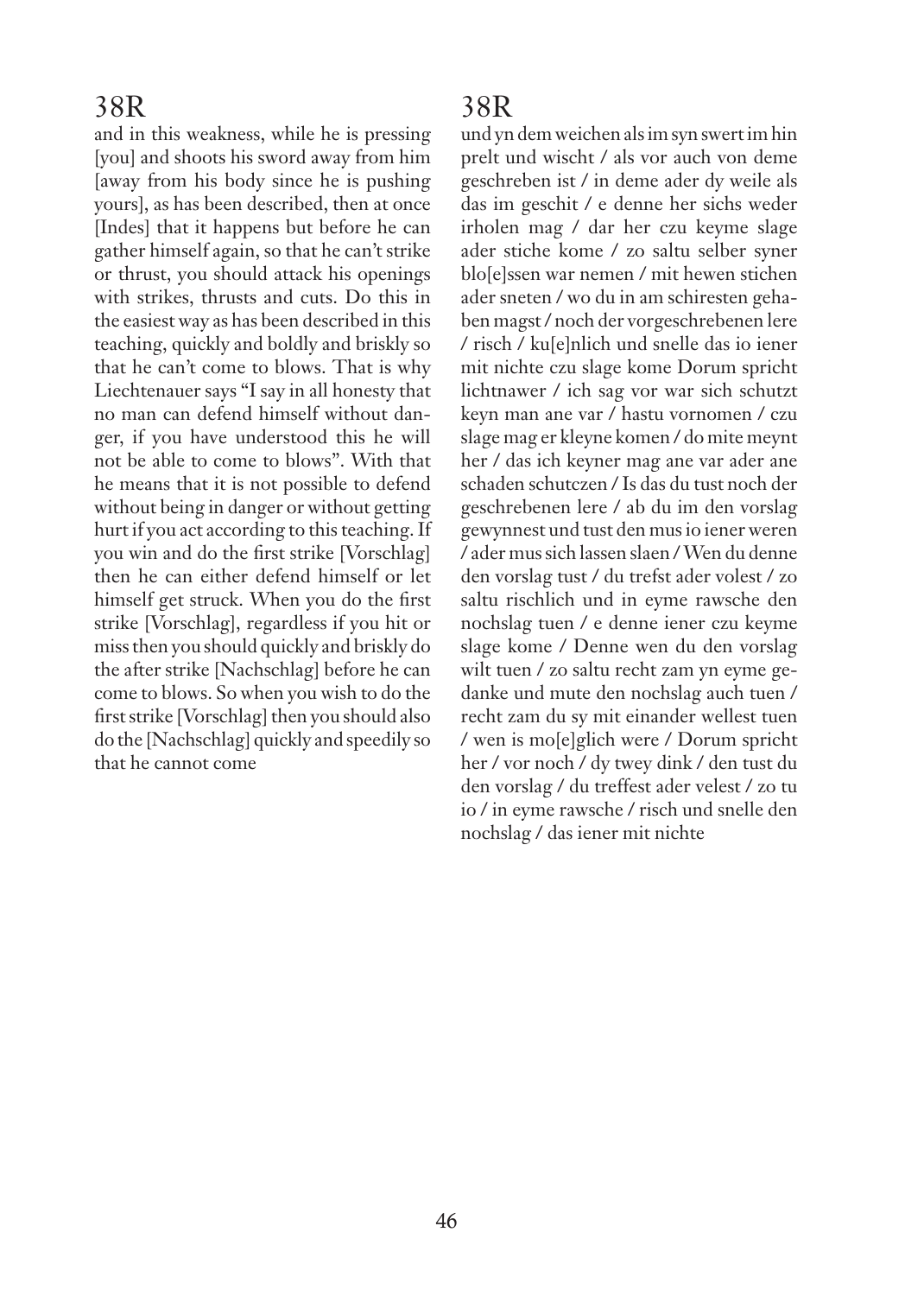to blows himself. And you should also make sure that in all things concerning swordsmanship that you act before your opponent does. And as soon as you move before him and win the first strike [Vorschlag], at once do the after strike [Nachschlag]. You should never do the first strike [Vorschlag] if you do not have the [Nachschlag] in mind at the same time, meaning that you are always in motion [In motu seist]and do not rest or hold yourself back but does one thing after another quickly and decisively so that your opponent can't do anything at all. If you do this, then he must indeed be a good one if he can manage to get away without being struck by you. So with this art or advantage it often happens that a peasant will beat up a good master if the peasant does the [Vorschlag] and boldly pushes forward. Thus when you understand the word at once/in an instant [Indes] hits, shames and defeats your opponent. One who hesitates and wants to wait in order to defend himself against the strike is in greater danger than the one who strikes at him and thus wins the first strike [Vorschlag]. Therefore in all things concerning swordsmanship make sure that you are the first and come at the opponent on your right hand side. Then you will be safer than him no matter what comes.

#### **39R Blank page**

#### 38V

czu slage kome / Und alzo saltu schaffen das du yn allen sachen des fechtens io e komest denne iener / Und als balde als du e komest denne iener / und den vorslag gewinnest / zo tu cz hant den nochslag / Wen du salt keyn vorslag tuen / du habst io / den nochslag auch mete ym synne und ym mute / also dastu umbermer in motu seist / und mit nichte feyerst ader last / zonder umbermer eyns noch dem andern treibst / risch und snelle das iener czu keynen dingen moge komen / Vorwar tustu / das / zo mus her gar eyn guter syn / der ungeslagen von dir kummet / wenne mit der selben kunst / ader mit dem vorteil / kumpt is oft / das eyn pawer ader eyn ungelarter eyn guten meistern / slet / mit deme das her den vorslag tuet / und ku[e]nlich dar hurt / den wy leiche ist das obersehen / das in/ deß trift und in alzo beschemet und slet / denne eyner der der slege war nymmet / und des schu[e]tczens wil warten / der ist io in grosser var / denne iener der do of in slet / und den vorslag gewynnet / Dorumbe schaffe / das du yn allen sachen des fechtens der erste bist / und io eyme of dy linke rechte / seiten komest / do bist du wol aller dinge sicher denne iener /

#### **39R Blank page**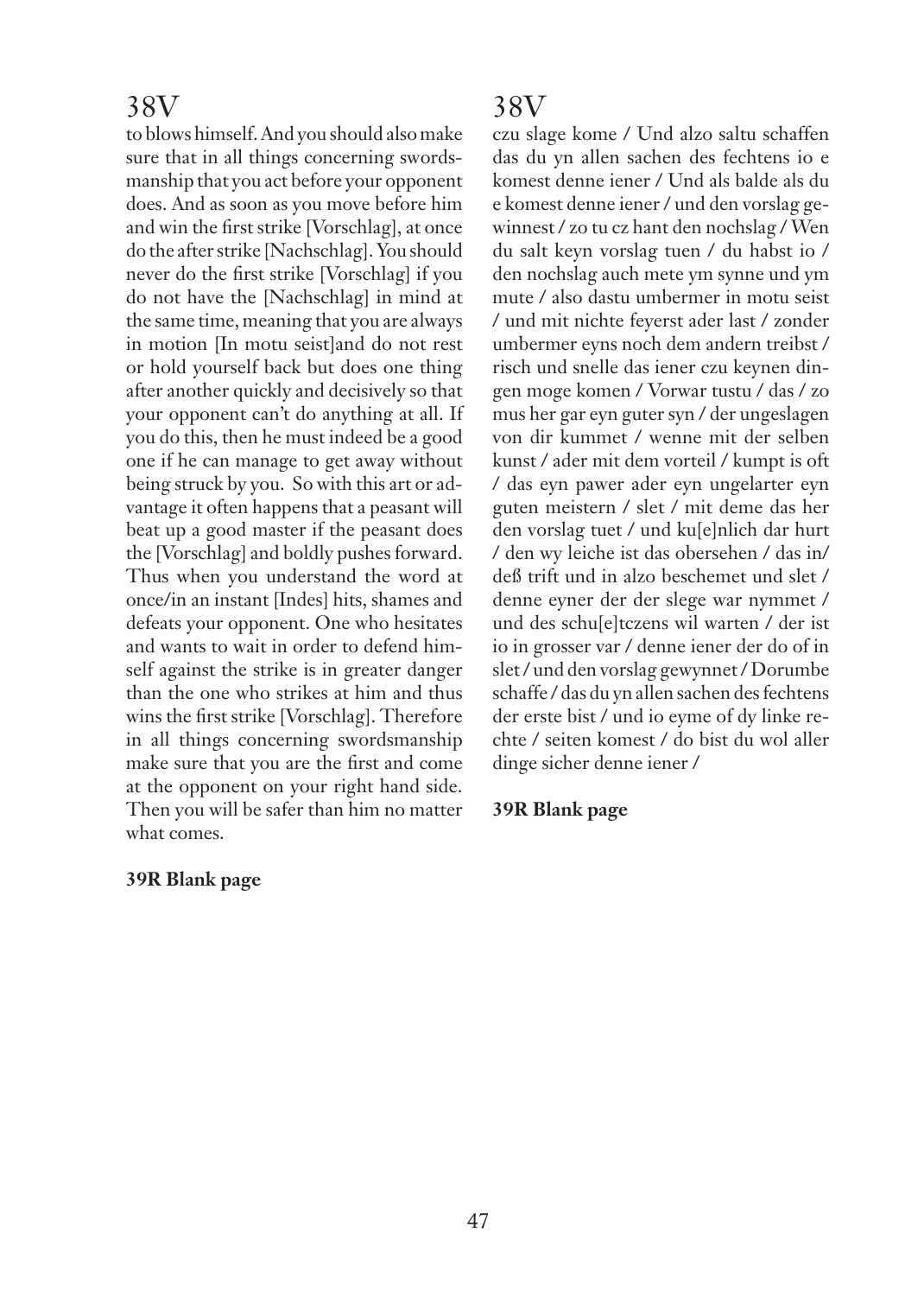From both sides learn eight turning in [Winden] with steps. And one turning in [Winden] with three pieces I mean thus it is twenty-four if you count them one by one. Swordsmen notice it and note the turning in [Winden] correctly. And learn to do them well and you will be able to hit the four openings since each opening surely has six ways to be hit.

# 39V

Von beiden seiten / ler acht winden mit schreiten / und io ir eyne / der winden mit drey sto[e]cken meyne / so synt ir czwenczik und vier / czele sy enczik / ffechter das achte / und dy winden rechte betrachte / und lere sy wol furen / zo magst du dy vier blo[e]ssen ru[e]ren / wen itzliche blo[e]sse / hat sechs ruren gewisse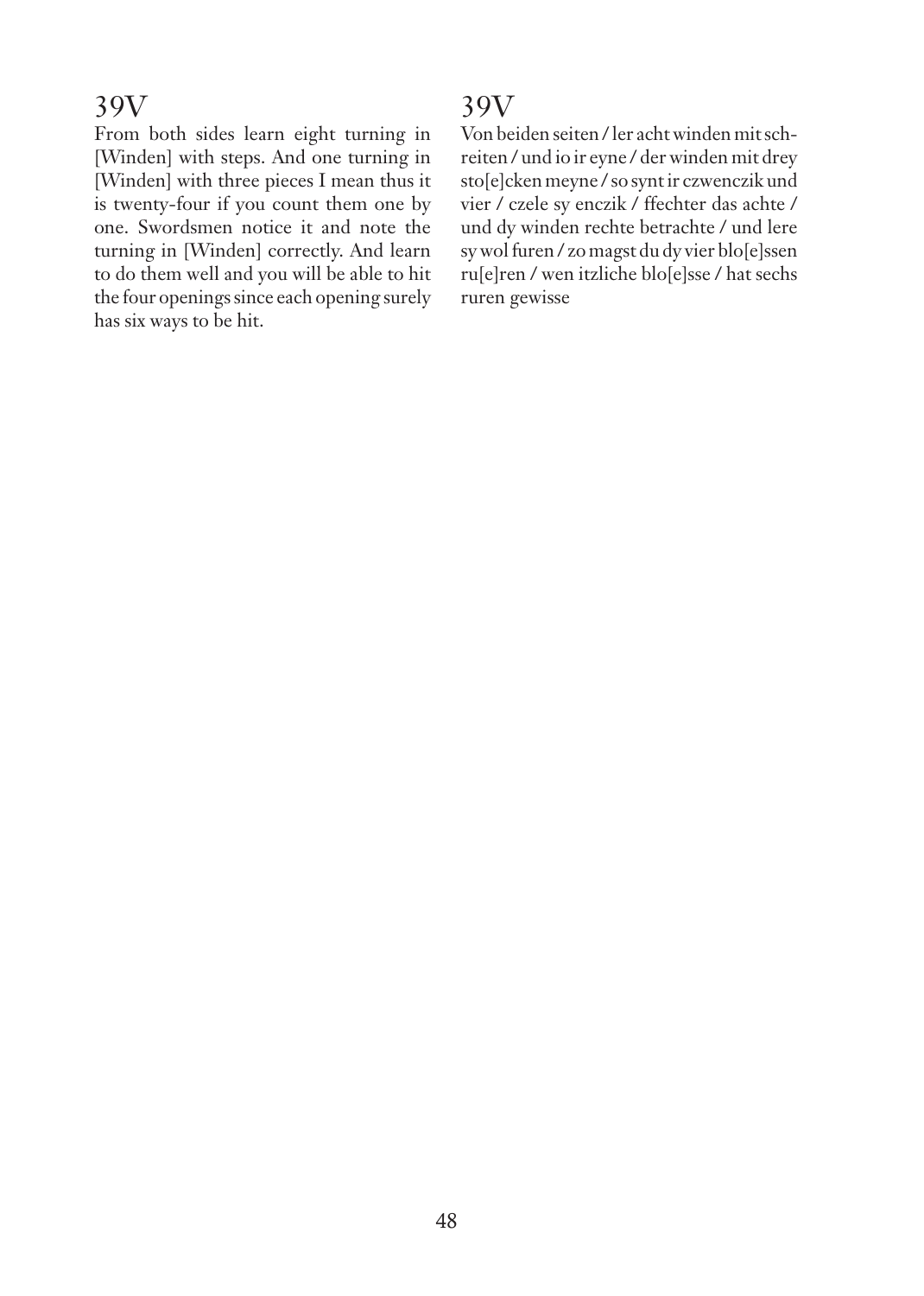Glossa. Note here that the turning in [Winden] is the rightful art and foundation of all fencing with the sword. From these stem all other fencings and techniques and it is impossible to be a good swordsman [without knowing] the turning in [Winden]. There are many play masters [Leichmeystern] who despise it and say that what comes out of the turning [Winden] is very weak and calls it "of the shortened sword" since it is so easy and uncomplicated. And look at those who use the long sword and who goes about it with outstretched arms and outstretched sword in order to look dangerous and to look good, using all the strength of the body. It is terribly embarrassing to see someone thus stretched out as if he wanted to run after a hare. And this has nothing to do with turning in [Winden] or Liechtenauer's art, since this art does not require strength. If it was not an art, then the strong would always win.

#### **40V – 42V Blank pages**

#### 40R

Glossa / Hie merke / das dy winden / sint dy rechte kunst / und gruntfeste alles fechtens /des swertes / aus den alle ander gefechte und sto[e]cke komen / und is mag mu[e]lich eyn guter fechter / syn / ane dy winden / Wy wol etzliche leychmeistere dy vornichten und sprechen is sy gar swach was aus den winden kumpt / und nennen is / aus dem korczen swerte / dorumbe das sy slechte und eynveldik dar gen / Und meynen das sy aus dem langen swerte gefochte / was dar get / mit gestracken armen / und mit gestrakten swerte / und was gar veyntlich und starck von allen kreften des leybes dar get / nur duch wol stehens wille und das is grawsam an czu sehen ist wen sich eyner alzo streckt recht zam her eynen hazen wolle irlawfen / und daz ist alles nicht / weder dy winden und wedes lichtnawers kunst / wen do ist keyne sterke weder denne worumbe wer anders kunst / solde allemal dy sterke vo[e]rczihen /

#### **40V – 42V Blank pages**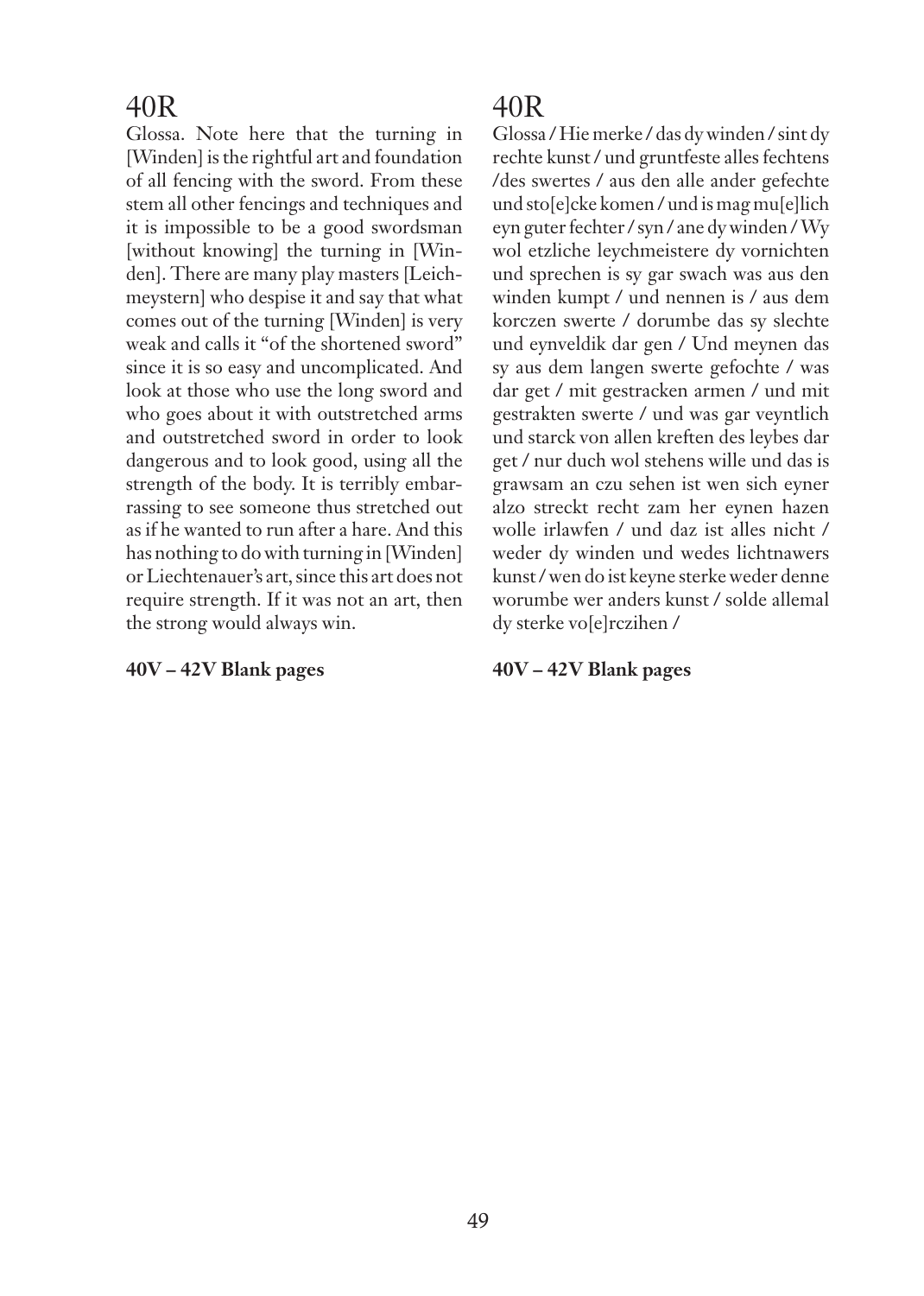Here begins the other Master swordsmen; Hanko the priest Doebringer, Andres Juden, Josts von der Nyssen and Niclas Prwessen

If you are a fighter and wish to learn and understand the sword, if you seek it since it is a courteous thing, and is the joy and happiness of knights and soldiers, if you fight rightfully then I wish to offer you three pieces of advice so that you will fight in the right way, hold on to this advice. The first advice is also good; if you fight with ease, without anger and according to these teachings, then all will be well. The second advice is that Which I want to say now, no man should be so stupid that his own fencing brings him injury. If you want to beat five or six men, then you will often get badly hurt since you can't defend against every strike directed against you, and you will then be subjected to ridicule and scorn. You little fool who wanted to be the best, see what happened.

# 43R

Hie hebt sich an der ander meister gefechte Hanko pfaffen Do[e]bringers Andres Juden / Josts von der nyssen / Niclas prewßen

Ist hie yndert eyn degen der sich dorczu wo[e]lle wegen czu lernen mit dem swerte und sich auch doran kerte wen is ist eyn ho[e]feliches spil und hat lu[e]st und frewden vil / vor ritter und vor knechten is das her fichtet rechte / so wil ich im geben drey rete dy sal her halden stete der erste rat ist auch gut wer do ficht mit geringen mut witzickleich an allen czorn der fechter wirt selden vorlorn ficht her anders noch der lere her gesigt umbermere / der ander rat ist das den wil ich nu sagen vas das keyn man zo tump / sal seyn wenne das selbe fechten brenget pyn der vier ader seche slaen wil der nymmet ofte schaden vil wenne im wirt vil ofte eyn slag den her nicht abewischen mag den mus her im nu haben / schande gespoette und auch den schaden wenne dy selben nerreleyn wellen io dy besten seyn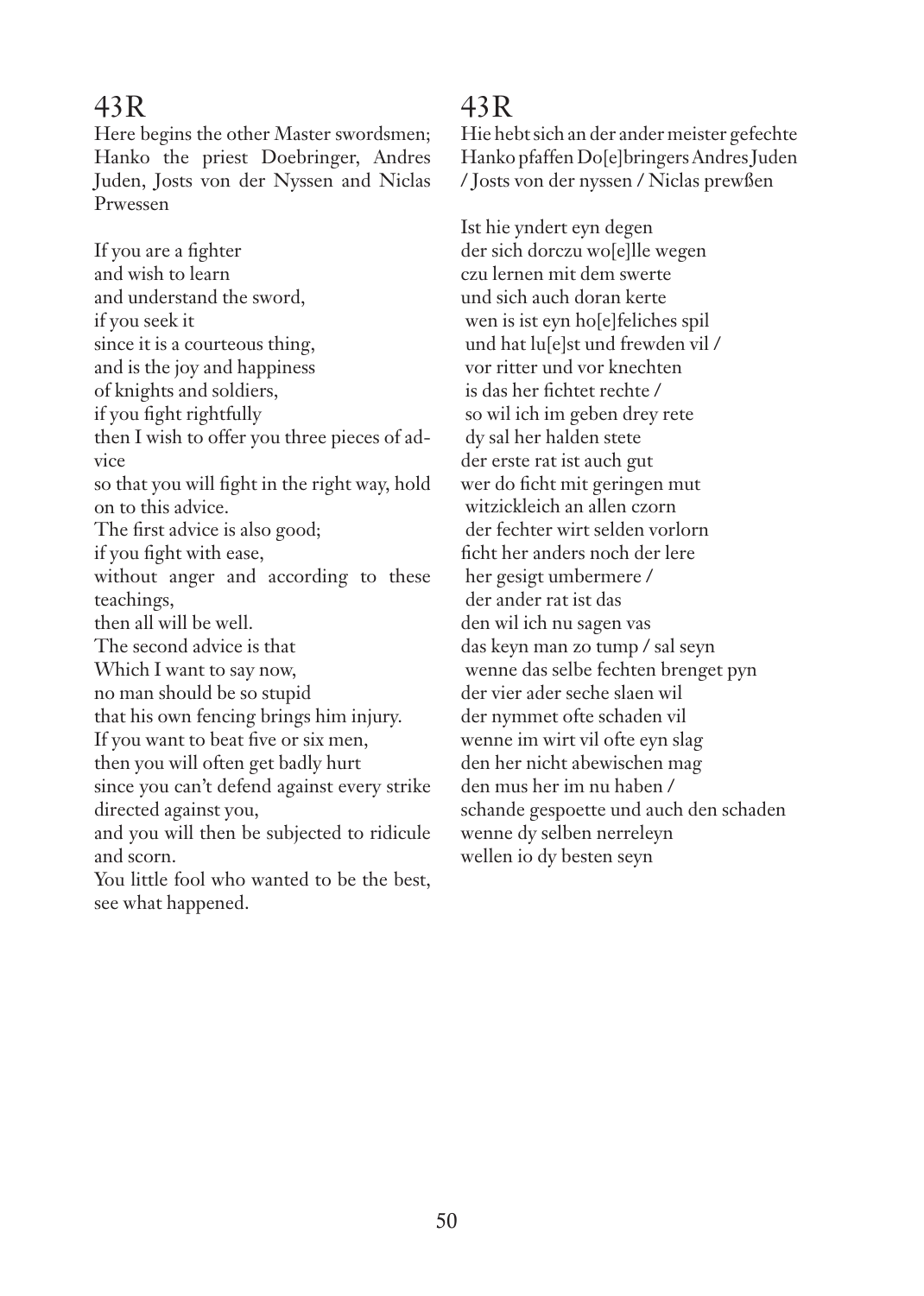This is not great courage,

but great stupidity to try for four or six [opponents];

this will become clear to you that you will get the very opposite

just as if you had bought it.

It is better to hide away in a bed

than to display such great clumsiness.

But it happens that you may defend against four or six,

if you are careful, and if you behave chivalrously

and you part well from them

then you will defend well against all.

This is right for a brave man,

But let all listen clearly,

and without danger say,

that he is called a brave man

who can stand equally against his injury,

him I want to praise at all times.

Chivalrous and without any misdeeds

and without complaints and courageously free,

he is a true fighter.

The third advice that I want to give you is that you should not learn fencing if you plan to subject your fellow men unjustly by use of this art. Therefore you should not

# 43V

Is ist nicht rechte ku[e]nheit zonder eyn grosse narheit der vier ader sechse will bestan wirt im icht / daz ums her im han zam hers nu[e] gekawfet hette / is wer vil besser in eynem bette dy weile gesucht und gebegen den su[e]lcher grosser torheit pflegen is kumpt ofte das eyn man Vier ader sechze mus bestan / /

gut / her denne ritterlich ader kumpt von in witczicleich der mag wol alle man bestan / recht vor eynen ku[e]nen man doch horet alle / offenbar genczlich an alle var fridank der kluge man / spricht das an allen wan der ist genant eyn ku[e]ner man der synen gleich tar bestan den wil ich preizen an aller stat / ritterlich ane missetat von tu[e]rsten und von kunheit frey das her eyn rechter degen sey / den dritten rat wil ich dir geben den saltu vom mir of nemen den salt nicht doru[e]m lernen fechten das du eyme czu unrechte mit dyner kunst wo[e]lst o[e]berlegen / in suelcher weize saltu nicht pflagen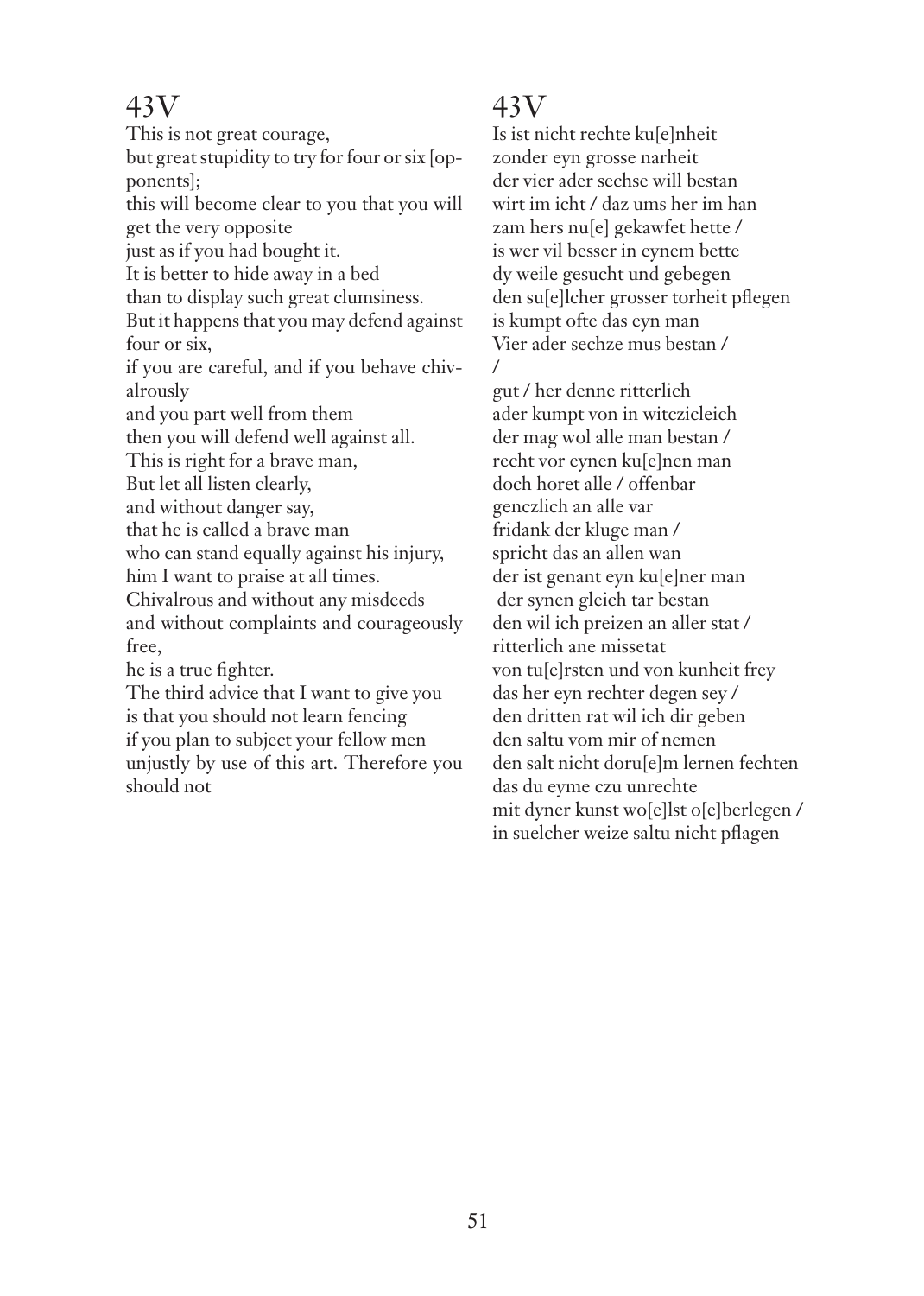fight with a pious man unless it is necessary. In vain no one should be pressed.

If you want things to go well for you, then in all fencing I advice you

not to rely too much on your art.

Practice your art by necessity, honestly and never in foolish vanity.

Then you will always remain

a good and true man, a true swordsman. For thus is the art of the sword thought out,

that you should practice truly in a spirit of chivalry.

That brings smoothness, cunning and knowledge.

Secondly it often happens

that if you meet another man over God, honour and life

you will then gain victory in a chivalrous way

by your art by God and right, this I praise.

Here take note that I have decided to leave out several of the master techniques since they are well described [earlier] in the art of Lichtnawer, and that is a true art. But for practice and school fencing I want to describe a few easy techniques by some short and simple rules.

# 44R

fechtens mit eynem fromen man / is trete denne erhaftige not an mit dyner kumpt / u[e]m zo[e]st / nymant dringe wiltu das dir so[e]lle gelingen / in allem gefechte zo rat ich dir / vorlas dich of dy kunst nocht czu ser und hab den o[e]bristen / gerechten fechter vor ogen / das her dich / by dyner kunst icht pfloge und u[e]be dyne kunst czu no[e]ten / yn rechtvertikeit und nicht umbe zu[e]st aber yn narhait / so magstu alle mal bestan / vo[e]r eyn fechter / als eyn guter gerechter man / aber dorum ist derdocht fechten das man is sal u[e]ben in rechte und in guter worer hobischeit wen is brengt gelenkheit / list und klugheit Ander / kumpt oft / auch / das eyn man

eynen u[e]m ere / leib / und gut mus bestan

gesigt her denne mit syner kunst ritterlich mit gote und mit rechte daz lobe ich

Hie merke und wisse / das ich vil deser meistergefechte underwegen lasse / dorumbe daz man sie gar / und auch gerecht / yn lichtnawers kunst und fechten / vor hat / noch worhaftiger kunst / Doch durch u[e]bunge und schulfechtens wille / wil ich etzliche stocke und gesetze ihres gefechtens / mit slechter und korczer reden schreiben /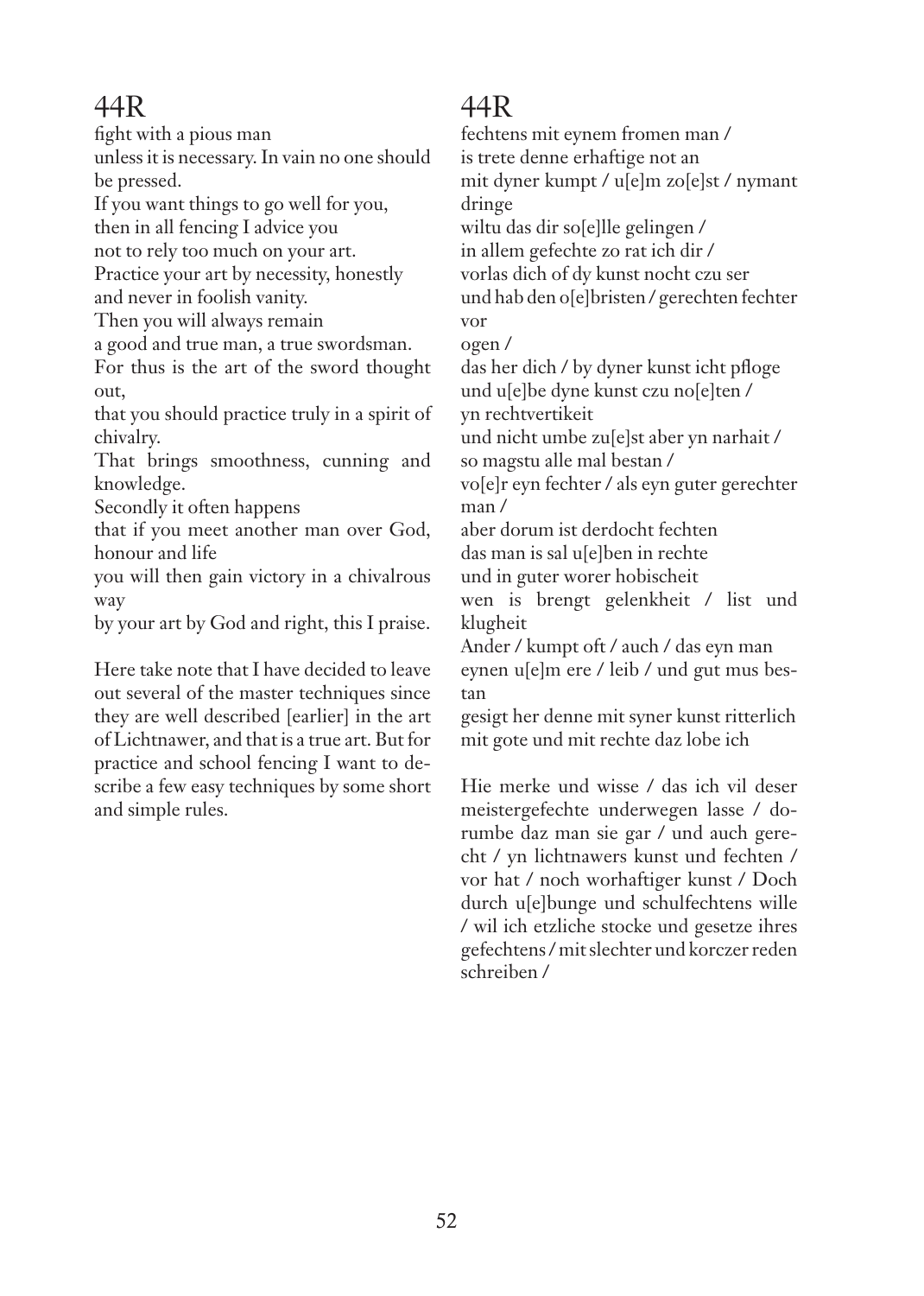This is regarding the iron gate [Eyserynen pforten] Here rightly begins the very best fencing by the aforesaid master know, this I tell you that it is called the iron gate [Eyseryne pforte], which you will understand soon. If you are set upon by four or six peasants, then place either foot forward and with the gate you will create a shield by placing the point towards the ground. Hear how you should do this, place yourself so that they are right in front of you and that no one can get in behind you. Now hear what you should do, when they strike or thrust at you, set them aside [Abesetzen] with strength going up from the ground and then you will shame them well. Then do the peacock's tail [Pfobenczagel] against them, and then no one can remain in front of you. Strike below while defending and deflecting well. Strike briskly with the changing strike [Wechselhewen] and use the Weed Hoe [Krawthacken] as well, and then you will truly press them. But I do advice everybody not to

# 44V

Das ist von der eyserynen pforten hie get nu[e] an mit rechte das aller beste gefechte das dy vorgenanten meister haben das wil ich dir nu sagen dy eyseryne pforte ist is genant und wirt dir offenbar czu hant / Ist das du bist besessen mit vier ader sechs pawren gar vormessen Secz vor wellen fus du wilt mit der pforten mache dir eyn schilt den ort of dy erde lege / nu ho[e]r wes du denne salt pflegen dornoch du dich io salt richten das sy gar vo[e]r dynem gesichte sten und keyner dir kame hinden czu / nu ho[e]r wy du salt tun was sy of dich hawen und stechen das saltu mit abesetzen swechen stark of von der erden zo magstu sie wol beschemen / und salt mit deme pfobenczagel of sy treiben zo mag keyner vo[e]r dir wol bleiben haw under in wertfechten mit paraten / mit wechselhewen haw czu drate und mit der krawthacken magstu sie wol czwacken doch rate ich zonderwan keyn in gar gleich of der ban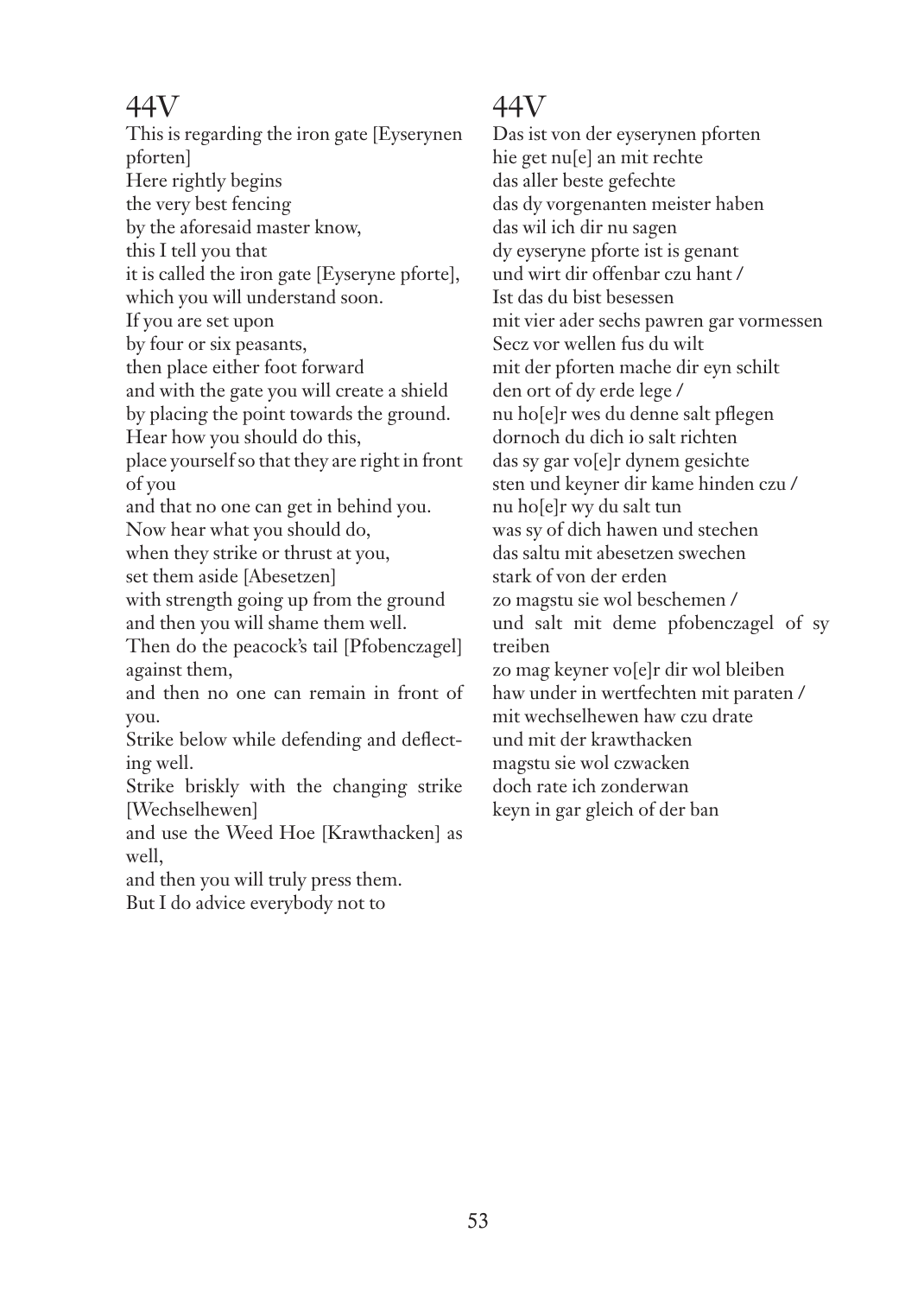remain standing right in front of him (the opponent)

unless you want to be a looser, but someone who hits.

Against someone who comes at you from the left side,

step towards him quickly

and strike at him

so that he cannot deflect [Abelecken] and if they keep on coming as before, then do as before and you will not fail.

Strike one after the other,

just make sure that they can't get at you all at once,

and then you will be without danger.

As you have understood from the foreword

it is possible for a man to stand against four or six that wants to win.

That is why I advice you to follow my teachings,

meaning that you quickly attack the ones on the outer ends

before the other turns against you,

then they will have to turn after you since you are leading.

Then you can well notice

when it is or is not safe to move away from the opponent

and then leap away from him as I say.

# 45R

du mit nichte salt bleiben stan wiltu nicht seyn eyn vorlorner man / sonder weler czu der selben vrist keyn dir an deme ende ist czu deyner linken seiten keyn deme saltu balde schreiten und im geben eynen slag der her nicht ablecken mag und ab sy weder quemen dar keyn dir alle als var den endesten du io salt abe czelen zo mag dirs nicht wol velen du slest eynem vor den andern noch / nur la dir nicht seyn goch mit eynander of sy gar so bestestu wol an alle var / Doch als du vor hast vornomen wy in der vorede dar ist komen das is mu[e]lich dy lenge mo[e]chte stan vier ader sechs dy gesigten eyme an doru[e]m wil ich nu raten dir wirtu anders volgen myner ler alzo als du io czu deme am ende / springest und hurtest ane missewende e denne sich dy andern gar weder keyn dir keren / als vor so magstu wol merken und achte ab du mit keynerley sachen / von in mo[e]chtest komen ane schade zo sprink kunlich von in als ich sage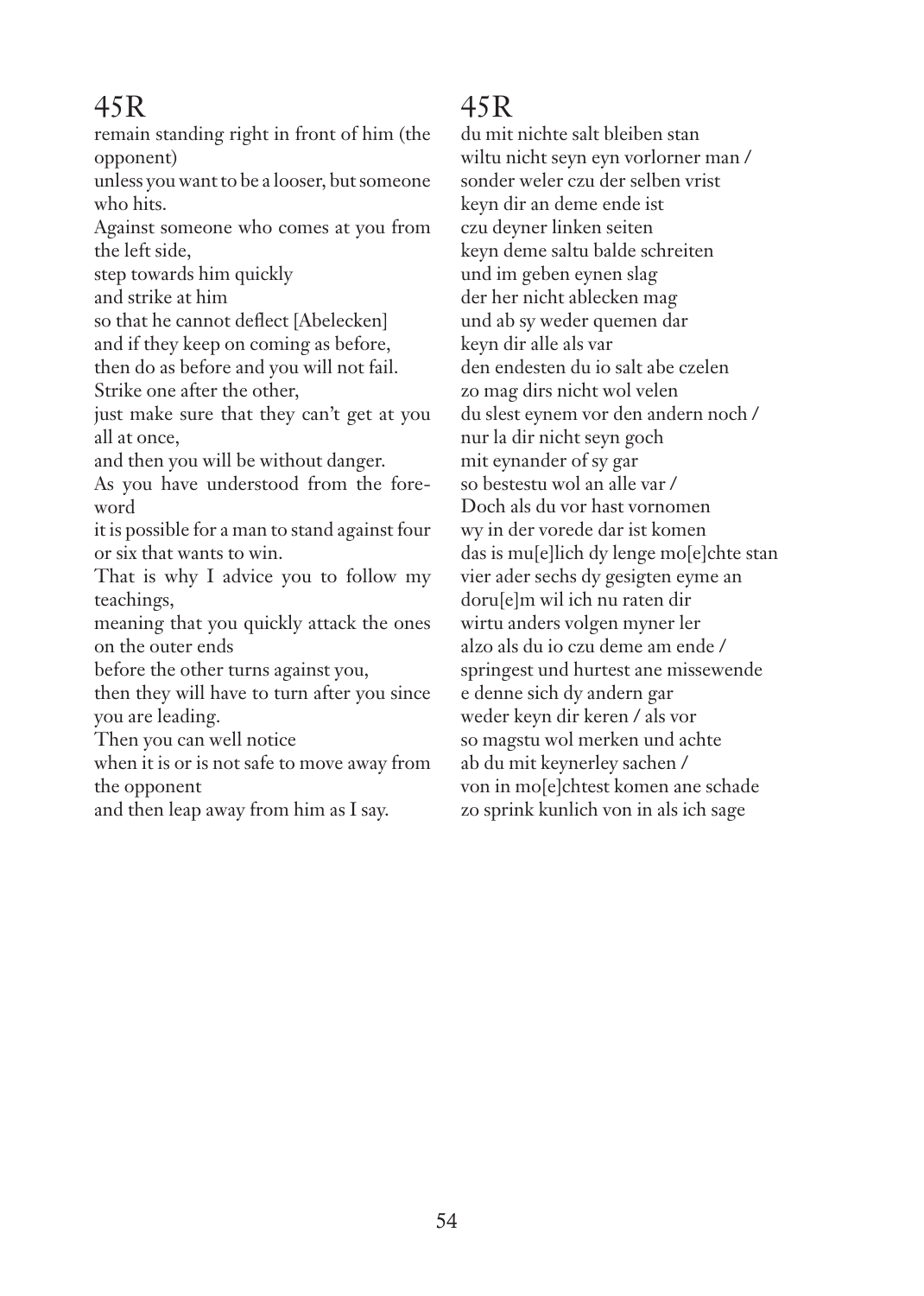There is no hurt or disgrace to run away from four or six.

And when you turn and start to run away from him,

then throw your sword across and run as fast as you can.

Then as one who thinks that he has caught up with you

and has closed with you (catching up from behind, my addition),

then leap to the side of the road

and if he is running quickly after you,

then he will be moving too fast to control himself

and you can strike him down as you wish.

#### **46V Blank page**

# 45V

wen is ist nicht schade / ader uner czuflien / vier seche ader mer wenne du denne begynnest czu lawfen und von in springest / so wirf deyn swert dy twere hinden ober dyn hawpt sere und lawf was du gelawfen magst weler dir denne / am suresten noch iagt das dich denket her sey dir nu na so sprink beseitz aus dem wege da so lawft her dir zo swinde noch wen of dich / zo ist im goch das her sich nicht mag halden weder so slestu in noch wonsche derneder

#### **46V Blank page**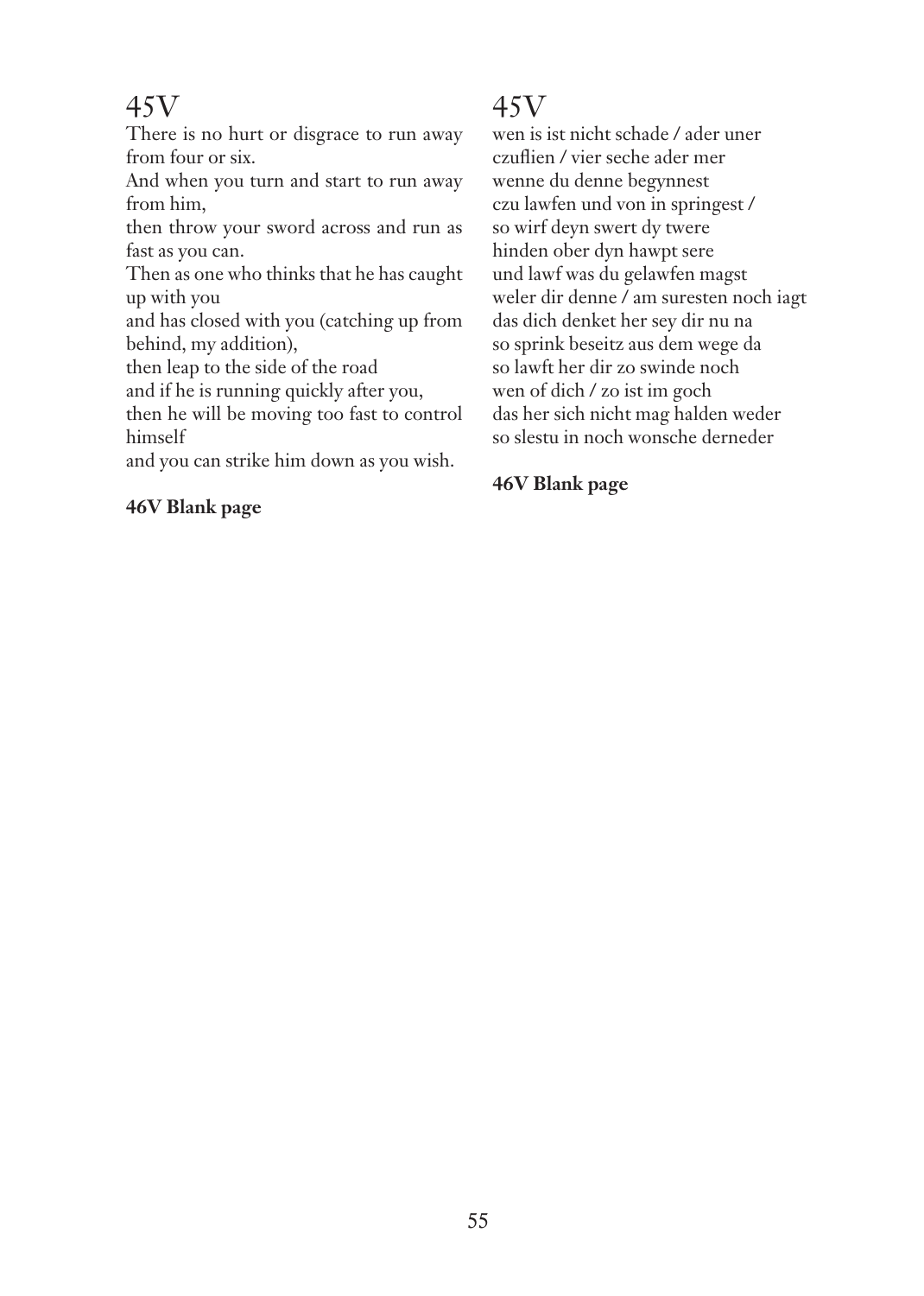One technique is called the serpent's tongue [Noterczunge], or from the point, and it comes from the changing through [Durchwechsel]. This is when you stand with your point forward as if you wish to do a changing through [Durchwechseln]. Then go with the point in over his hilt with thrusts. So that you constantly try and hit with the point and thus confuse the opponent so much that he does not know what to do against you. And when you see an opening, you charge in with a full thrust, and this you must do quickly so that the opponent does not have a chance to defend.

One technique is called the weed hoe [Krawthacke], and it comes from the iron gate [Eiserynen pforten], with your point thrusting straight up from the ground at the opponent, and then down again. This is a strong technique when it is done correctly with a step straight forward, each time you thrust up you should step forward.

# 47R

Eyn gefechte heisset dy noterczunge ader aus dem orte und kumpt aus dem durchwechsel / das eyner / yn dem orte stet und tut sam / her wolle durchwechseln / als vert her im mit dem orte czu beiden seiten / ober deme gehilcze yn / mit drew stichen / also das her reme umbermer drewt mit dem orte und ienen als irre macht das her nicht weis wo im deser czu wil / wen denne deser siet / wo her in am gewisten gehaben mag / do vert her im yn / mit dem orte / mit eyne volkomen stiche / und das mus gar risch dar gehen / das is iener nicht weret

Eyn gefechte heisset / dy krawthacke / und kumpt aus der eiserynen pforten / mit dem orte von der erden gleich / czum manne und weder neder / und ist gar stark / wer is recht treibet / mit schreten gleich vorne czu / mit itzlichen of varn eynem schret getan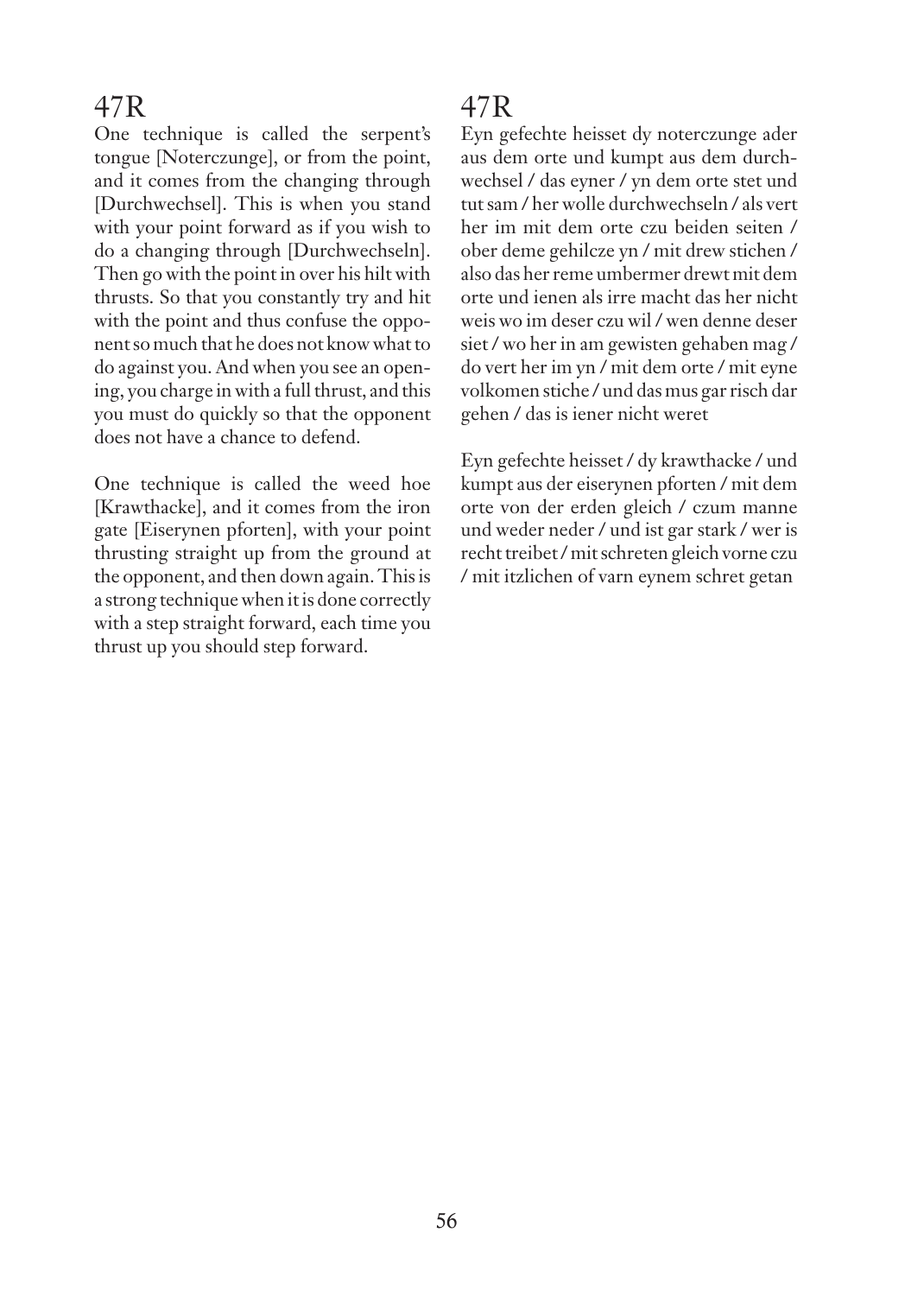One technique is called the baking master [Weckemeister]. And it comes from the lower hanging [Underhengen] on the left side, seeking with the point after the deflection [Abesetczen]. It could also be called the gate [Pforte] since it places itself with the point at the opponent.

One technique is called the Peacock's tail [Pfobenczagel] and it comes from the point and it goes with the point around the opponent's sword or in front of the eyes in a circle or like a wheel [rat / ader czirkel], straight in front until you see where you can attack and defeat the opponent.

# 47V

Eyn gefechte heisset der weckemeister / und kumpt aus dem underhengen / czu der linken seiten / mit ort drewen noch dem abesetczen / Und is mag auch wol aus der pforte genant werden / also es sich mit deme orte keyn eyme stellet

Eyn gefechte heisset der pfobenczagel / und kumpt aus dem orte / und get mit dem orte um eyns swert / aber su[e]st eyme vor dem ogen zam eyn rat / ader czirkel / gleich um / so lange bis das her siet wo hern gehaben mag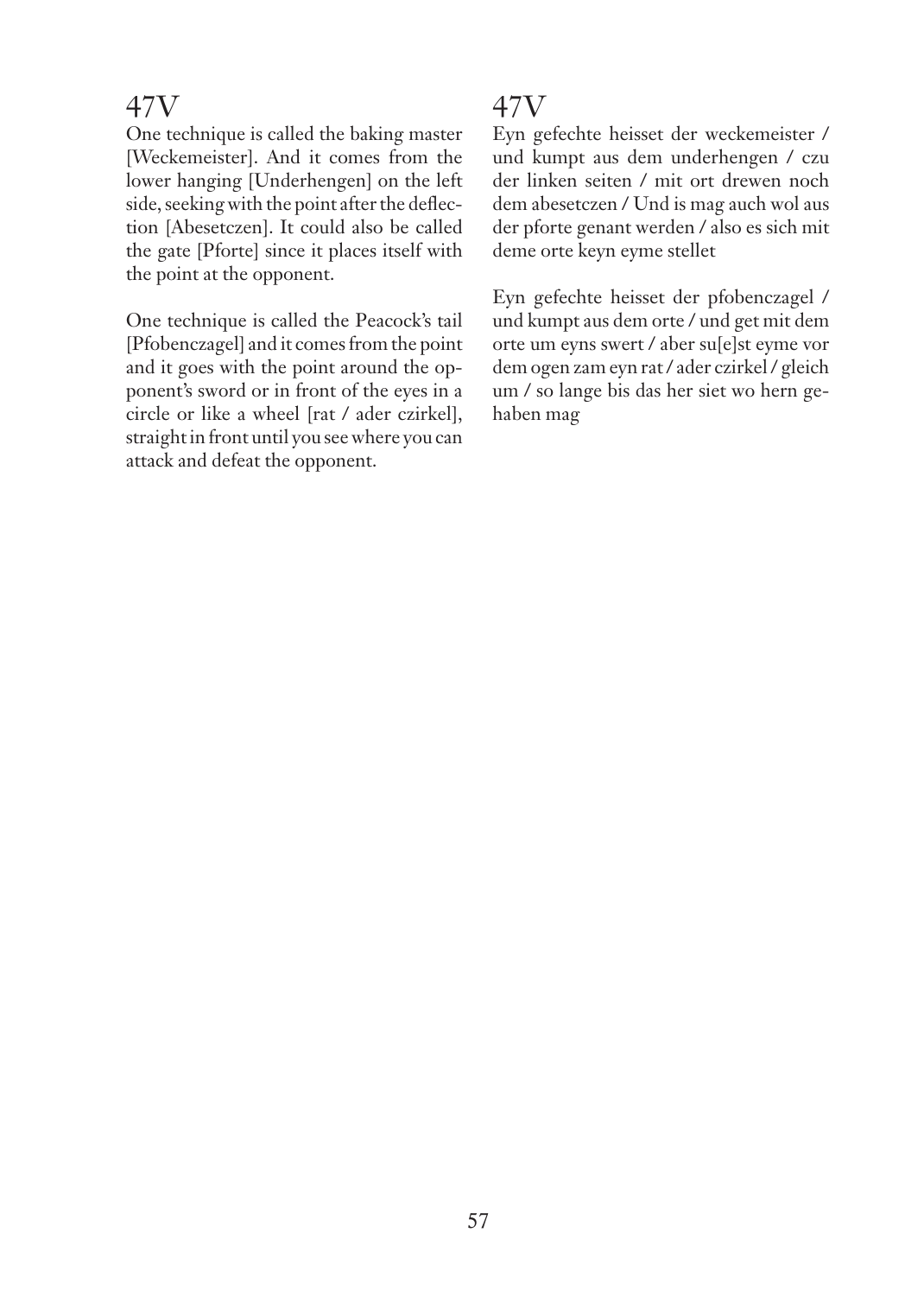One technique is called [no name indicated in the original documentl and this comes from the changing through [Durchwechsel]. That is when you try a strike from above [Oebernhawe] from the right side and it changes through [Durchwechselt ]to the left with a good step out to the side. Then you do another strike from above [Oeberhau ] that goes straight at the opponent and hits him in the forehead or across the face. Or you move as if you whished to do a strike from above from the right side and the do a plunging strike (or pouncing strike, suggested by Jeffery Hull) [Stoerczhaw] to the same side and comes around to the other side under the opponent's sword with a step out to the side.

One technique is called the three strikes [Dy drey hewe]. And it is one strike from below [Uenderhaw] from the right side, and then a strike from below [Underhaw] from the left side that strikes the opponents sword strongly to displace [Abesetzen] it and the third is a strike that goes directly at the opponent and hits him in the forehead.

# 48R

Eyn gefechte heisset und kumpt auch aus deme durchwechsel / das eyner drewt mit eyme o[e]bernhawe von der rechten seiten / und durch wechselt czu der linken seiten / mit eym guten ausschrete und brengt do mete eyn andern o[e]berhau der do gleich czum manne czu get / und vorne treffe/ czu der scheitel / ader dy twer vor daz gesichte / Ader tu zam het eyn oberhaw wolle tuen von der rechten seiten / Und tu eyn sto[e]rczhaw czu der selben seiten / und kom czu der linken seiten under seyme swert heru[e]m / mit eyme ausschrete czu der selben seiten

Eyn gefechte heisset / dy drey hewe / Und daz ist eyn u[e]nderhaw von der rechten seiten / und denne eyn underhaw von der rechten seiten / und denne eyn underhaw von der linken seiten stark of an iens swert / mit abesetzen / den dritten haw denne gleich czu der scheitel neder / der do treffe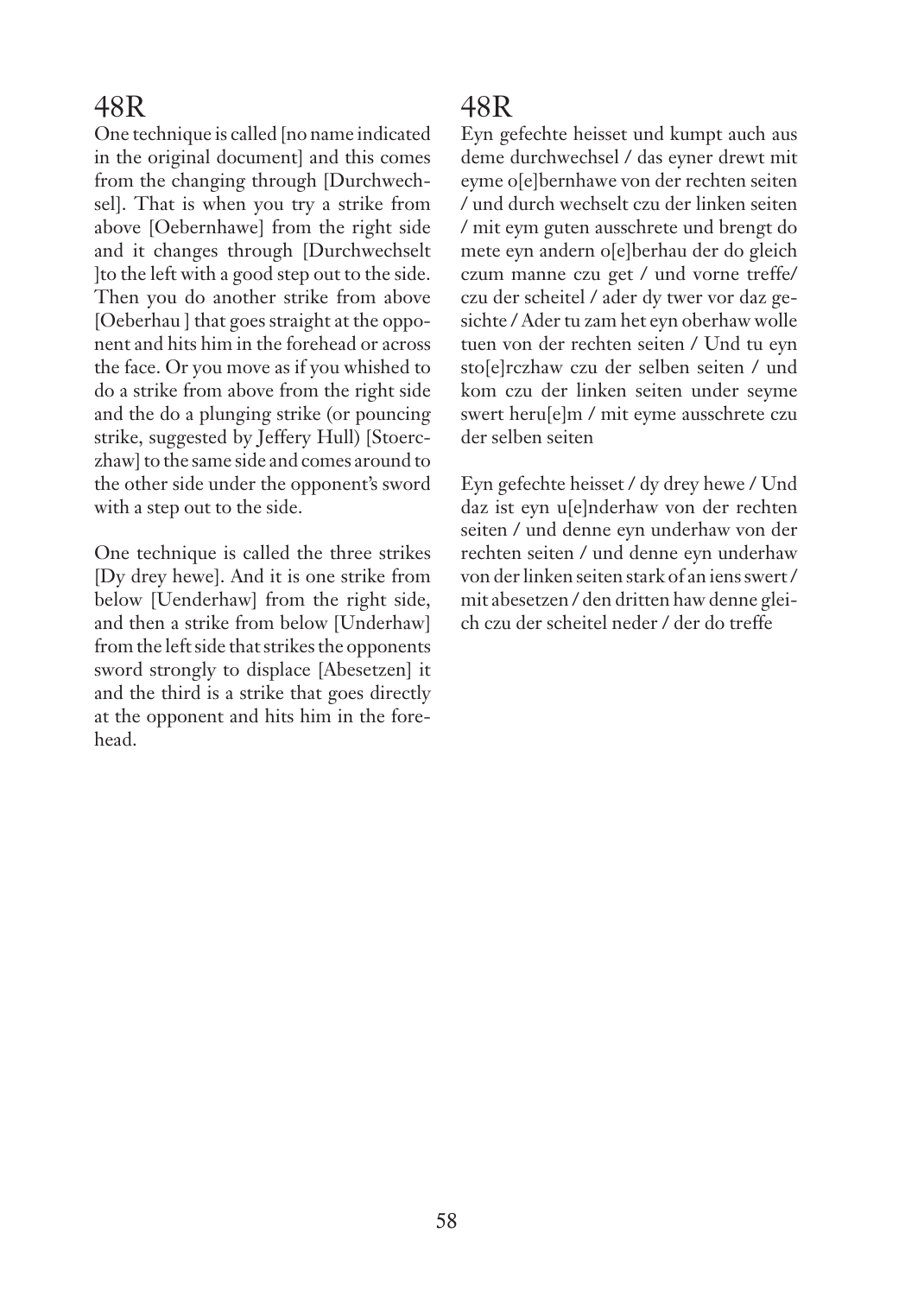One technique is called the fence guard (or barrier guard perhaps) [Schrankhute] and it comes from the point. You should place your point towards the ground on either side and then you are ready to displace. It can also be called from the gate [Pforten], when you place the point to the ground in front of you. When the opponent strikes or thrusts at you, then you push his point to the side as you raise the sword up and in towards you, and then strike him in the legs or above, whatever happens to be closest to hit. This resembles the peacock's tail [Pfobenczangel] when you continuously go up and strike down, above or below wherever you can get at him.

#### **49R - 52R Blank pages**

### 48V

Eyn gefechte heisset dy schrankhute / das kumpt / aus dem orte / alzo das du den ort legst of dy erde / czu weler seiten du wilt und stellest dich do mete czum abesetzen / Ader is mag auch genant werden aus der pforten / wen eyner den ort gleich von sich neder stellet of dy erden / und von wanne denne eyner of in hewt ader sticht / zo vasse her ieme synen ort des swertes / mit dem als her keyn im of vert / mit dem absetczen / und sla / im unden czum fu[e]ssen ader aben gleich czu wo her in am nehesten derreichen mag / und das ist auch etwas dem pfobenczangel gleich wen eyner umbermer alzo of vert und weder neder slet unden ader oben / wo her nur mag

**49R - 52R Blank pages**